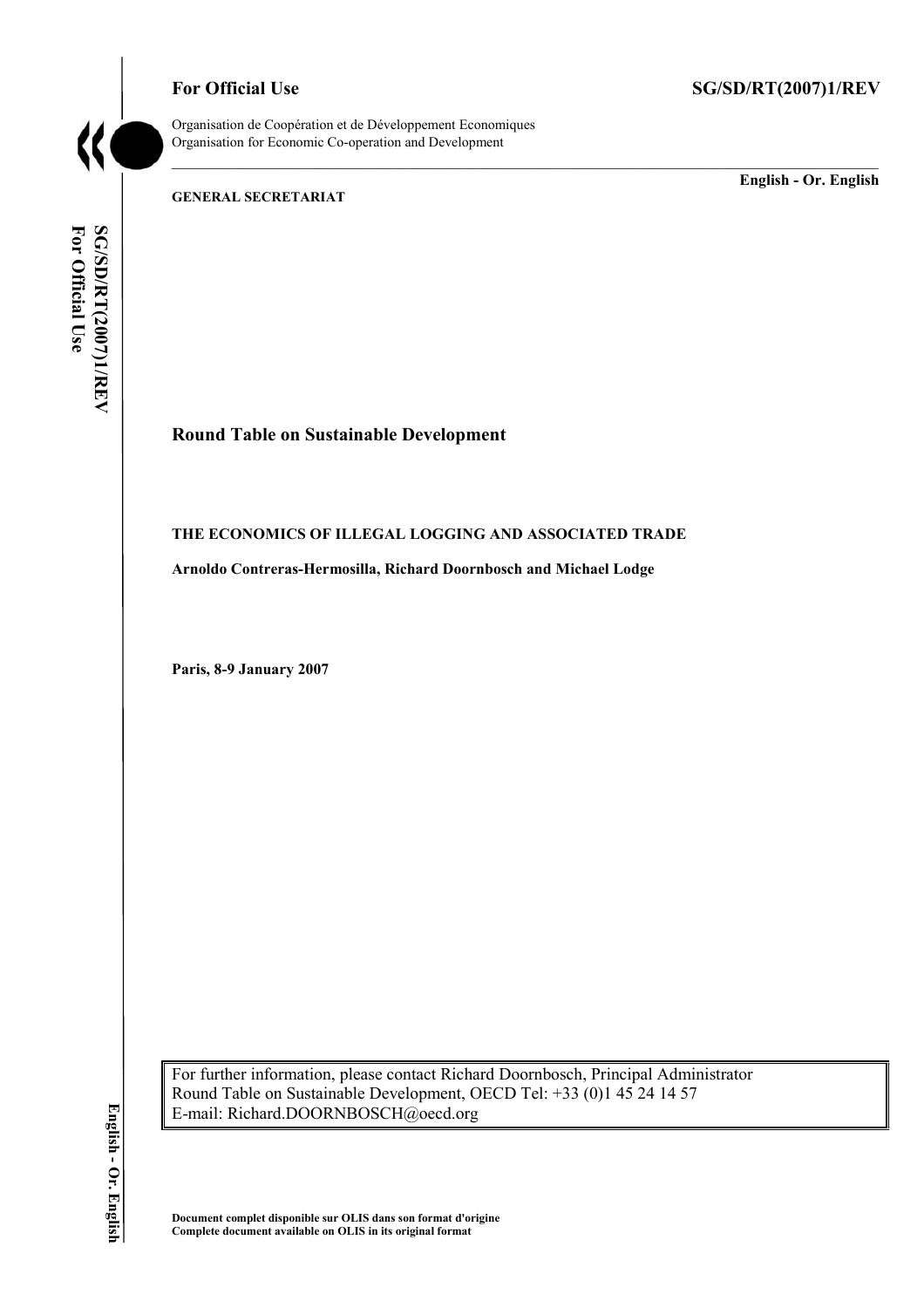## **ACKNOWLEDGEMENTS**

This paper was written under the supervision of Simon Upton and benefited greatly from his comments and suggestions. The authors would furthermore like to thank Mubariq Ahmad (WWF-Indonesia), Duncan Brack (Chatham House), David Gaukrodger (OECD), Sebastiao Kengen (Independent Consultant), Nalin Kishor (World Bank), Tapani Oksanen (World Bank) and Karin Wessman (WWF International) for their valuable comments and suggestions on the draft of the paper. We would also like to acknowledge the value derived from the workshop on China and the Global Forest Products Trade: Strengthening Production and Policy on 20–22 September 2006 in Beijing and especially discussions with Steve Northway, Gary Bull (British Columbia), Jade Saunders (Chatham House) and Sun Xiufang (Forest Trends). John Hudson (DFID, UK) and Kerstin Canby (Forest Trends) provided us with many ideas and contacts. We are in particular grateful to James Hewitt who worked on the statistics for forest products and pulled together the figures in the paper that are based on these statistics. Finally we would like to thank Amelia Smith for proofreading and formatting of the paper.

The Round Table on Sustainable Development gratefully acknowledges financial support in the preparation of this paper by WWF, the conservation organization, through their co-operation with Sveaskog.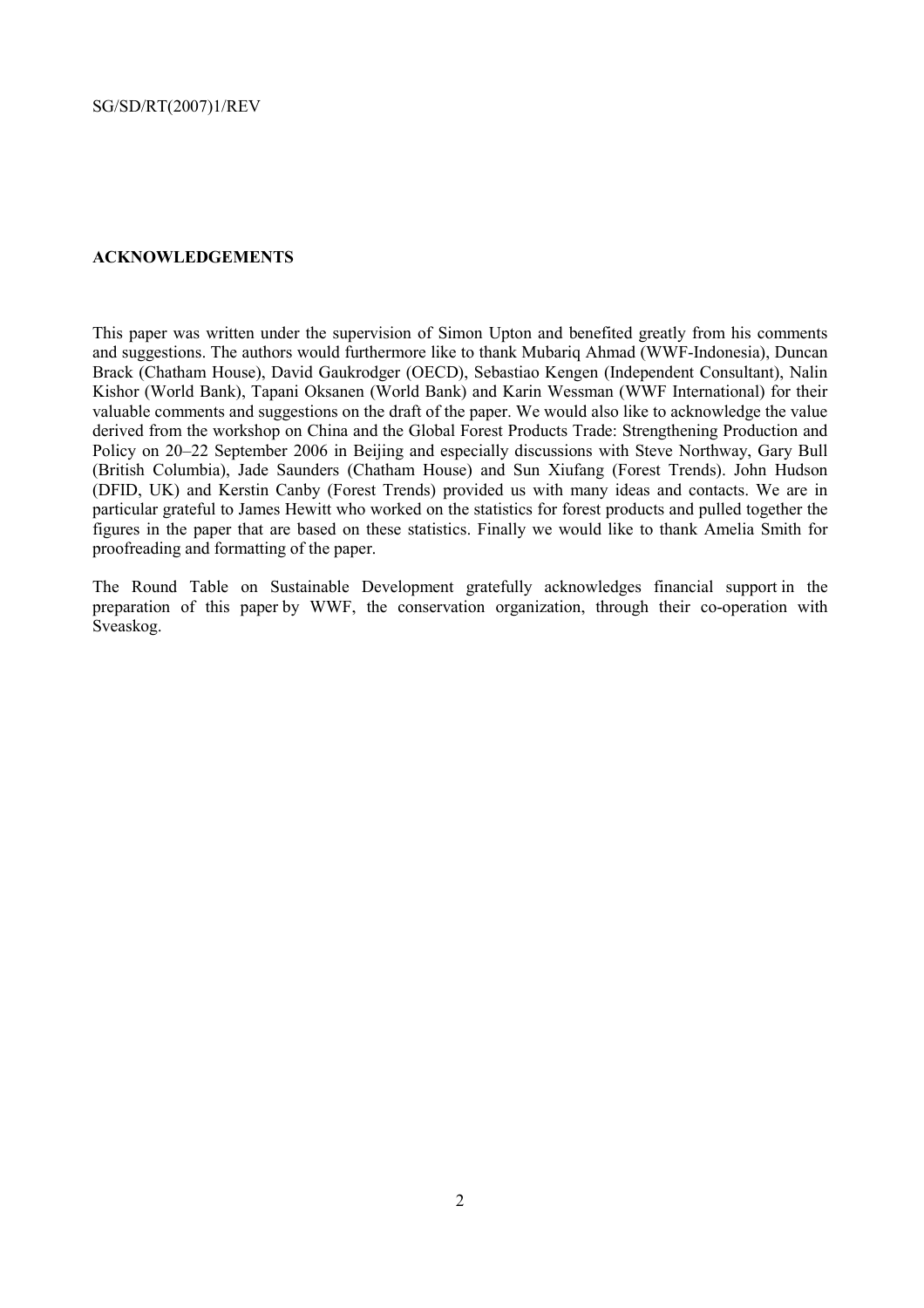# **TABLE OF CONTENTS**

| 1.           |  |
|--------------|--|
| 2.           |  |
| 2.1.         |  |
| 2.2.         |  |
| 2.3.         |  |
| 2.4.         |  |
| 2.5.         |  |
| 2.6.         |  |
| 3.           |  |
| 3.1.         |  |
| 3.2.         |  |
| 3.3.         |  |
| 3.4.<br>3.5. |  |
|              |  |
| 4.           |  |
| 4.1          |  |
| 4.2<br>4.3   |  |
| 4.4          |  |
| 4.5          |  |
| 4.6          |  |
| 4.7          |  |
|              |  |
| 5.           |  |
| 5.1.         |  |
| 5.2          |  |
| 6.           |  |
| 6.1          |  |
| 6.2          |  |
| 6.3          |  |
|              |  |
|              |  |
|              |  |
|              |  |
|              |  |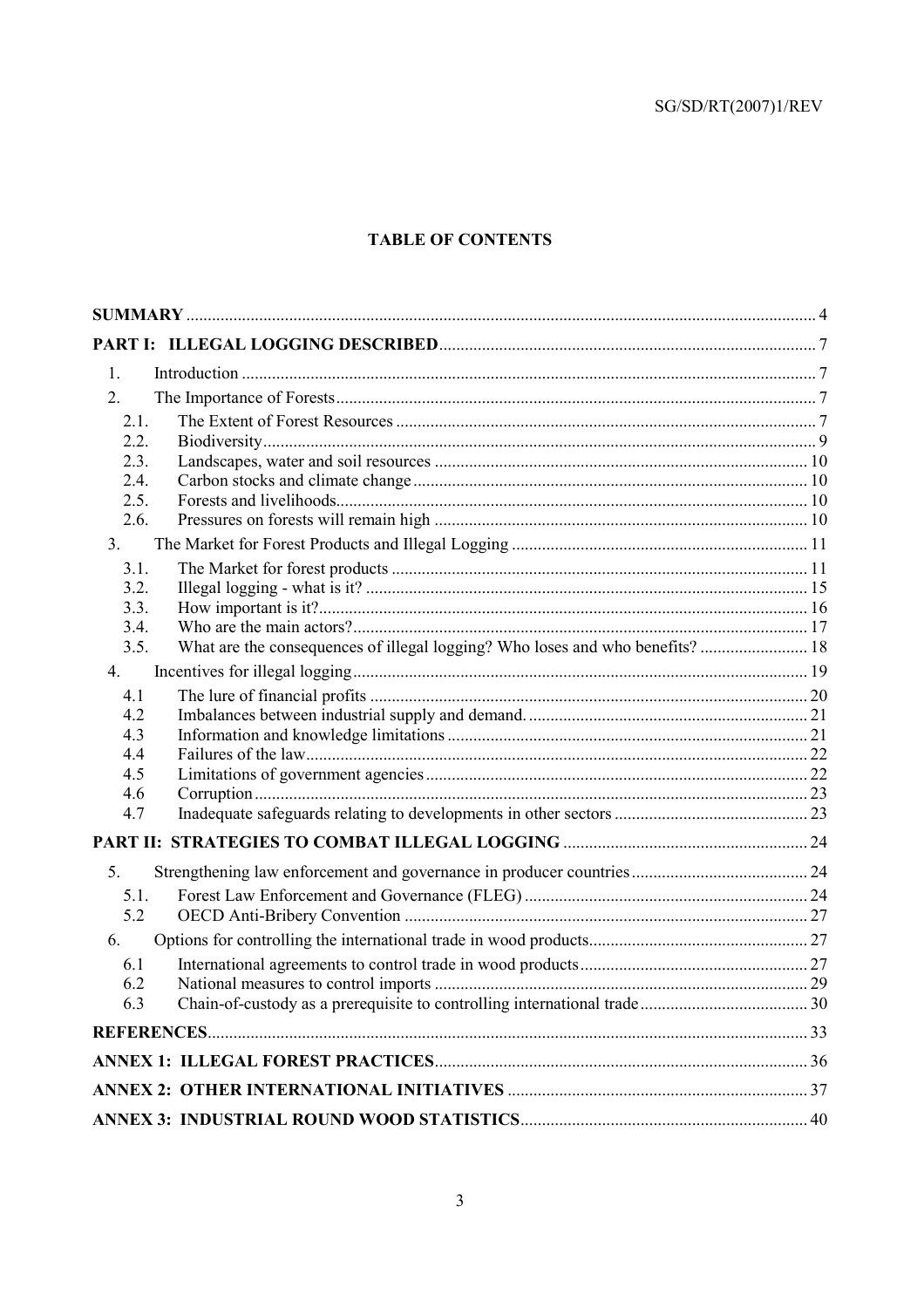#### **SUMMARY**

Global deforestation continues at an alarming rate. Each year an area of forests the size of Greece is lost*,* threatening irreplaceable biodiversity with extinction and contributing to global warming. Most gains from this destruction of natural capital are modest and short-lived. There are compelling reasons why national governments of forest-rich countries and the international community as a whole must take decisive action to conserve forests and increase investment in sustainable forest management.

#### *Why are forests and illegal logging a cause of concern?*

Much of the deforestation that takes place in the tropics is wasteful and induced by illegal logging. The characteristic of forests as a global public good means that their biodiversity, carbon storage and other environmental values are not adequately priced in international markets. The absence of well-defined or enforced property rights encourages the destruction of natural resources in return for short-term gains that discount or completely ignore long-term economic and environmental dividends. It allows a few people to benefit at the expense of many. Illegal logging is responsible for a loss of public assets in developing countries in excess of US\$10 billion annually to which must be added an additional US\$5 billion annually in lost taxes and royalties.

### *Why and on what scale does illegal logging happen?*

Deforestation and illegal logging are closely linked. In many cases illegal logging acts as a catalyst for forest land conversion to other uses. Illegal behaviour is more likely to take place when the benefits derived from violating the law exceed the cost of non-compliance. In other words, when the expected net costs of operating legitimately are higher than those facing clandestine operations, illegal clearance will continue.

The cost differential between legal and illegal production depends on the characteristics of the markets for wood products. Of global wood removals, 40% is used for basic energy needs such as cooking and heating and 60% is used as industrial round wood. In tropical regions wood removal for fuel wood can be as high as 80%. This suggests that illegal logging for fuel wood will only be decreased if and when adequately priced modern energy alternatives become available in combination with effective poverty alleviation policies.

Around 30% of wood removal for industrial round wood takes place in high-risk countries. High risk countries are defined here as China, Russia and all countries in tropical regions. Reliable studies estimate the extent of illegal logging in these high-risk countries to range between 20% - 90% of production, with the median being around 40%. In some countries the extent of illegal logging will also vary significantly between different regions within the same country. China is defined as 'high risk' here because it has become the world's largest wood workshop, importing primarily from tropical regions and Russia and reexporting to OECD countries.

While it is extremely difficult to estimate total trade in both primary but in particular secondary processed wood products, it seems that on average, in high risk countries roughly 50% of total industrial round wood removals is exported either as primary processed products (70%) or as secondary processed products  $(30\%)^1$ . This implies that high-risk exports amount to approximately 15% of total world-wide industrial wood removals per year.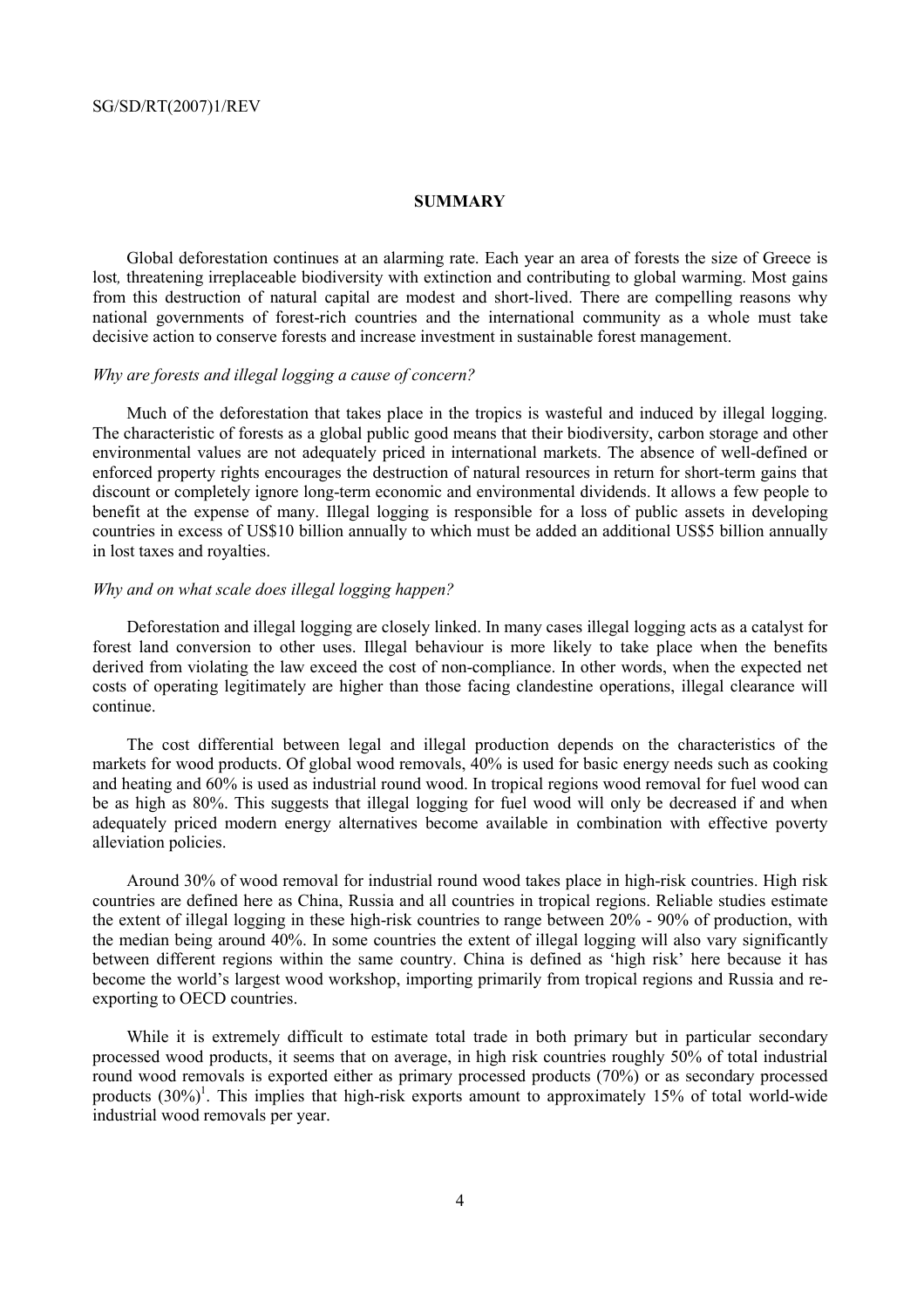#### *What can be done to strengthen measures to combat illegal logging?*

Measures that tilt the marketplace in favour of legal as opposed to illegal products must clearly address those factors on the supply and demand side that can positively influence the price spread between legal and illegal operations:

- supply side measures should *increase the risk of punishment* of illegal behaviour in producer countries and equally importantly *decrease the cost of producing legally.*
- demand side measures should *reduce the financial reward* of producing illegally by influencing product prices and access to markets, including international markets, in order to discriminate between legal and illegally sourced wood products.

#### *Measures on the supply side*

On the supply side it is not advisable to focus on a few measures as there are no easy wins. Policy strategies need to be coherent and comprehensive. Nevertheless we highlight three issues that stand out as crucial across countries and regions.

The first is to determine clearly who has rights over the forest and how effectively those rights are enforced. While situations may vary from country to country, in all circumstances clear allocation of property rights, definition of the accompanying legal rights and responsibilities of landowners as well as effective enforcement are needed to prevent forests from overexploitation.

Second, better publicly available information is needed to reduce corruption and improve transparency and accountability of government decisions and the operations of logging enterprises. This especially holds for bidding procedures for forest concessions, the rules that apply to concession areas and related financial transactions. Modern forest monitoring and surveillance technologies make detection of unauthorized activities a relatively easy task.

A third issue is to create incentives for legal logging by making it easy and affordable to manage the forest sustainably. Laws must not be too complex and tax and royalty systems must be designed to reward sustainable practices. Raising the costs for legal production and trade could have perverse and unintended impacts.

#### *Controlling international trade, measures on the demand side*

An effective certification and/or licensing system is an essential prerequisite to controlling international trade in wood products in order to distinguish legal from illegal products.

Developing an effective chain–of-custody control that tracks wood products from the forest through to finished products is a difficult task for several reasons. Wood is processed into many different products and sourced from many different wood species, origins and owners. Hundreds of mills operate in the forest products industry using constantly changing sources. Shipping documents are easy to falsify and the laundering of illegal products through trade between countries is also relatively easy without strong cooperation and communication between custom offices.

A global multilateral agreement on a licensing scheme for wood products would be the most effective way to control trade and prevent illegal wood entering the international market. A key question is whether the cost of such a licensing scheme would outweigh the benefits to the forest. There is also the question of how long it would take to negotiate, and whether there's any realistic prospect of one being agreed. When only around 50% of wood products are internationally traded licensing may only cause illegal products to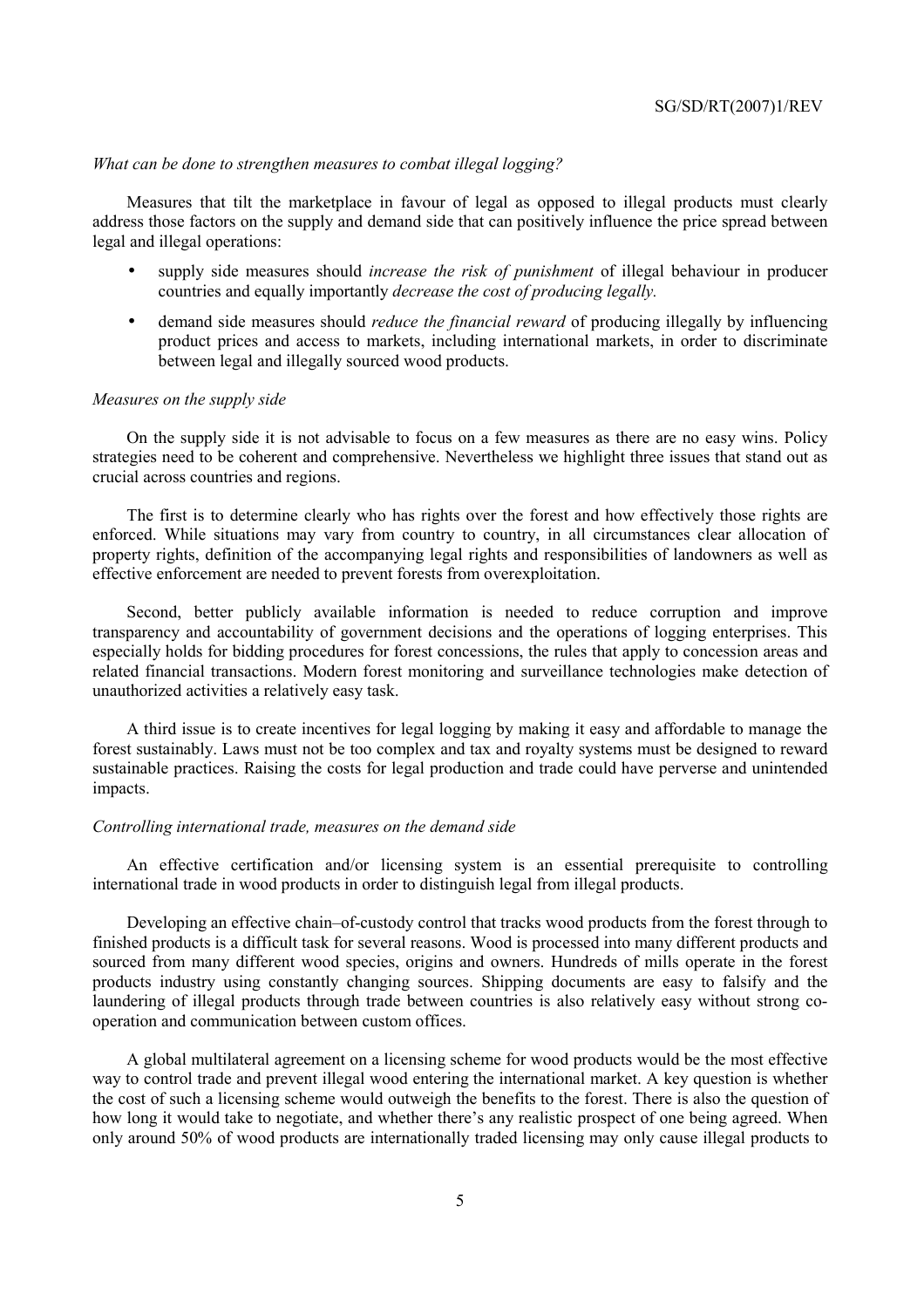be directed to indiscriminating or domestic markets while licensed products are directed to the international market.

On the other hand, when consumer demand for sustainable produced products is high enough, producers will be more inclined to licence their products as this will help increase their market share. Once a licensing scheme is in place the marginal costs of using it for all production will be small. In this way the international market could provide an incentive to produce legally on the domestic market as well. Although the costs of licensing schemes vary considerably between countries and companies and their implementation is therefore certain to raise some equity questions, those costs generally are a relatively small part of total production costs.

If a multilateral agreement is deemed too expensive or difficult to achieve, could bilateral or regional voluntary agreements provide a useful alternative? Should this be seen as the best alternative route to a multilateral agreement or is a bilateral agreement valuable in itself?

The evidence to date suggests that the effectiveness of such schemes is ambiguous. To be effective, all imports to a country or all exports from a country should be addressed. Otherwise it will always be possible to launder illegal products via third countries or circumvent the voluntary scheme in other ways. Secondly, both primary and secondary processed wood products must be included as otherwise there always will be an incentive to displace processing industry to third countries.

For a country to require proof of legality for all imports it is important to treat domestic and international products alike in order to avoid a breach of WTO rules. The question again arises whether the costs of these additional requirements outweigh the benefits if only limited imports come from high-risk countries.

To give producer countries an incentive to license all their exports, there must be a market that favours legal products above products from suspicious or unknown origin. Although there are some encouraging signs, the willingness to pay a premium price, if any, remains uncertain. This is where the procurement policies of both governments and private companies can play an important role. Governments could act as a launching customer to create sufficient demand for certified products to increase their price. This will encourage increased supply, which in turn creates an incentive for the promoters of certified products to raise consumer awareness of them.

This paper outlined the nature, magnitude and consequences of illegal logging in forest-rich producer countries and the programmes on both the supply and demand side being implemented to reduce this problem. A vast amount has been written about this phenomenon. The general consensus is that the prevalence of illegal logging is a manifestation of deep governance weaknesses and that its effective control requires actions that are both complex and need to be carried out by a broad array of actors, including governments of producer and consumer countries, the forest industry and civil society. All expert advice advocates escaping the narrow field of action of the forest sector to include actions in other fields of government activity, such as land use policies, customs and police.

While this makes eminent sense, simply affirming the complexity of a problem can run the risk that no-one will be prepared to assess the overall impact of the totality of interventions. Acknowledging that a problem defies a single solution must not be allowed to be an excuse for a lack of priority setting or a dilution of efforts to remedy the problem. For that reason it is important to stress that actions by producer countries will always be the most effective in tackling forest crime as illegal logging takes place on their territory and stopping it is in their direct interest. Importing countries and the wider global community concerned to preserve the global public good elements of maintaining forest cover should keep this to the fore in developing their responses and assistance strategies.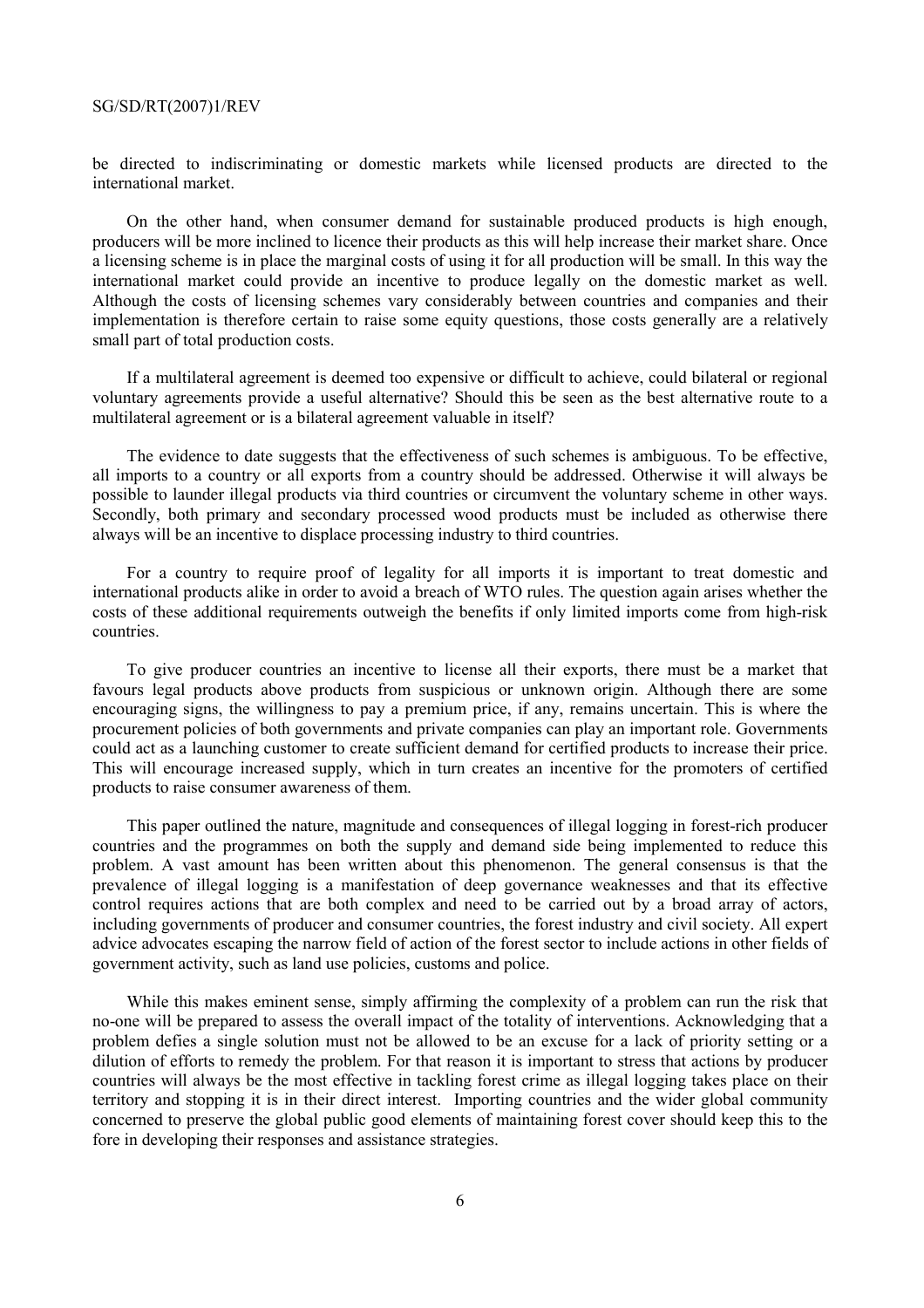# **PART I: ILLEGAL LOGGING DESCRIBED**

# **1. Introduction**

1. The rich forests that once covered half of the surface of the earth are being replaced by landscapes of forest fragments, tree plantations, agricultural crops and pastures. Much of the forest that still remains is being degraded. Tropical forests are being lost at a fast rate, some 5% during the last decade, with grave consequences for the global environment. Deforestation destroys habitats, leads to irreversible losses of biodiversity, deprives governments of billions of dollars in lost revenue, has negative impacts on agricultural productivity and is responsible for at least one-fifth of greenhouse emissions. Deforestation also affects the livelihoods of millions of the rural poor.

2. Logging for industrial wood products is a key cause of global deforestation. Much of this logging takes place in violation of laws designed to protect forests against indiscriminate cutting. The illegal extraction and trade in wood is a multibillion dollar phenomenon documented in more than 70 countries (Seneca Creek, 2004). The pervasiveness of illegal logging is to a large extent a manifestation of poor governance in the countries where it takes place.

3. This paper provides a perspective on the illegal logging issue. It describes how illegal logging takes place in affected countries, looks at the incentives that induce illegal loggers to engage in this practice and at the consequences of allowing it to continue. It also examines the various national and international initiatives launched in the last few years to combat illegal practices and offers a preliminary analysis of their prospects. Finally, the document suggests themes that require further analysis and discussion.

## **2. The Importance of Forests**

4. Forests are the richest ecosystems in biological wealth. They exert key influences on the Earth's climate and on the stability of human habitats. They conserve landscapes, soil and water resources and provide key services and products for the livelihoods of millions of the rural poor. Forests contribute to the economies of many countries, to income and local employment. The following sections describe the extent of global forest resources and their management and examine some of their most important economic and environmental functions in more detail.

# *2.1. The Extent of Forest Resources*

5. The remaining forests cover about 30% (4 billion hectares) of the Earth's land surface (FAO, 2005). They are divided about evenly between non-tropical (boreal and temperate) and tropical forests. At the same time, they are unevenly distributed with only ten countries accounting for two-thirds of the total forest area (Table 1). Tropical forests extend around the Equator in Central and South America, central Africa and South-East Asia. The boreal and temperate forests are found in higher latitudes. The largest extensions of biodiversity-rich moist tropical forests are mainly in the Amazon Basin, but the American tropical forests extend north into Central America and Mexico. In Africa, tropical forests dominate the Congo Basin while in South-East Asia they are found through the islands, the Malay Peninsula, north through the Mekong Basin to south China and towards the Indian peninsula (See Figure 1).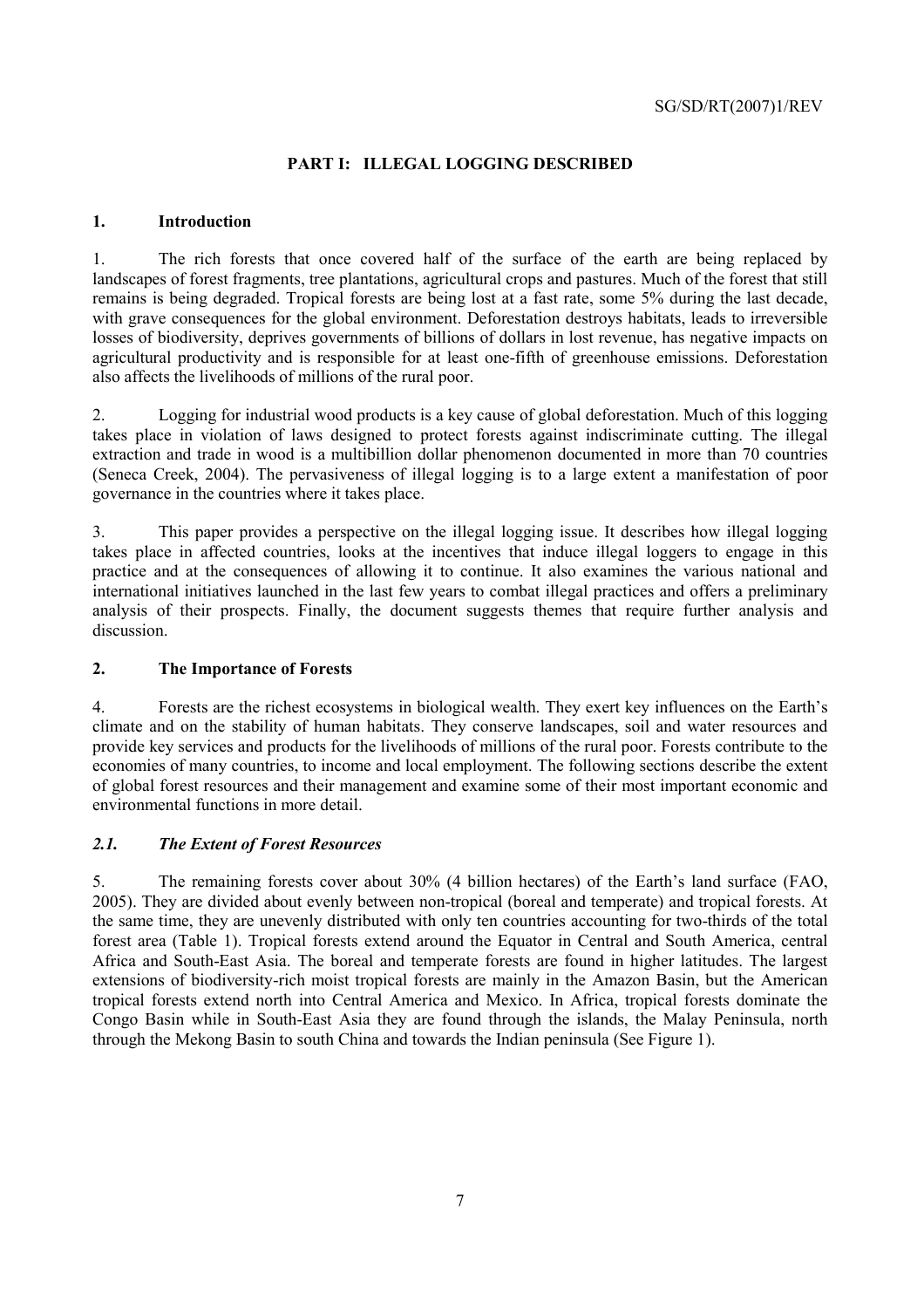#### **Figure 1. The world's forest**



Source: FAO Global Forest Resource Assessment 2005

| <b>Region/country</b>            |     | Forest area (mln ha) |      | % of global forest area |
|----------------------------------|-----|----------------------|------|-------------------------|
| <b>Europe</b>                    |     | 1 0 0 1              |      | 25.3                    |
| of which Russian Federation      | 809 |                      | 20.5 |                         |
| <b>South America</b>             |     | 832                  |      | 21.0                    |
| of which Brazil                  | 478 |                      | 12.1 |                         |
| of which Peru                    | 69  |                      | 1.7  |                         |
| <b>North and Central America</b> |     | 706                  |      | 17.9                    |
| of which Canada                  | 310 |                      | 7.8  |                         |
| of which United States           | 303 |                      | 7.7  |                         |
| <b>Africa</b>                    |     | 635                  |      | 16.1                    |
| of which Dem Rep of Congo        | 134 |                      | 3.4  |                         |
| Asia                             |     | 572                  |      | 14.5                    |
| of which China                   | 197 |                      | 5.0  |                         |
| of which Indonesia               | 88  |                      | 2.2  |                         |
| of which India                   | 68  |                      | 1.7  |                         |
| <b>Oceania</b>                   |     | 206                  |      | 5.2                     |
| of which Australia               | 164 |                      | 4.1  |                         |
| World                            |     | 3952                 | 66.3 | 100.0                   |

#### **Table 1. Forest area**

Source: FAO (2005)

6. Some of the world's forests are actually expanding. In the temperate and boreal parts of Europe and China, the area covered by forest is increasing through plantations and natural regeneration, but in other regions, mainly the tropics, deforestation is considerable. Between 2000 and 2005 deforestation has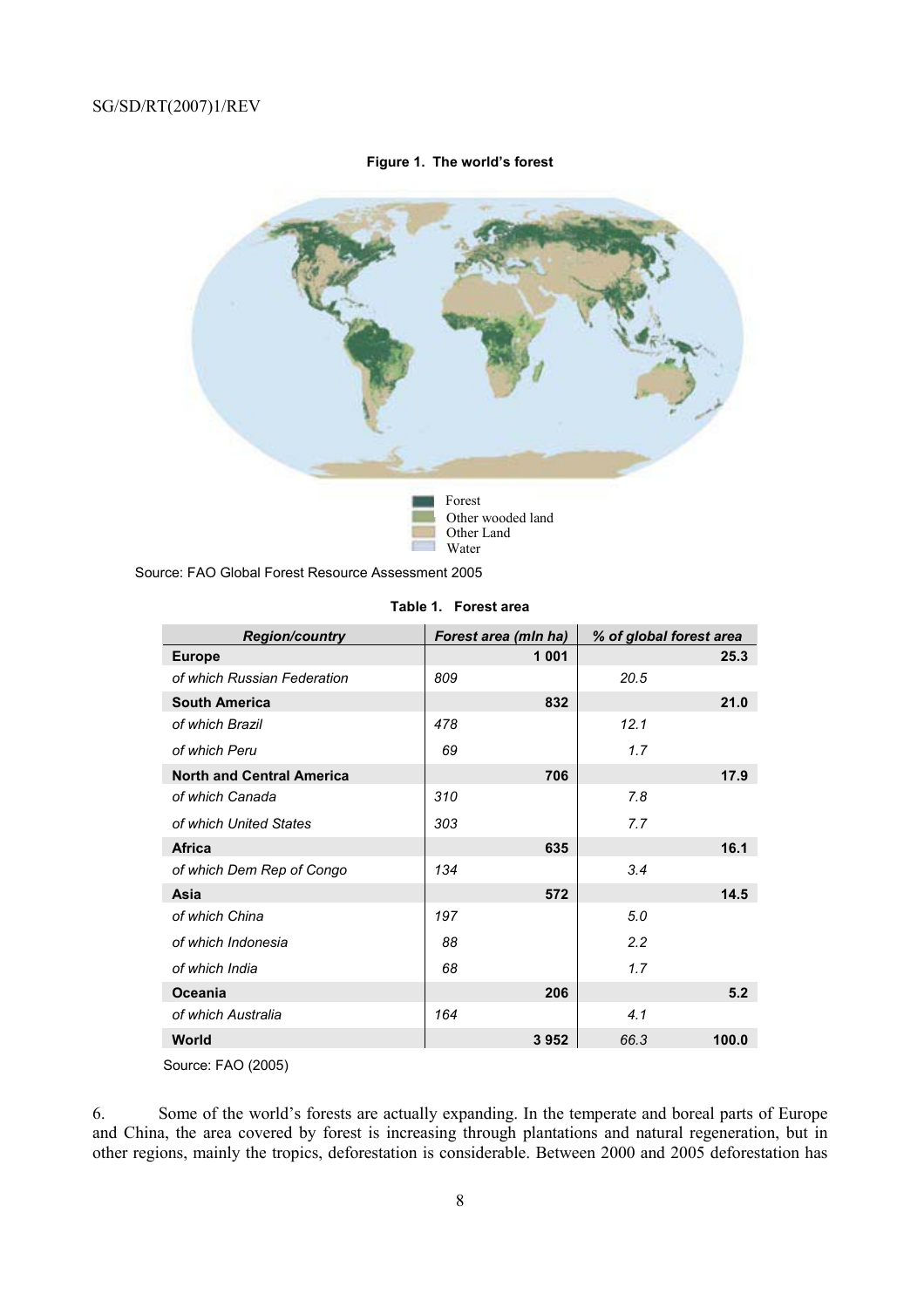claimed some 13 million hectares per year, or an area as large as Greece. Figure 2 shows the global net change in forest area for different regions. Deforestation is particularly problematic in the Amazon, central Africa and South-East Asia. It is concentrated in ten countries (Brazil, Indonesia, Sudan, Myanmar, Zambia, Tanzania, Nigeria, Congo, Zimbabwe and Venezuela). On the other hand, forest areas have expanded in China, India and Vietnam, which makes the total balance for Asia slightly positive for the period  $2000-2005^2$  (See Figure 2).

7. Much of the deforestation is wasteful and induced by illegal logging. This is causing a continuous loss of the economic rents and environmental services that forest resources provide.

#### *2.2. Biodiversity*

8. Forest habitats are among the most biologically diverse ecosystems on Earth. In particular, tropical forests are unique in their diversity, containing two-thirds of all species. Brazil, for example, has some 7,800 species of flora and fauna. This genetic bank provides the building blocks for selection and breeding of plants and animals and enhances forest productivity for a number of uses, including medicines. Scientists have identified more than 2,000 tropical forest plants that have anti-cancer properties. Only a small part of this biological wealth has so far been tapped for human benefit. Illegal logging and deforestation threaten the potential of these genetic resources, a loss that is irreversible. Continuing the present deforestation path will place many more species under the threat of extinction as humans destroy their habitat<sup>3</sup>. Unfortunately, as mentioned, deforestation is highest in tropical areas where the biodiversity value is also the highest.





Source: FAO (2005)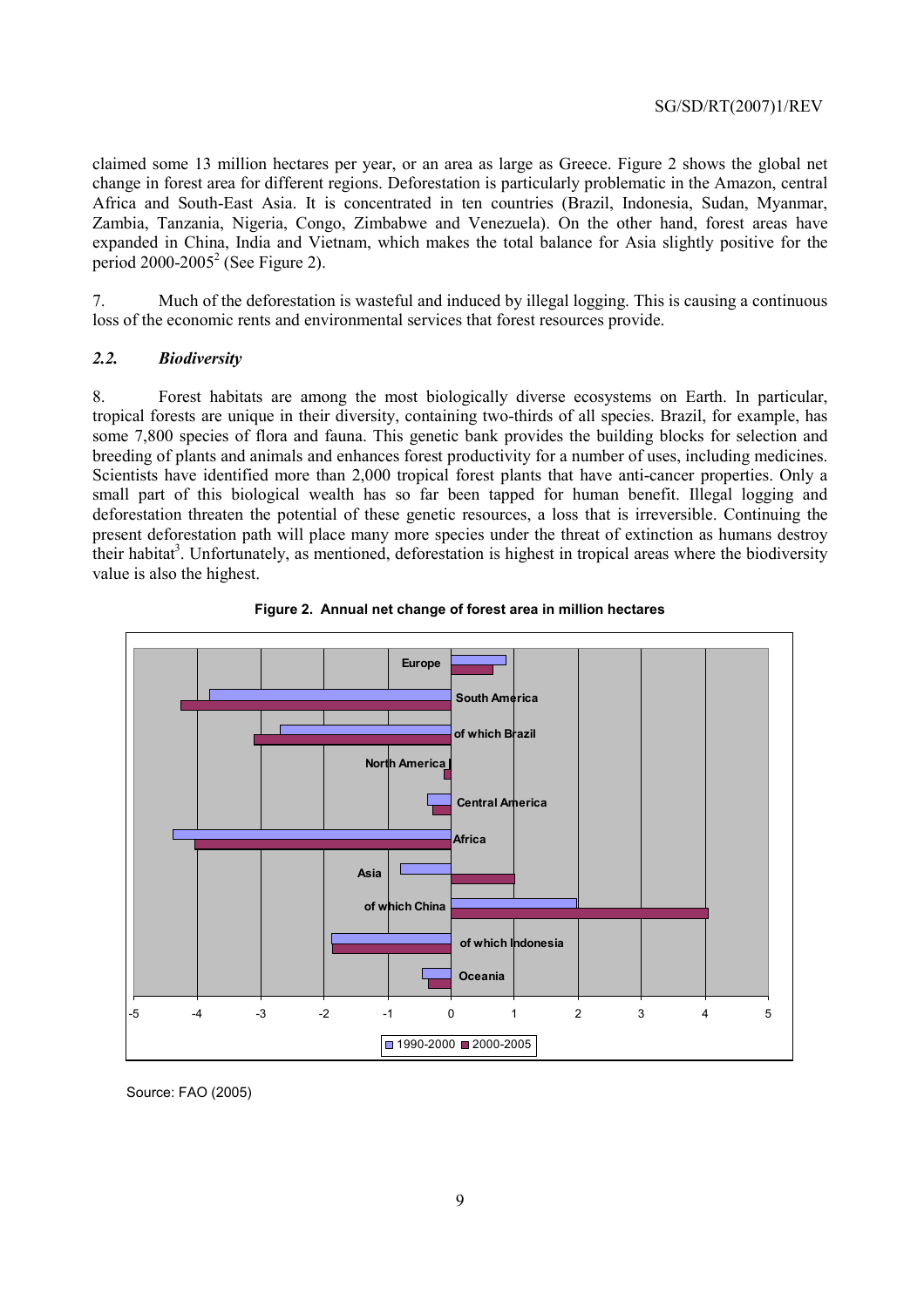# *2.3. Landscapes, water and soil resources*

9. Forests stabilise the landscape. They save soils from erosion, reducing sedimentation, protecting river basins and coastal areas. They have an influence on the chemical composition of underground water and of streams and lakes and play an important role on nutrient cycles, thus influencing water pollution and the productivity of agriculture and fisheries. Trees absorb and store some chemical elements such as nitrogen, magnesium, potassium, phosphorous and calcium, preventing them from being leached into streams. They influence water cycles by circulating humidity from land into the atmosphere. Because of their effects on soils and water, forests are important for agricultural production. Although the impacts are primarily local they can often be felt tens or hundreds of kilometres away.

10. Deforestation induced by illegal logging results in the loss of these environmental functions of forests. Deforestation has been behind landslides and large-scale loss of property and human lives in, for example, the Philippines and Thailand (World Bank, 2006).

## *2.4. Carbon stocks and climate change*

11. The effect of forests on climate is important. Forests contain as much as three times the total amount of carbon that is in the atmosphere and every year they process between 15 and 20% of that total. However, deforestation releases  $CO<sub>2</sub>$  back into the atmosphere and is the main source of emissions from land use change. In recent years deforestation has been responsible for at least one-fifth of global  $CO<sub>2</sub>$ emissions and is by far the most important source of green house emission from developing countries (Peskett, Brown and Luttrell, 2006). This is more than the amount produced by the whole of the global transport sector (Stern, 2006).

12. The net effect of deforestation on the level of emissions of greenhouse gases depends on the density of the forest being cut down or burnt and the kind of vegetation that will develop in the deforested areas; some types of replacement vegetation capture more carbon than others. Planting new trees removes CO<sub>2</sub> from the atmosphere, but it takes these new trees far more time to absorb the same amount of carbon that is instantaneously released into the atmosphere when mature trees are burnt. The largest emissions from deforestation arise when land is converted to agricultural production; especially when slash and burn techniques are used. Log extraction is not of itself responsible for large emissions; when the logs are used in furniture making, carbon will remain stored. In the case of selective logging for industrial use, emissions are limited to the  $CO<sub>2</sub>$  impact of any soil disturbance and damage to non target species. This depends on the particular extraction techniques that are used.

## *2.5. Forests and livelihoods*

13. Natural forests provide key products for the very poor (living on less than US\$2 a day) all over the world, but particularly so in the tropical regions. Almost 70 million people live in remote areas of closed tropical forest and another 735 million rural people live in or near such areas, relying on the forest for many of their daily needs (World Bank, 2006). In developing countries forests provide a source of wood, vines, bamboo and other materials for construction of homes and agricultural buildings as well as fruits, nuts, mushrooms and wild meat for food. They are a source of energy in the form of fuel wood for some 2 billion people. In developing countries tropical forests are almost exclusively the source of medicines for the poor.

# *2.6. Pressures on forests will remain high*

14. Most deforestation leads to the conversion of land for agricultural production, cattle ranching or the establishment of commercial tree crops such as palm oil plantations. Frequently, commercial logging is the catalyst for this clearance. First, loggers build penetration roads into the forest to reach their timber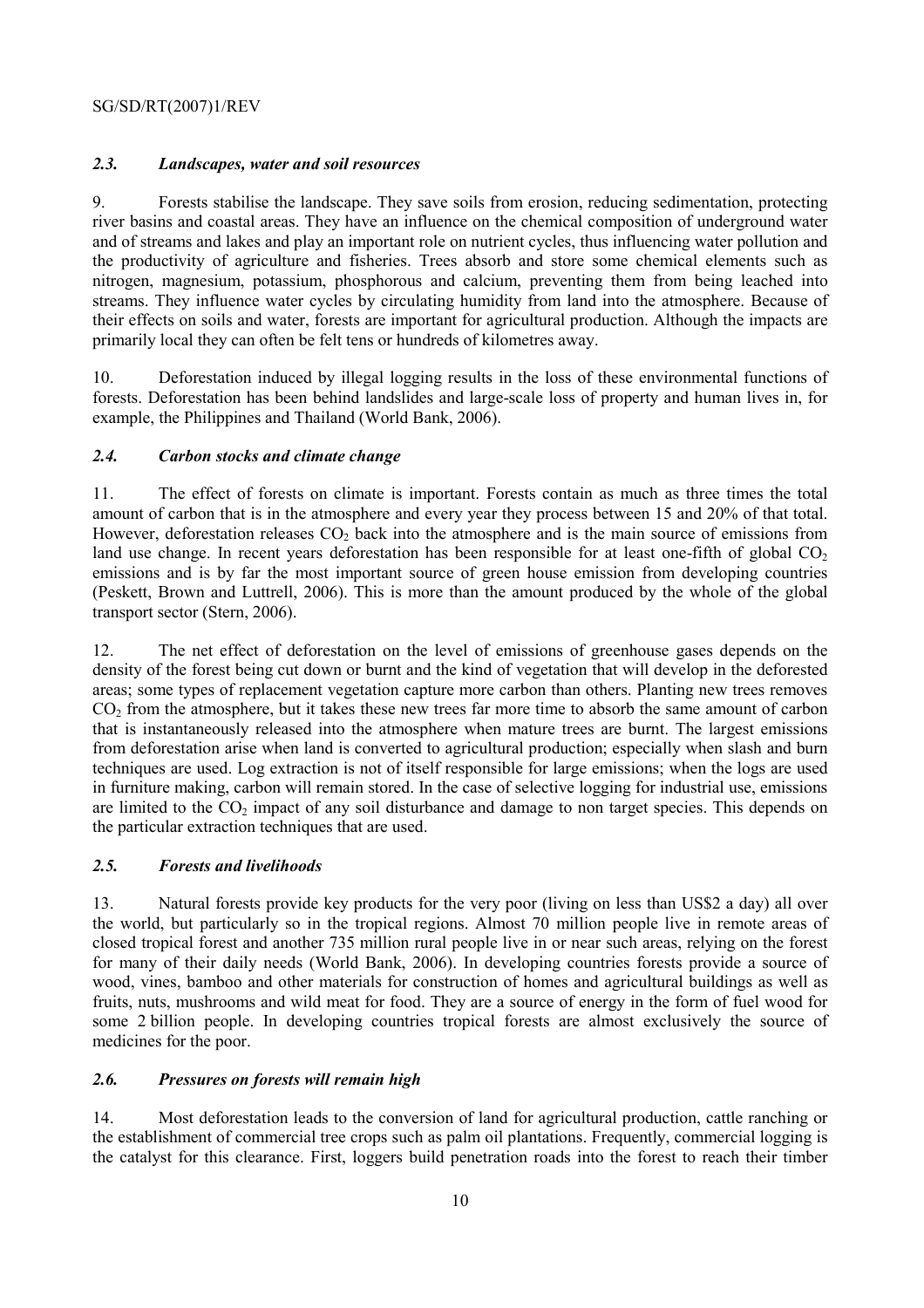volume. In countries where the rural poor lack access to land and the rule of law is weak, landless peasants follow behind loggers and clear the land for subsistence production. Second, degradation resulting from selective logging often makes alternative uses of the land a more attractive option. Thirdly, the value of logs will often be used as a credit mechanism to finance the initial capital cost of deforestation and make the land suitable for commercial tree crop plantation or ranching.

15. The pressure on forests in the last decades has been high. It will most likely remain high in the future. The continuing growth in the world population and rising income levels will increase the demand for agricultural, energy and timber products. FAO envisages croplands in the developing world expanding by 3.8 million hectares a year over the coming three decades (0.10% of total forest area). Much of this is likely to be at the expense of forests (Bruinsma, 2003). Increased production of feedstock for the production of bio-energy will result in pressure on the forest as well<sup>4</sup>. About 14 million hectares of land are currently used for the production of biofuels. In the IEA reference scenario, this rises to 28 million hectares

in 2030. If new policies are adopted that stimulate biofuel production this may increase to 49 million hectares in the same period; an area the size of Sweden (IEA, 2006).

16. While much of the additional demand for industrial roundwood will be satisfied with recycled materials, wood from plantations and industrial efficiency, the pressure on the natural forests of developing countries is expected to grow further. Various projections of annual demand for industrial roundwood indicate that by 2050, demand may reach some 2.5 billion cubic metres as compared to 1.8 billion cubic



metres today. For example, eight out of every ten persons in the world have yet to achieve the levels of paper consumption normally associated with meeting basic literacy and communication requirements.

#### **3. The Market for Forest Products and Illegal Logging**

#### *3.1. The Market for forest products*

17. The forest products sector is estimated to contribute about 1% of world GDP and accounts for about 3% of international merchandise trade. From the total amount of round wood felled globally, 40% is used for energy purposes and 60% is used as industrial round wood (Figure 3). These averages hide a large difference between tropical and temperate and boreal forests. In tropical areas, most of the wood extracted from natural forests, up to 80%, is consumed as fuel wood, while in temperate and boreal areas fuel wood amounts only to around 20% of the total. The analysis in this section does not consider production and trade in fuel wood. The market for fuel wood, although very important in terms of volume, is so markedly different from that of industrial round wood that they can not be analysed together. Only 2% of total fuel wood production was traded between countries in 2003 (FAOSTAT).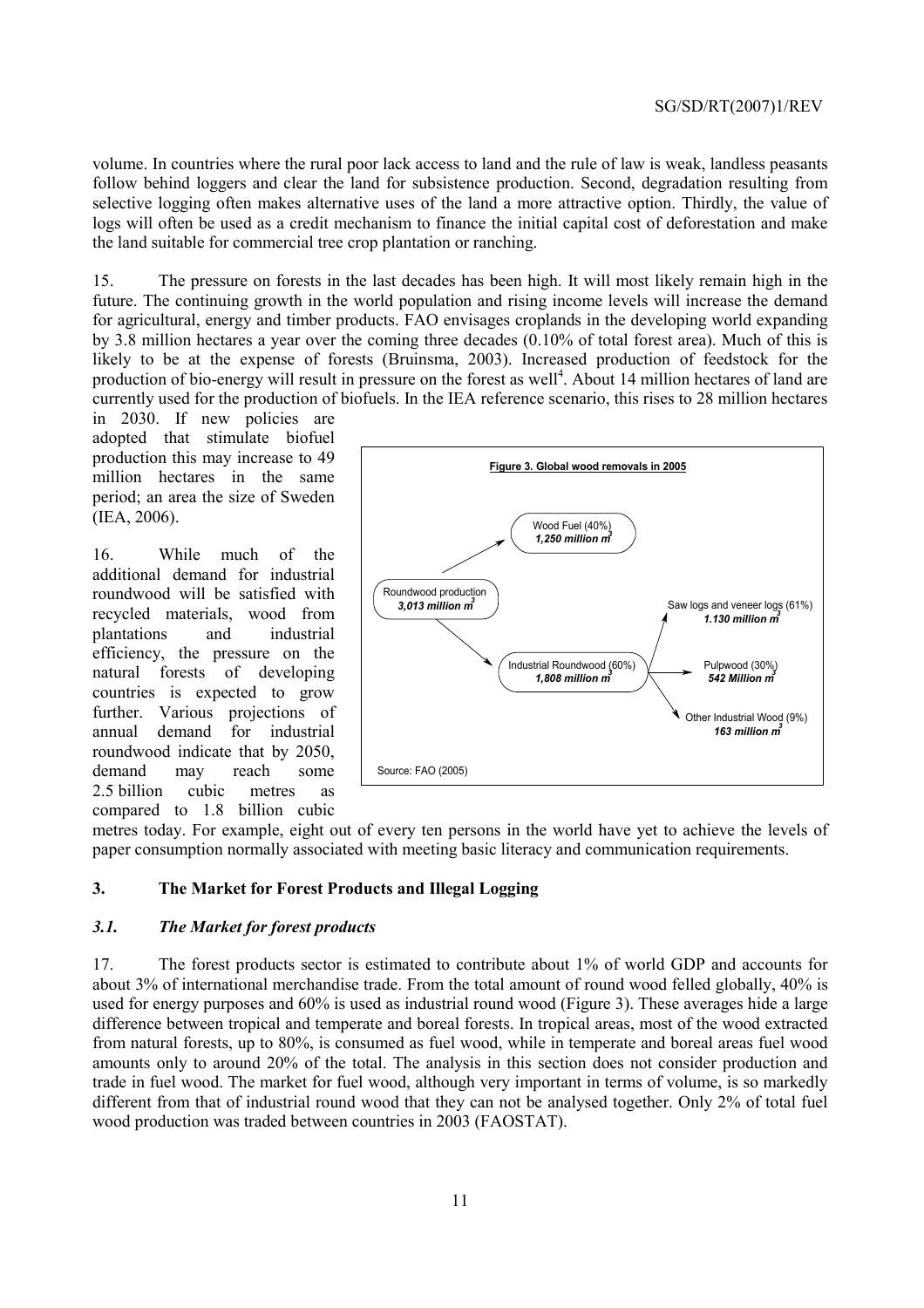18. Production and end use of industrial round wood primarily takes place in Canada, USA, EU and Japan. Together, these countries are responsible for around 60% of total production and 70% of end use consumption (see Figure 4). For reasons outlined below, all countries in tropical regions, as well as China and Russia, are regarded as high risk countries in which the percentage of production that is of suspicious origin is deemed significant. These countries are in broad terms responsible for a further 30% of total production and 20% of end use consumption. Globally the paper sector accounts for around 30% of total industrial round wood production whereas saw and veneer logs and other industrial round wood accounts for the other 70%.



#### **Figure 4. Production and End Usage of Timber & Paper Sector products (Low and High Risk, 2005)**

Source: James Hewitt, based on calculations commissioned for this paper. UNECE (2006) and ITTO (2005) are the default data source for most of the production statistics. The data is cross checked and complemented by national sources and FAO (2005). Estimates have been made where suitable data has not been found. Annex 3 gives the underlying data and further information on the methodologies used for making the estimates. Round wood equivalent volume of secondary products made in any given country has been estimated by assuming that secondary products account for between 10 and 40% of total end use depending on the country<sup>5</sup>. Imports are deducted from and exports are added to the resulting estimate of end use in order to determine production of secondary wood products.

19. As consumption is much higher than production in the USA, EU, Japan and China, these countries are the biggest net importers of wood products and overwhelmingly dominate forest trade (see Figure 5). The USA is by far the world's biggest net importer but sources its wood mainly from Canada. At the global level, 45% of imports are primary products and the remaining 55% secondary processed products. The trade in secondary processed products is dominated by the paper sector.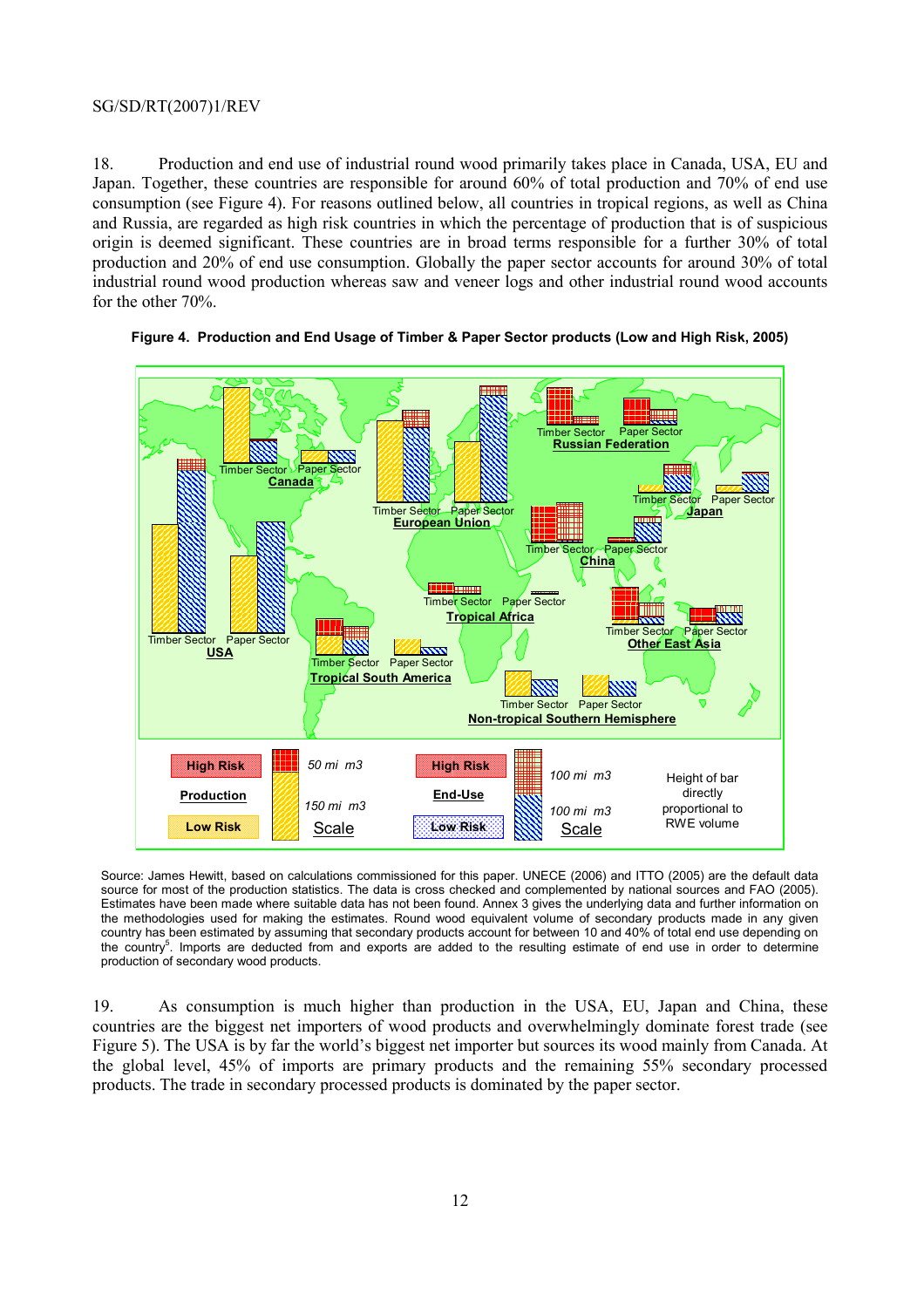

**Figure 5. Major trade flows (Primary and Secondary Products, 2005)** 

Source: James Hewitt, based on calculations commissioned for this paper.

20. Only 20% of total trade in 2005 was with high risk countries. However, with markets in China and India expected to play a rapidly growing role in world trade in years to come this picture might change substantially. Between 1997 and 2005, China's total forest product imports more than tripled in volume and more than doubled in value<sup>6</sup>. It now represents 7% of total imports of wood products, but more importantly it imports 40% of all wood products supplied by high-risk countries, especially from Russia and Indonesia. The increase is a reflection of China's increasing consumption and the rising international demand for low-cost forest products manufactured in China in combination with China's inability to meet this rising demand through increased production from its own forests. As a result, China has become the world's largest wood workshop, responding to a growing demand for furniture, plywood, wood mouldings and flooring, particularly in the developed world. The quantity of timber which is processed and exported is estimated by White et al (2006) to be equivalent, in terms of volume, to over 70% of the timber imported by China.

21. To assess the relevance of trade flows for logging in high-risk countries it is important to take into account both primary and secondary processed wood products. Primary wood products are used to produce other products such as joinery, flooring, paper and furniture that are internationally traded. Many countries tend to favour exports of processed industrial forest products and discourage exports of nonprocessed products. Some impose outright bans on the export of logs. In order to know where wood being logged is finally consumed the trade in secondary-processed wood products must be taken into account (Figure 5). Unfortunately, it is difficult to trace this directly from most trade statistics as they are only published in value terms. To get a rough estimate of the relative importance of primary and secondary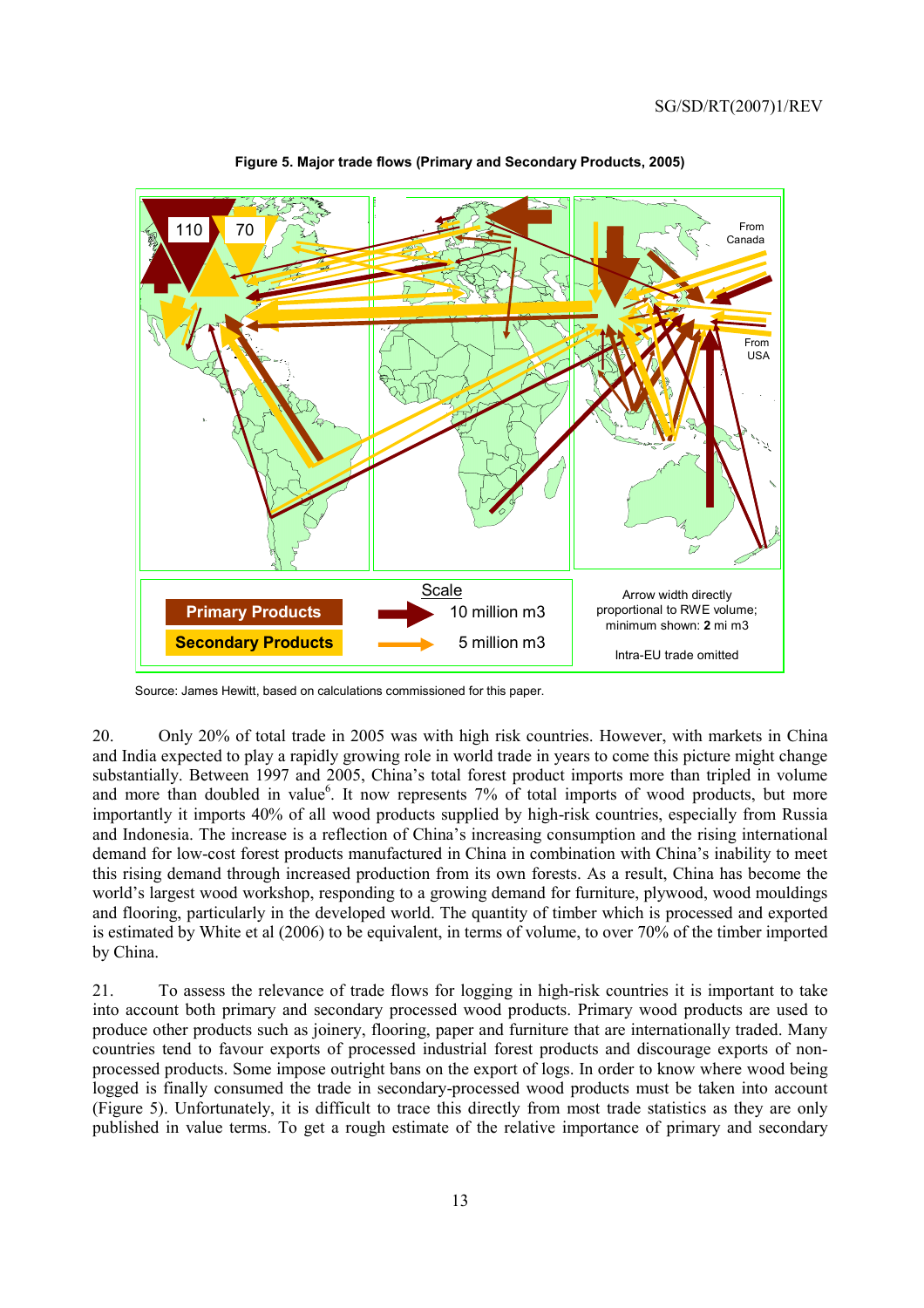traded wood products, James Hewitt was commissioned to make some calculations for this paper. Figures  $4 - 6$  are based on this work.

22. As the focus of this paper is on illegal logging, it is most interesting to focus on the high-risk trade flows as shown in Figure 6. This shows that while high-risk supplies are predominantly coming from Russia, China, Indonesia and Malaysia (in that order) the demand for these supplies is coming primarily from the EU, Japan and the USA together with China (the estimated percentages may be found in Annex 3). Some of the more interesting observations include the following:

- Tropical wood products are primarily directed to China and Japan and to a lesser extent to the EU and USA.
- Africa (the Congo Basin) and Brazil are, in terms of the volume of tropical wood exports, much less significant sources than Indonesia and Malaysia.
- Russian exports to Europe are dominated by the Finish Paper sector.
- The USA mainly imports secondary wood products from China.



#### **Figure 6. Major High Risk trade flows (Primary & Secondary Products, 2005)**

Source: James Hewitt, based on calculations commissioned for this paper. Annex 3 gives more detailed information in some additional charts.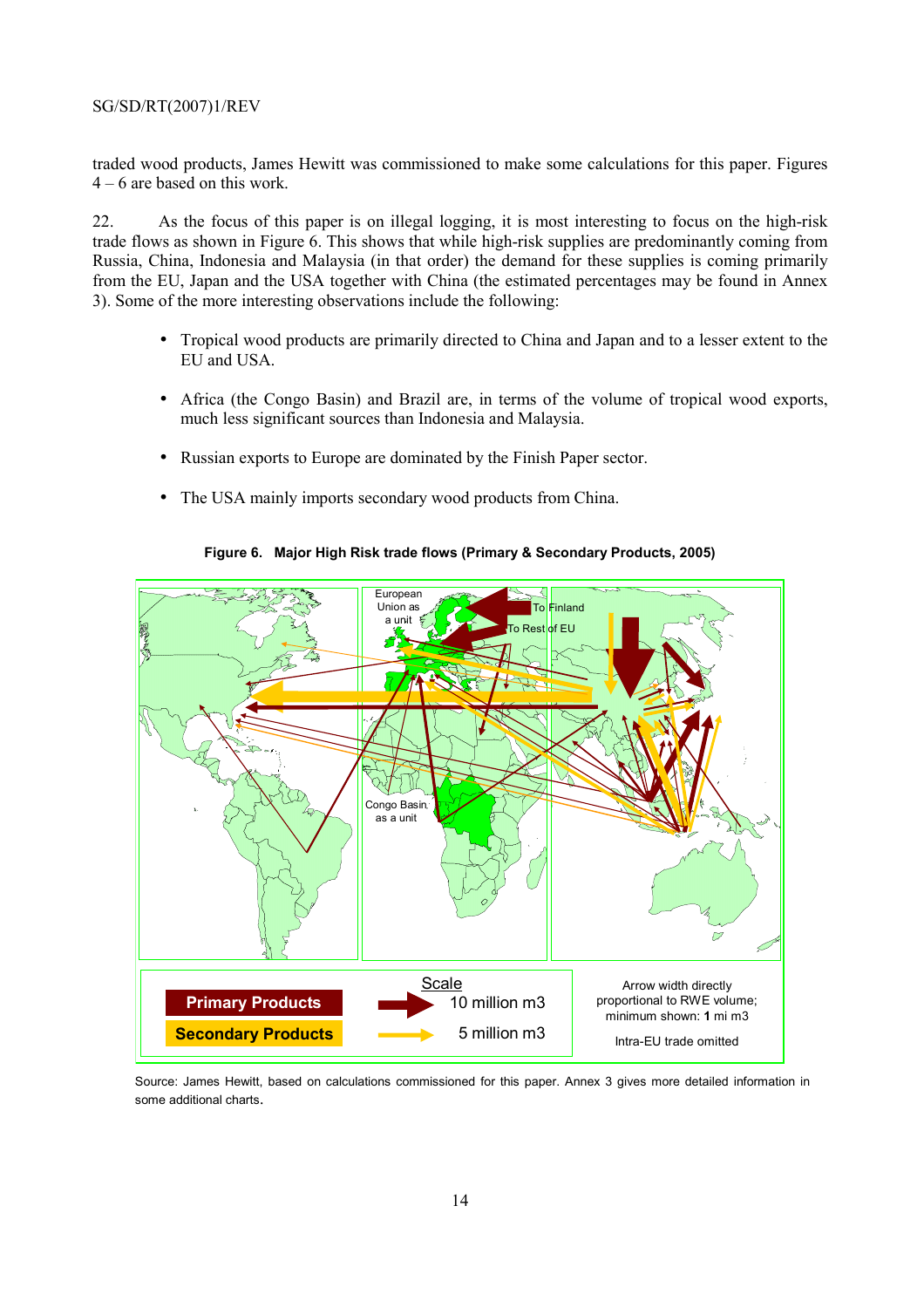#### *3.2. Illegal logging - what is it?*

23. Wood is harvested for different purposes and by different operators. Wood can be cut and used without further processing as fuel wood or construction material for rural buildings, or, particularly if it comes from high value species such as mahogany, it can be sold directly as wood in the round in national markets or exported. Round wood can be transported to mills for industrial processing, for example to produce sawn wood or a variety of wood-based panels such as plywood, veneers and fibreboard. In turn, these industrial products can be sold in the domestic or the international market. In virtually any of these stages of production, transport and trade, illegalities can occur (see Figure 6 below).



24. Defining what illegal logging is can be surprisingly difficult (Miller, Taylor and White, 2006). Different definitions lead to very different conclusions on the magnitude of the problem. It is not a mere technical issue, but one which has far-reaching political implications. Illegal logging is often equated with unsustainable forest harvesting practices. This is because most forest laws naturally focus on management practices that are intended to ensure sustainable use of forest products and services; however, this is not always the case. Logging may be technically illegal, yet sustainable. It may also, of course, be legal, yet unsustainable. Nevertheless, we will focus here on illegality, whilst noting that there is no one-to-one relationship between illegality and sustainability.

25. Every scheme to combat illegal activities must deal with the conceptual problem of defining what is and is not illegal. The legal classification of illegal logging determines the use of the prosecution instruments that can be used to combat illegal logging. Also the penalties for illegal acts are commensurate to the nature and classification of the offence.

26. In its narrower connotation, illegal logging occurs when timber is harvested in unauthorised ways, in violation of established laws and regulations (Callister, 1999; FAO 2002). For example, wood may be harvested in excess of legal limits, in places where such harvest is prohibited such as in national parks and protected areas, in locales where forests provide essential environmental services, protected by law, such as upper watersheds and riparian zones. Wood may be simply stolen from the rightful owners.

27. The Royal Institute of International Affairs has adopted a broader definition of illegal logging:

*"Illegal logging takes place when timber is harvested, transported, bought or sold in violation of national laws. The harvesting process itself may be illegal, including corrupt means to gain*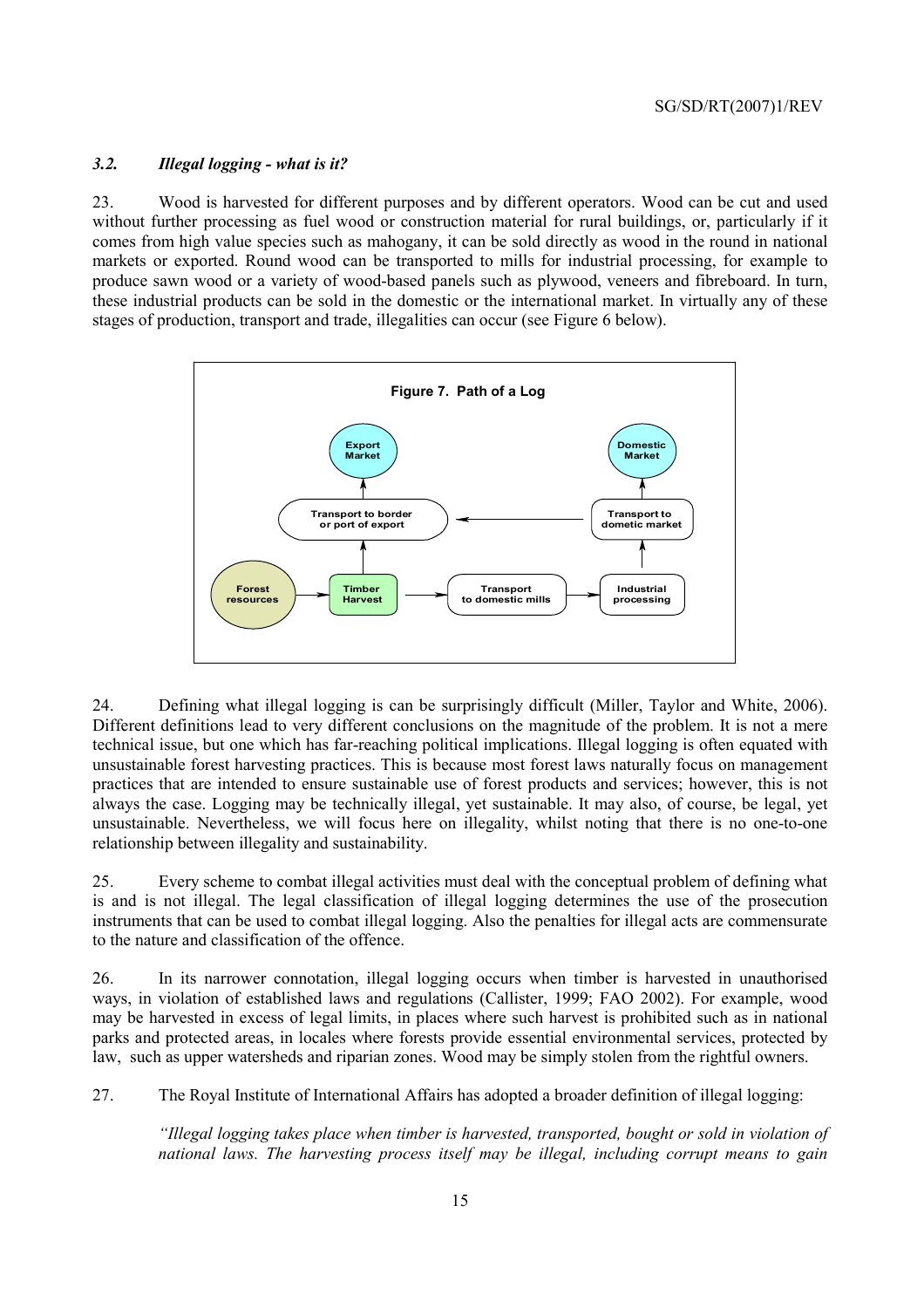*access to forests, extraction without permission of from protected area, cutting of protected species or extraction of timber in excess of agreed limits. Illegalities may also occur during transport, including illegal processing and export, misdeclarations to customs, and avoidance of taxes and other charges."* 

There are no clear rules for establishing the boundaries of the set of activities covered under this definition of illegal logging and trade. For example, should wood originating in forest lands acquired with illegal proceeds be considered illegal, when the enterprise has followed all rules and regulations related to land acquisition and forest management? The economic and social environment in which wood is produced, harvested, transported and sold is broad and a single activity in the forest sector could be related to many others in other sectors, some of which may be illegal. Obviously, at some point a boundary must be set but it is not clear, or universally accepted, where this boundary should be.

28. In this report, and interpreting the span of actions discussed in the international debate on the subject, we have adopted the categorisation "illegal logging and trade" to encompass illegal harvest, transportation, processing and trade of wood products. Thus, practically all unauthorised major activities in the forest sector are part of "illegal logging and trade" concept.

29. In many developing countries, forest resources are typically in the hands of the government. Governments authorise private firms to harvest wood in public forests under concessions that specify what species and volume of wood may be harvested, in what areas of the forests and when the trees can be cut. Such concessions often include norms that regulate the type of harvesting technologies that can be used to minimise damage to the forest and ensure its production. Access to forest resources may be illegal in several ways:

- concessions may be awarded in breach of rules that prohibit the location of extraction activities in places of environmental fragility (such as river banks or steep slopes) should not be logged;
- the process of harvesting wood itself can be illegal if it is done using technologies that ignore mandatory environmental safeguards to minimise damage to the soil and environment;
- harvesting can take place outside concession boundaries or in protected areas, such as national parks;
- extraction can be illegal because it extends to protected species.

30. Once harvested, illegal logs may be smuggled out of the country without proper payment of export duties or transported without transit authorisation to industrial processing mills. Processing mills may lack industrial operating licences. Even if licensed, industrial processors may mix illegal logs with legal ones. Unlawful activities at the point of sale, either in national or international markets, include falsification of certificates to avoid taxes, 'laundering' of illegal wood and abuse of transfer pricing (see Annex 1 for a list of illegal activities related to logging and trade).

## *3.3. How important is it?*

31. By definition, illegality is hard to quantify. Given its clandestine nature and the methodological problems involved in computing consistent and comparable estimates, reported figures of illegal logging are imprecise. The magnitude of illegal wood entering markets is difficult to assess in countries that have imperfect monitoring and statistical systems. Wood coming from many different suppliers may be processed by thousands of industrial enterprises that use a mix of legal and illegal material making it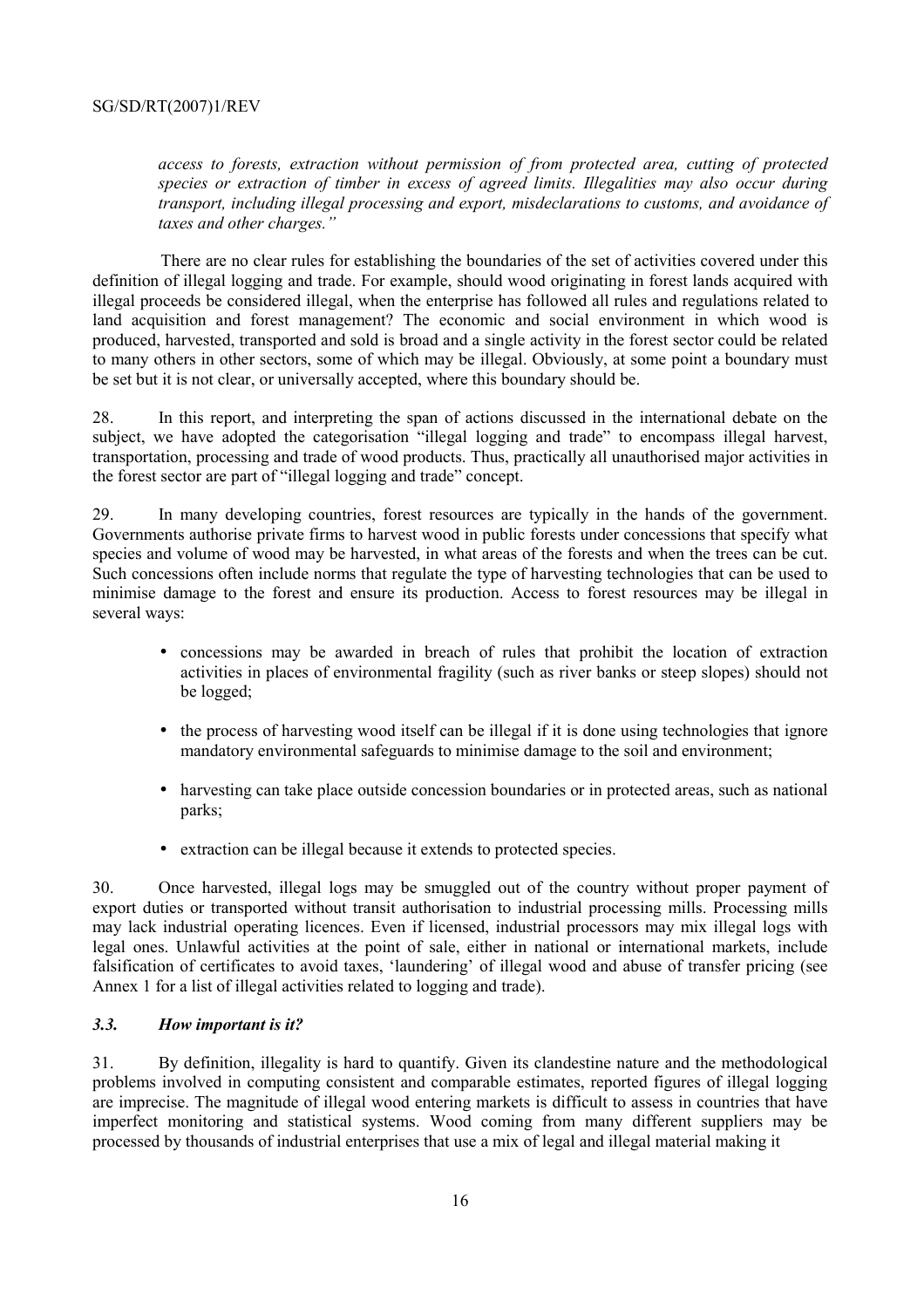virtually impossible to separate the proportion of illegal wood. Products are sold in national or international markets where sources are further mixed as products travel from country to country. All this makes tracking of illegal wood a challenging endeavour. Nevertheless, even allowing for these difficulties and the inherent estimation errors, various reliable assessments show that the order of magnitude of global illegal logging is substantial. Country-specific case studies confirm that in many places illegal logging is extensive<sup>7</sup> (See Table 2).

32. A comprehensive assessment estimates that illegal logging worldwide is probably as much as 5 to 10% of global industrial round wood production. Since most of the illegal logging takes place in developing countries, the proportion in these countries is much higher (Seneca Creek Associates and Wood Resources International, 2004). The World Bank concludes that the global loss of assets due to illegal logging in public lands exceeds US\$10 billion per year in developing countries and that an additional US\$5 billion is lost to tax evasion on legally logged wood (World Bank, 2006). Other studies have placed the global value of illegal wood at some US\$23 billion per year (World Bank, 2002; Seneca Creek Associates, 2004).

33. The amount of illegal wood that enters international trade is not known. Some analysts estimate international trade of illegally logged products and primary products at around US\$5 billion per year (around 6% of the value of total primary products trade) but the actual figure may be a great deal higher, as studies do not include products that are legalised or laundered.

## *3.4. Who are the main actors?*

| Table 2. Estimates of Illegal Harvest |                                                       |                                                            |  |  |  |  |  |
|---------------------------------------|-------------------------------------------------------|------------------------------------------------------------|--|--|--|--|--|
| Country                               | <b>Illegal logging</b><br>as percent of<br>production | Source                                                     |  |  |  |  |  |
| Africa                                |                                                       |                                                            |  |  |  |  |  |
| Benin                                 | 80                                                    | SGS, 2002                                                  |  |  |  |  |  |
| Cameroon                              | 50                                                    | European<br>Commission, 2004                               |  |  |  |  |  |
| Ghana                                 | At least 66                                           | Birikorang, G. 2001                                        |  |  |  |  |  |
| Mozambique                            | 50-70                                                 | Del Gatto, 2003                                            |  |  |  |  |  |
| Asia                                  |                                                       |                                                            |  |  |  |  |  |
| Cambodia                              | 90                                                    | Global<br>Witness,<br>1999                                 |  |  |  |  |  |
| Indonesia                             | Up to 66%<br>73-88                                    | World Bank 2006a<br>Schroeder-Wildberg<br>and Carius, 2003 |  |  |  |  |  |
| Malaysia                              | Up to 33                                              | Dudley, Jeanrenaud<br>and Sullivan, 1995                   |  |  |  |  |  |
| Myanmar                               | 80                                                    | Brunner et al. 1998                                        |  |  |  |  |  |
| <b>Latin America</b>                  |                                                       |                                                            |  |  |  |  |  |
| <b>Bolivia</b>                        | 80                                                    | Contreras-<br>Hermosilla, 2001                             |  |  |  |  |  |
| <b>Brazil</b>                         | 80 in the<br>Amazon                                   | Viana, 1998                                                |  |  |  |  |  |
| Colombia                              | 42                                                    | Contreras-<br>Hermosilla, 2001                             |  |  |  |  |  |
| Ecuador                               | 70                                                    | Thiel, 2004                                                |  |  |  |  |  |
| Honduras                              | 75-85 of<br>hardwood<br>$30 - 50$ of<br>softwood      | Richards,<br>et<br>al,<br>2003                             |  |  |  |  |  |
| Nicaragua                             | $40 - 45$                                             | Richards,<br>et<br>al,<br>2003                             |  |  |  |  |  |
| Costa Rica                            | 25                                                    | MINAE, 2002                                                |  |  |  |  |  |
| <b>Europe and North Asia</b>          |                                                       |                                                            |  |  |  |  |  |
| Albania                               | 90                                                    | Blaser et al, 2005                                         |  |  |  |  |  |
| Azerbaijan                            | Very large                                            | Blaser et al, 2005                                         |  |  |  |  |  |
| Bulgaria                              | 45                                                    | WWF, 2005                                                  |  |  |  |  |  |
| Georgia                               | 85                                                    | Blaser et al, 2005                                         |  |  |  |  |  |
| Russia                                | $20 - 40$                                             | Blaser et al, 2005                                         |  |  |  |  |  |

34. A wide variety of actors participate in illegal logging. They have various degrees of involvement, from being direct suppliers of stolen wood to industrial processors who turn a blind eye to the use of illegal product in their operations.

35. In developing countries those engaged in illegal logging can be roughly divided into two groups: those that cut trees for their own use and those that cut for commercial and industrial use. In the first case, illegal harvesting is driven primarily by poverty. Wood is taken for fuel for cooking and heating and as a construction material for housing and other rural buildings. In the second case, commercial enterprises engage in illegal logging for profit. The distinction between these two groups is important, because their motivations and procedures are radically different and therefore remedial actions to control illegal logging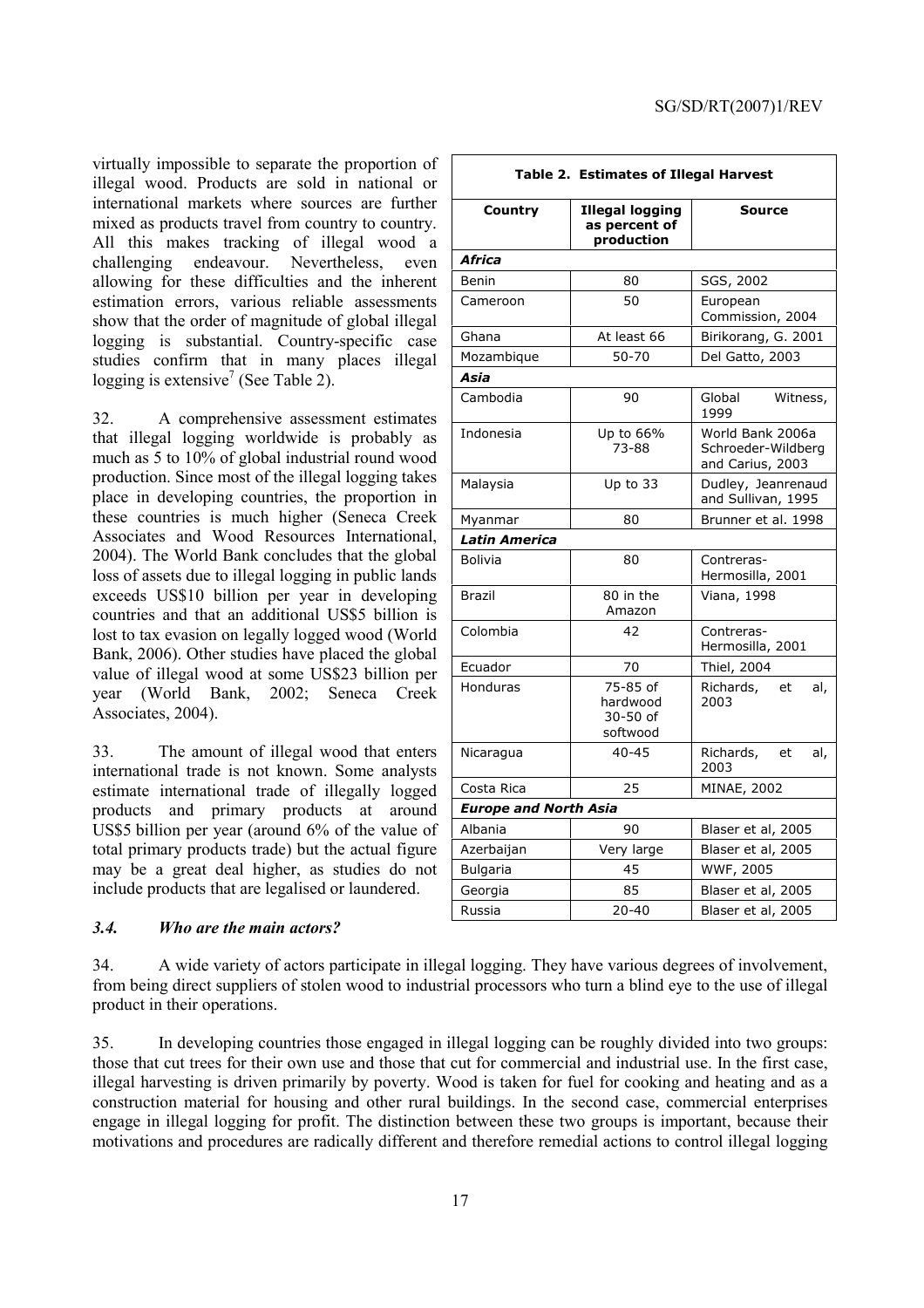should also be different. On the other hand, there are many linkages between the two groups. Small independent operators may harvest wood illegally and sell it to traders that buy the wood at roadside with no questions asked. Transporters of logs may also be independent entrepreneurs between illegal loggers and traders and industrial wood processing enterprises. In some cases, large-scale commercial enterprises have organised and financed the rural poor to extract timber on their behalf. It is therefore not always the case that one enterprise obtains access to forests and carries out all the successive stages of transportation, processing, marketing and sale of products. In most cases various actors are engaged in different stages.

36. While many of the corporate actors are national firms, in many parts of Africa, Latin America and Asia international companies from both industrialised economies or from other developing countries (notably from Asia) also carry out illegal logging operations. Several other entities are involved in the international trade of forest products. Logs may travel to two or more countries before being sent either as logs, primary processed products such as sawn wood or finished products such as furniture, to other countries of final destination, thus linking various layers of industrial processing firms and international traders. For example, many of the logs sent from Papua New Guinea and Indonesia to China, sometimes through third countries, are processed in China and exported as finished forest products for consumption in Europe and North America. Because of this, consumers must also be regarded as key actors. Indeed, the various international schemes aimed at controlling illegal logging have recognised the utility of consumer participation in remedial programmes to control illegal logging.

37. In each of the stages of the production and trade chain there are opportunities for contact between illegal actors and officers of governments who are entrusted with awarding permits, approving mandatory forest management and harvesting plans, controlling transport and export of products and inspecting the operation of forest industries. This means that at each stage there are opportunities for corrupt government officers to collude with illegal operators in dodging the law.

# *3.5. What are the consequences of illegal logging? Who loses and who benefits?*

38. Illegal logging produces winners and losers among the many actors described above. As is often the case the pronounced winners tend to be the concentrated, distinct parties who engage directly in the illegal activity, whereas the losers will be more numerous but much more dispersed. This makes the political economy of any proposed solution a challenge. Identifying the winners and losers of illegal logging is a key consideration in planning remedial actions, and involves facing up to vested interests who are powerfully motivated to fight measures designed to change the status quo.

39. Those that greatly benefit from illegal logging, at least in the short term, are those engaged in the different stages of the process from acquiring control of forest resources to traders. Illegal loggers benefit financially as do corrupt partners in government, so it is therefore realistic to expect them to resist change. Final consumers, a large group, are likely to see a less perceptible benefit from illegal logging, mainly in terms of reduced market prices. As the resource costs typically comprise but a small proportion of the price of the end product this effect will be relatively small.

40. On the other side of the ledger, governments are key losers. Illegal logging in developing countries causes losses in excess of US\$15 billion per year<sup>8</sup>. These losses represent assets and revenues that national governments, firms or individuals could have used for urgently needed investments in health, education, infrastructure and improving the management of forest resources or to satisfy basic consumption needs. To put matters in perspective, this figure is as much as eight times the volume of official development assistance directed to the forest sectors of developing countries. In Indonesia, for example, the government is thought to lose a minimum of US\$600 million a year in revenue foregone as a result of illegal logging<sup>9</sup>. This is a significant sum when set against total government expenditure of around US\$40 billion, and total development assistance received in all sectors of around US\$2.5 billion<sup>10</sup>.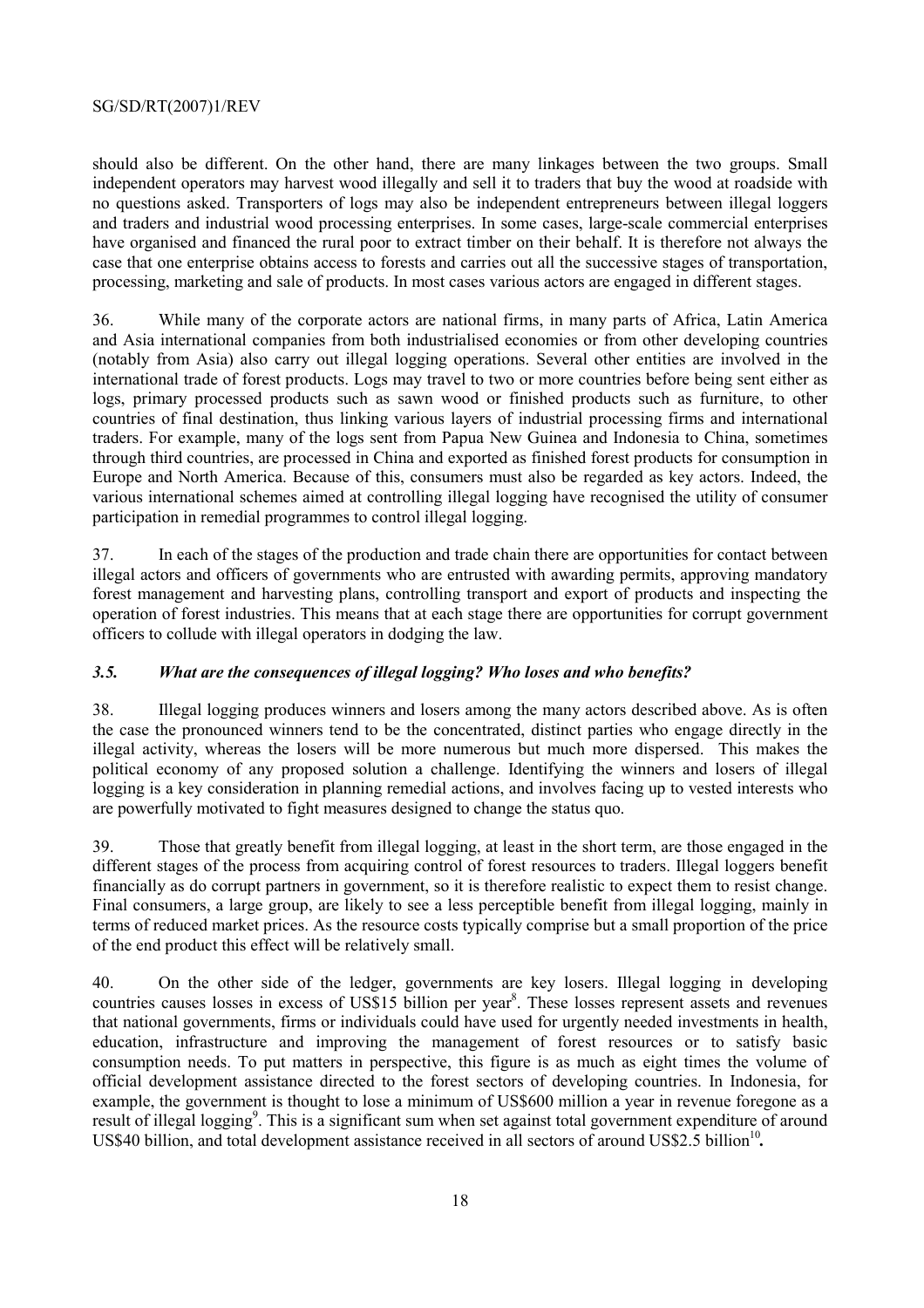41. Legitimate investors may see their operations fail. Illegal wood is not burdened by taxes, stumpage fees and expenses for compliance with forest and environmental regulations. It is therefore cheaper to produce than legal wood. Illegal logging and the consequent increase in the supply of low cost wood depresses market prices, reducing the incentive to invest in sustainable forest management for investors who respect the law. A study of the total effect of illegal forest products entering global markets shows that, depending on the type of forest product, international price reductions may be of the order of 7 to 16% (Seneca Creek Associates, 2004). This is a reduction that illegal operators can well accept and still make money, but it may be enough to make legitimate enterprise leave the market.

42. Sometimes it is argued that the poor benefit from illegal logging by gaining employment in harvesting and transport operations. However, these gains have almost always proven to be minimal and transitory. For example, studies in Indonesia show that local workers get less than 10% of the value of the harvested timber. Further, large commercial loggers are typically able to take over the control of valuable forest resources, displacing the rural destitute. And in all situations where extractions exceed the capacity of forest to regenerate and to produce sustainable harvests, illegal logging tends to be of a "boom and bust" nature – there is intense activity for a few years and then the logged-over area is abandoned. This disproportionately impacts on the rural poor, who often lack the capacity to switch swiftly to other sources of supply of essential forest products or to find alternative sources of income. Nevertheless, the effect of sudden law enforcement without subsequent action to address poverty must be taken into account so that poor forest dwellers as well as those that depend on logging for employment and income are not left worse off in the short term. For law enforcement to be sustainable, credible alternatives to deforestation and illegal logging must be on offer.

43. All citizens lose as a result of the destruction of key environmental forest values. Farmers and fishermen may see their costs increase as land and water resources are degraded by erosion, sedimentation and variations in hydrological regimes caused by deforestation. Consumers of agricultural products may experience increases in food costs. In some countries illegal logging has been associated with the occurrence of forest fires. As an example, in Indonesia forest fires induced by illegal logging and illegal conversion of forest lands to other uses destroyed 10 million hectares of forest and scrubland in 1997/1998 exposing at least 20 million people to smoke borne pollutants for months on end (Barber and Schweithelm, 2000).

44. Illegal logging undercuts investment in sustainable forest management. When the rule of law is weak, uncertainty tends to be high. Investments in sustainable forest management take many years to mature and therefore they are likely to be negatively affected by high levels of uncertainty. Instead, quick "cut and run" operations that generate immediate profits for a few are more likely to take place. Future generations are the ultimate losers as they inherit a degraded natural environment.

45. Illegal logging undermines political stability and has often exacerbated armed strife. In some cases, illegal forest activities have been the source of financial resources to sustain conflict. For example, "conflict timber" has at various times contributed to financing weapons purchases by warring factions in the Democratic Republic of Congo, Cambodia, Myanmar and Liberia.

46. In short, illegal logging can carry significant deleterious environmental, economic, equity and sometimes political impacts affecting many while enriching a few.

## **4. Incentives for illegal logging**

47. Illegal logging takes place because it is significantly more profitable than legal logging and the risks of apprehension are low. A number of factors contribute to this state of affairs: weak government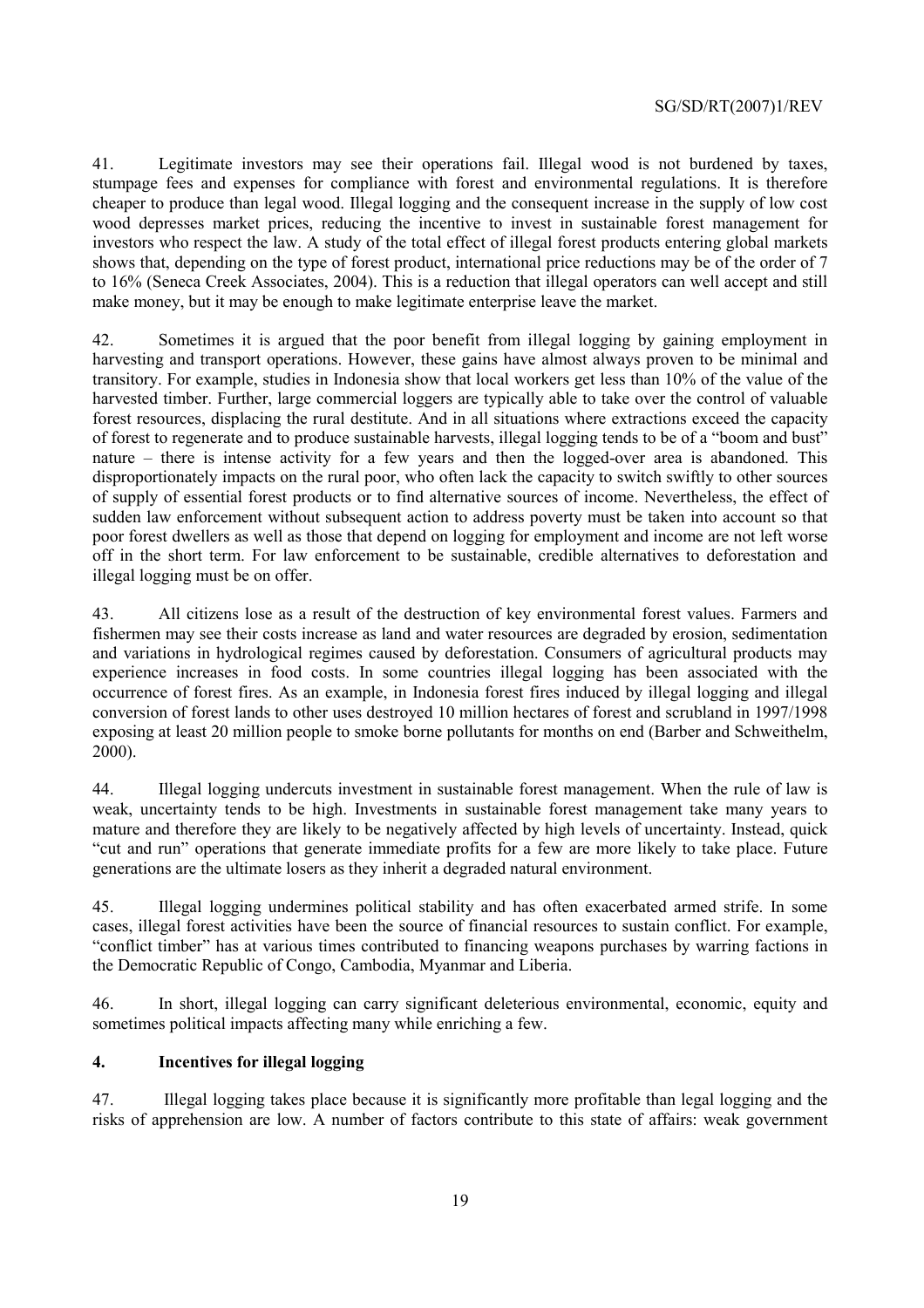institutions, poorly designed policies and half-hearted or non-existent law enforcement and monitoring either as a result of a lack of resources or, in some cases, outright corruption.

#### *4.1 The lure of financial profits*

48. Illegal operators ignore the law because the financial rewards of doing so are higher than those available from legal operations. The larger the margin between legal and illegal operations, the more powerful this incentive will be. Since the price of illegal wood in most markets is indistinguishable from the legal variety, loggers will engage in illegal logging if the costs of compliance with the law are higher than the costs of avoiding it, including the costs of being caught.

| Item of cost                                                                       | <b>Costs of Law</b><br>Compliance | Costs of<br><b>Illegality</b> |
|------------------------------------------------------------------------------------|-----------------------------------|-------------------------------|
| Preparation of Sustainable Forest Management (SFM) Plans                           | Yes                               | Negligible                    |
| - Forest Inventories                                                               |                                   |                               |
| - Preparation of SFM Plan                                                          |                                   |                               |
| Bureaucratic procedures to obtain approval of SFM plans and associated<br>permits  | Yes                               | Negligible                    |
| Payment of royalties and fees                                                      | Yes                               | Negligible                    |
| Restrictions on species that can be harvested                                      | Yes                               | Negligible                    |
| Restrictions on volumes that can be harvested                                      | Yes                               | Negligible                    |
| Restrictions to limit or avoid harvesting in environmentally sensitive areas       | Yes                               | Negligible                    |
| Limitations to technologies that can be employed in harvesting (RIL)               | Yes                               | Negligible                    |
| Costs monitoring, documenting and reporting harvesting operations to<br>government | Yes                               | Negligible                    |
| Cost of certification                                                              | Yes                               | Negligible                    |
| Cost of transportation permits                                                     | Yes                               | Negligible                    |
| Cost of bribes to obtain false transportation permits                              | Negligible                        | Yes                           |
| <b>Export licenses</b>                                                             |                                   | Negligible                    |
| Cost of bribes to obtain false export licenses                                     | Negligible                        | Yes                           |
| Smuggling costs                                                                    | Negligible                        | Yes                           |
| Export taxes (if wood is not smuggled)                                             | Yes                               | Yes                           |
| Costs of bribes to avoid:                                                          | <b>No</b>                         | Yes                           |
| - Reporting detection of illegal logging                                           |                                   |                               |
| - Prosecution                                                                      |                                   |                               |
| - Conviction                                                                       |                                   |                               |
| Costs of fines and other penalties if detected, prosecuted and convicted:          | <b>No</b>                         | Yes                           |
| - Loss of harvesting permits                                                       |                                   |                               |
| - Financial fines                                                                  |                                   |                               |
| - Blacklisting of firm                                                             |                                   |                               |
| - Jail                                                                             |                                   |                               |
| Taxes on corporate income                                                          | Yes                               | Negligible                    |
| Money laundering costs                                                             | Negligible                        | Yes                           |
| Price of wood in non-discriminating markets                                        | Identical                         | Identical                     |

**Table 3. Differentials Between Legal and Illegal Logging** 

49. The expected differences in costs at each one of the stages of illegal logging process are displayed in Table 3. Figure 7 displays some cases where the differentials between complying with the law (in these cases SFM regulations) and avoiding it have been estimated. They show that in fact illegal logging is substantially more profitable than the legal kind and that there is therefore a clear financial incentive to engage in illegal activities.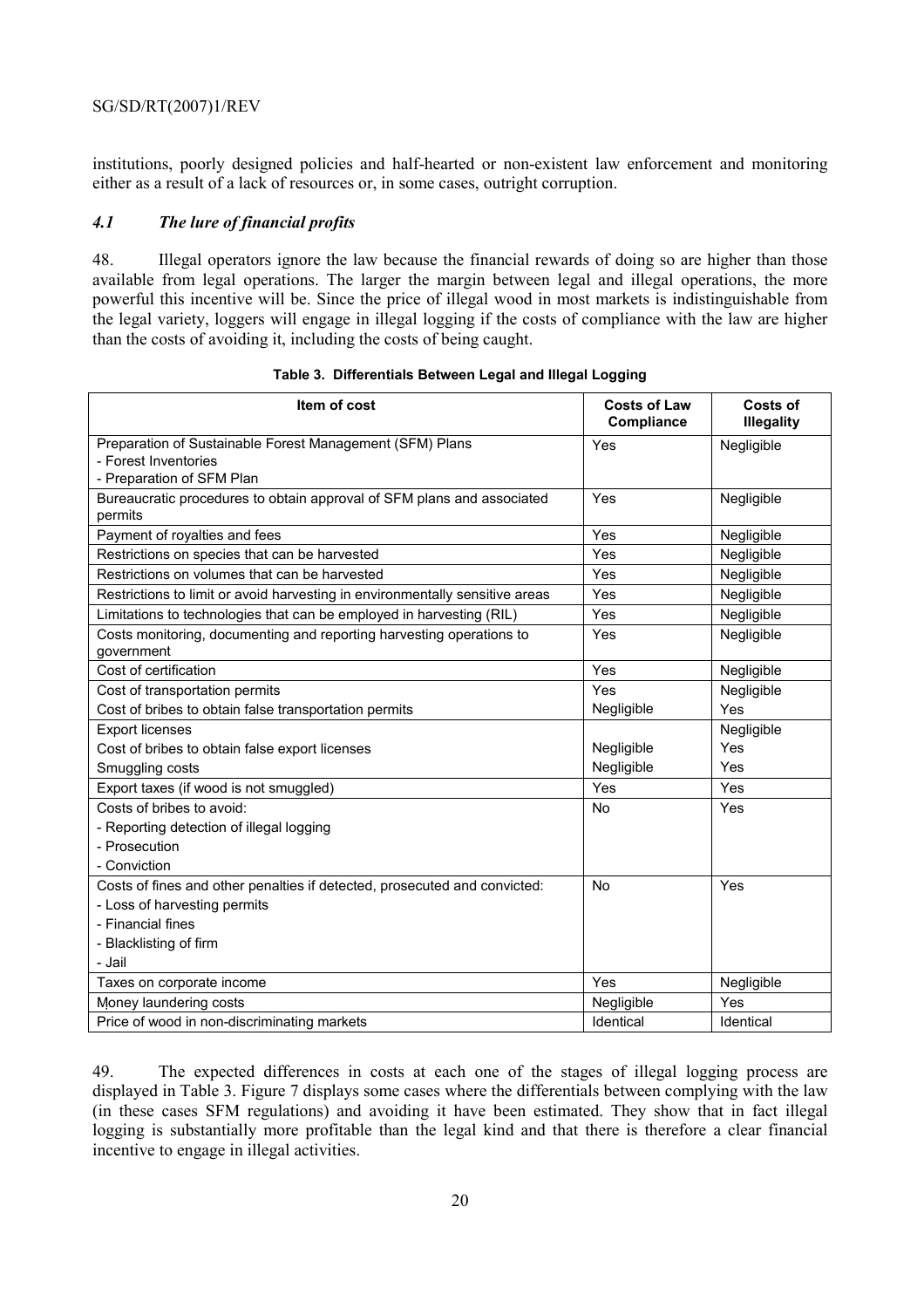

**Figure 8. The cost of law compliance: SFM regulations** 

Source: Bolivia: Bojanic and Bulte (2002): Chile: World Bank (1994); Cambodia and Malaysia: Boscolo and Vincent (1998); Malaysia: Kumari (1995).

50. Remedial actions must work towards inverting the relationship between the costs of legal and illegal operations. The costs of illegal logging can be increased by strengthening monitoring, improving the capacity of government institutions to effectively prosecute offenders and increasing the penalties of flouting the law. On the other hand, governments can also strive to reduce the costs of legal compliance, making legal logging more attractive. An implication of this is that measures to improve law compliance will need to assess carefully whether they introduce additional costs to operators. Additional regulation often increases the gap between the costs of legal and illegal logging, creating new incentives to avoid the law and thereby having the opposite effect to that originally intended.

## *4.2 Imbalances between industrial supply and demand.*

51. In some countries such as Cambodia and Indonesia excessive expansion of industrial capacity well beyond the possibility of forest resources to supply the industry's needs of wood raw material creates inducements to obtain wood illegally. In the case of industrial forest production lines that require large inputs of wood and have high capital and operating costs (such as in the paper industry) it is very costly to operate at less than full capacity. The enticement to procuring supplies from illegal sources then becomes very strong.

## *4.3 Information and knowledge limitations*

52. Forest resources tend to be located in remote places. They can be extensive, covering large areas with vegetation of different types in complex ecosystems. Developing countries seldom have a good inventory of forest resources or know much about their extension and quality. The location and even the identity of some commercially valuable species are often imperfectly known, as is the scale of the available resource. Thus, it is usually difficult for forest agencies to have a baseline against which changes in the resource base can be monitored and illegal activities detected. Even with modern detection and monitoring technologies, illegal logging and other operations may take place for extended periods before government agencies become aware of them. The lack of a solid baseline also makes it difficult to prosecute offenders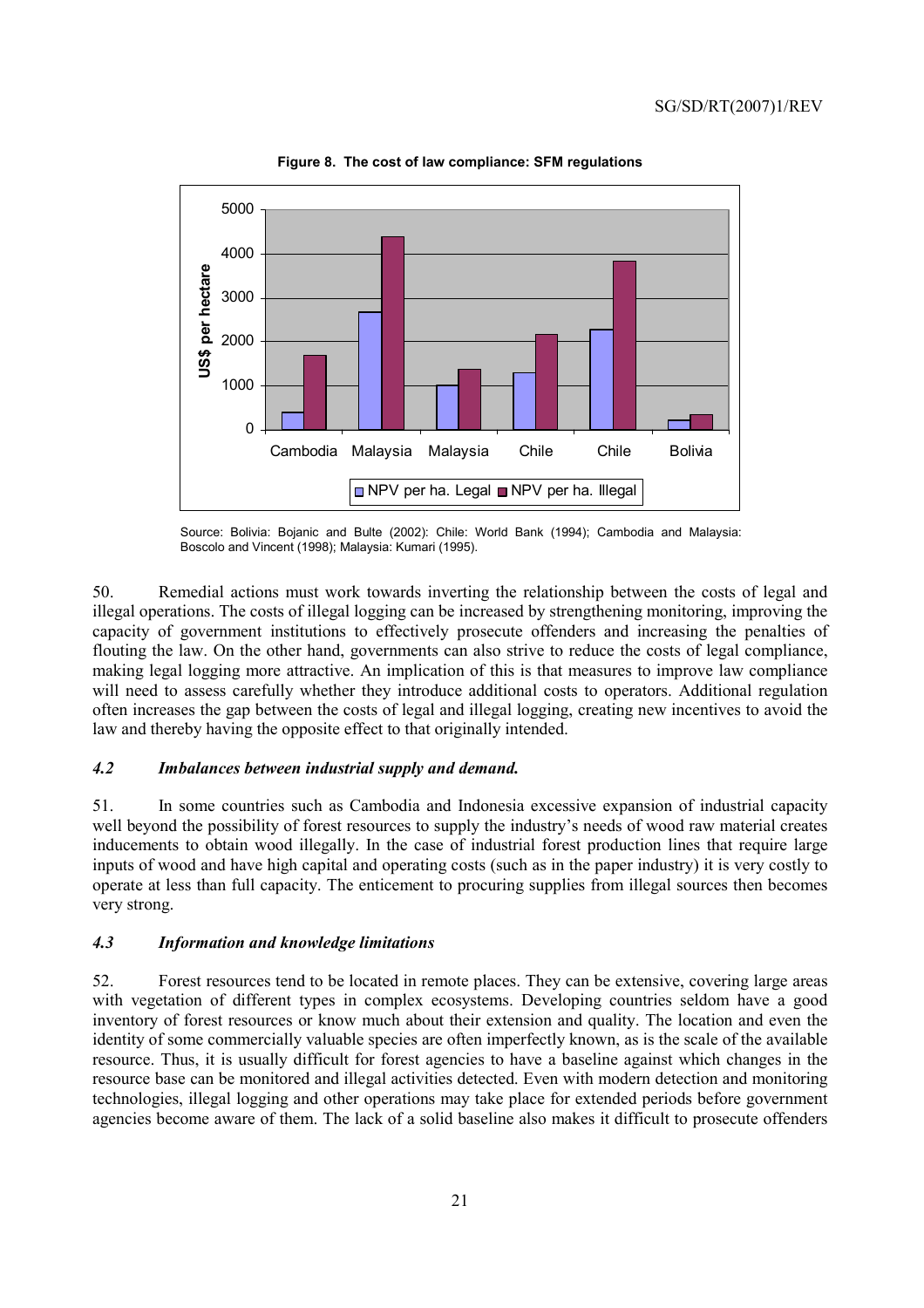as it is almost impossible to demonstrate the nature and the magnitude of the forest alterations they have caused as well as the value of the damage resulting from illegal operations.

53. Tracking the progress of wood as it is processed in various industrial products and traded in various markets is a logistical challenge. Illegally logged wood may be exported to non-discriminating third country markets from where it can be "laundered" and re-exported under the appearance of legality. Illegal wood can also be mixed with legal wood and used as raw industrial material in the production of other more elaborate products such as paper and furniture, thus making it difficult to recognise and measure its hidden illegal components. Governments in developing countries rarely have the capacity to monitor these actions and therefore to identify departures form the law.

## *4.4 Failures of the law*

54. If financial profits draw operators to illegal logging, inadequacies in the legal framework often push them in the same direction by increasing the cost of compliance. Forest-related laws in developing countries are often cumbersome to follow, inconsistent and sometimes contradictory. This makes it very difficult even for those who want to comply. In Indonesia, for example, and until recently, every year and for every timber concession, a company was required to submit some 1,600 documents as well as large volumes of data to 16 agencies in Jakarta and eight in the regions (Casson et al, 2004). Many concessionaires found it impossible to comply with these requirements. In other cases, laws are passed, but not their implementing regulations. Again, in Indonesia, Sembiring (2002) reports that the new forestry law required a minimum of 21 regulations to guide private parties but that none had been issued three years after the approval of the law. By neglecting to issue the required operational regulations governments give a strong signal that compliance with the law is not important. This is hardly an incentive to legal operations (Christy, 2004).

55. It is not uncommon to see new forest laws that are unclear or that contradict rules in other related areas of activity such as land use or conservation (Sarin, 2003). The 2004 Independent Forest Sector Review of Cambodia, for example, stated "It is not too extreme to say that the forest sector can be best characterised as a sector in disarray where formal rules of the game are unclear, contradictory and incomplete, allowing informal and hidden rules to operate".

56. Failures of the law also effect economic incentives directly as compliance with regulations may be so onerous that it eliminates any profitable investment in sustainable forest management. A study of the introduction of a new forest law in Bolivia shows that compliance would reduce profitability of forest concessionaires by 40%, making any investment in forest management in compliance with the law unattractive in comparison with available investment options in the economy (Bojanic and Bulte, 2002).

## *4.5 Limitations of government agencies*

57. A very serious limitation on the ability of governments to detect and prosecute offenders and enforce the law is the lack of adequate resources. In many developing countries, it remains the case that a small number of officers, often low-paid and poorly-trained, are expected to monitor immense areas with insufficient resources. For example, the Nicaraguan Forest Service office in Puerto Cabezas municipality has a total staff of only one officer, two assistants and a secretary. Transportation depends on a single motorcycle. This team has the responsibility for enforcing the law in a territory of 1.5 million hectares. This includes, among other things, monitoring how the forest is being used, comparing this with permits issued, gathering evidence in cases where discrepancies are found, impounding equipment used in illegal operations, apprehending criminals and initiating legal procedures against them. Evidently, such a small and poorly-equipped team has no capacity to even monitor what is happening in this vast area, let alone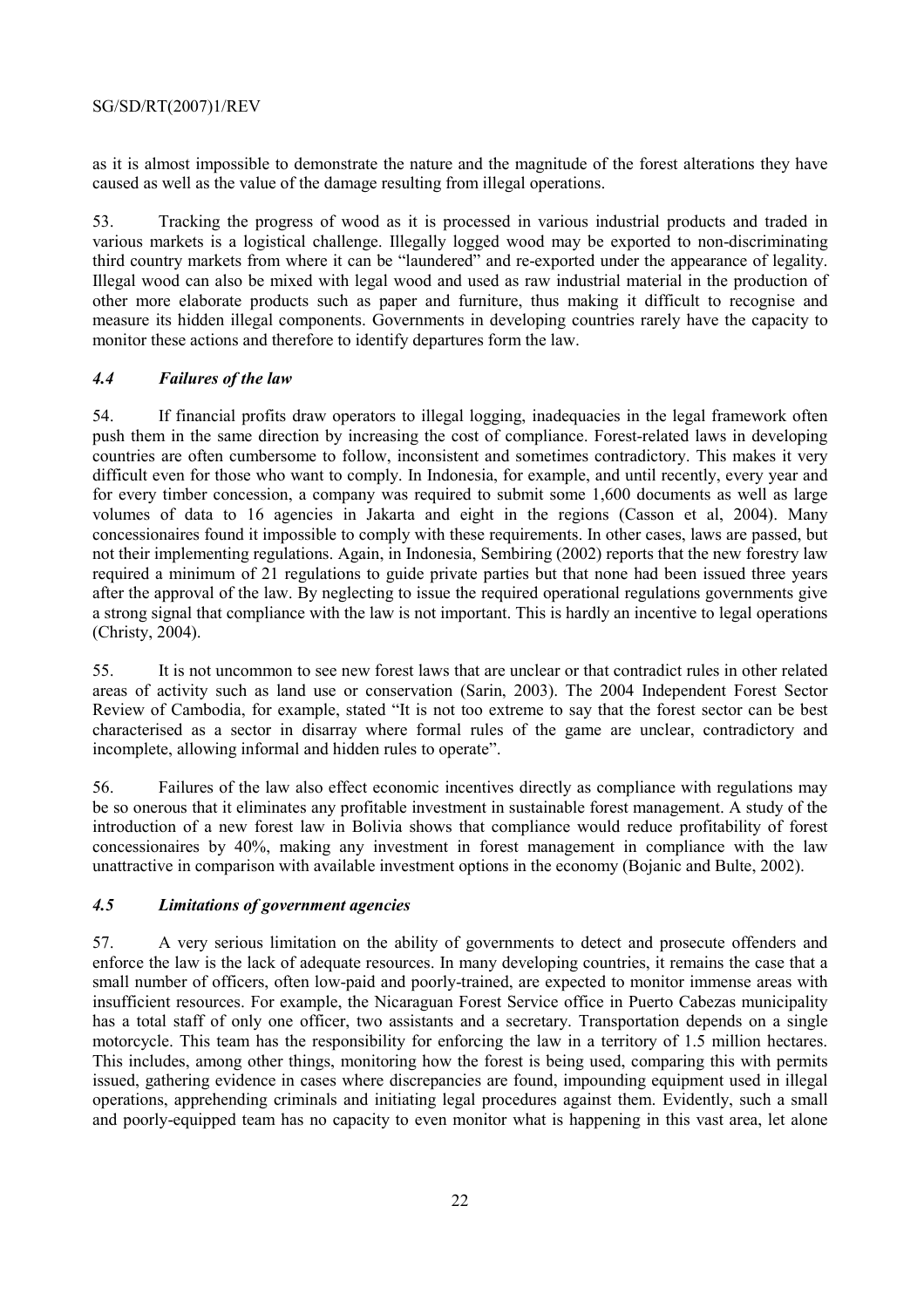enforce the law. This weak team faces well-armed forest operators who have few scruples in using force to impose their way (Ampié Bustos, 2002).

#### *4.6 Corruption*

58. Illegal logging can be, and often is, associated with corruption, with criminals colluding with willing government officials to avoid the law<sup>11</sup> (Figure 8). Bribes and kickbacks are paid to government officials for favourable decisions. In other cases, bribes are paid to "facilitate" government logging authorisations. Money is extorted to authorise transportation permits, to issue harvesting licenses or to authorise forest land use conversion (Casson et al, 2004). By illegally releasing harvesting permits corrupt officers "legalise" products flowing though the supply chain. And when corruption and other illegal activities are tolerated or even encouraged by government officials that extract money from unauthorised loggers, a vicious circle of illegal acts is created.



## *4.7 Inadequate safeguards relating to developments in other sectors*

59. Transportation infrastructure, mining and oil extraction operations create strong incentives for illegal logging by opening up new forest areas previously protected by their inaccessibility to loggers. The construction of roads near or through forest, for in itself good reasons, lead at the same time to increased opportunities for illegal logging. Roads are built to gain access to mineral and oil resources that are under or near forests. The economic incentives these roads give to illegal logging operations, by lowering transportation costs and increasing the economic value of land, could in many cases have been prevented by better planning procedures that take these incentives for illegal activity into account. Road building is the single most powerful element in the illegal deforestation of frontier areas in Latin America. In Brazil studies show that between 400 and 2000 hectares are illegally deforested by each kilometre or new road built into forests (Contreras-Hermosilla, 2000).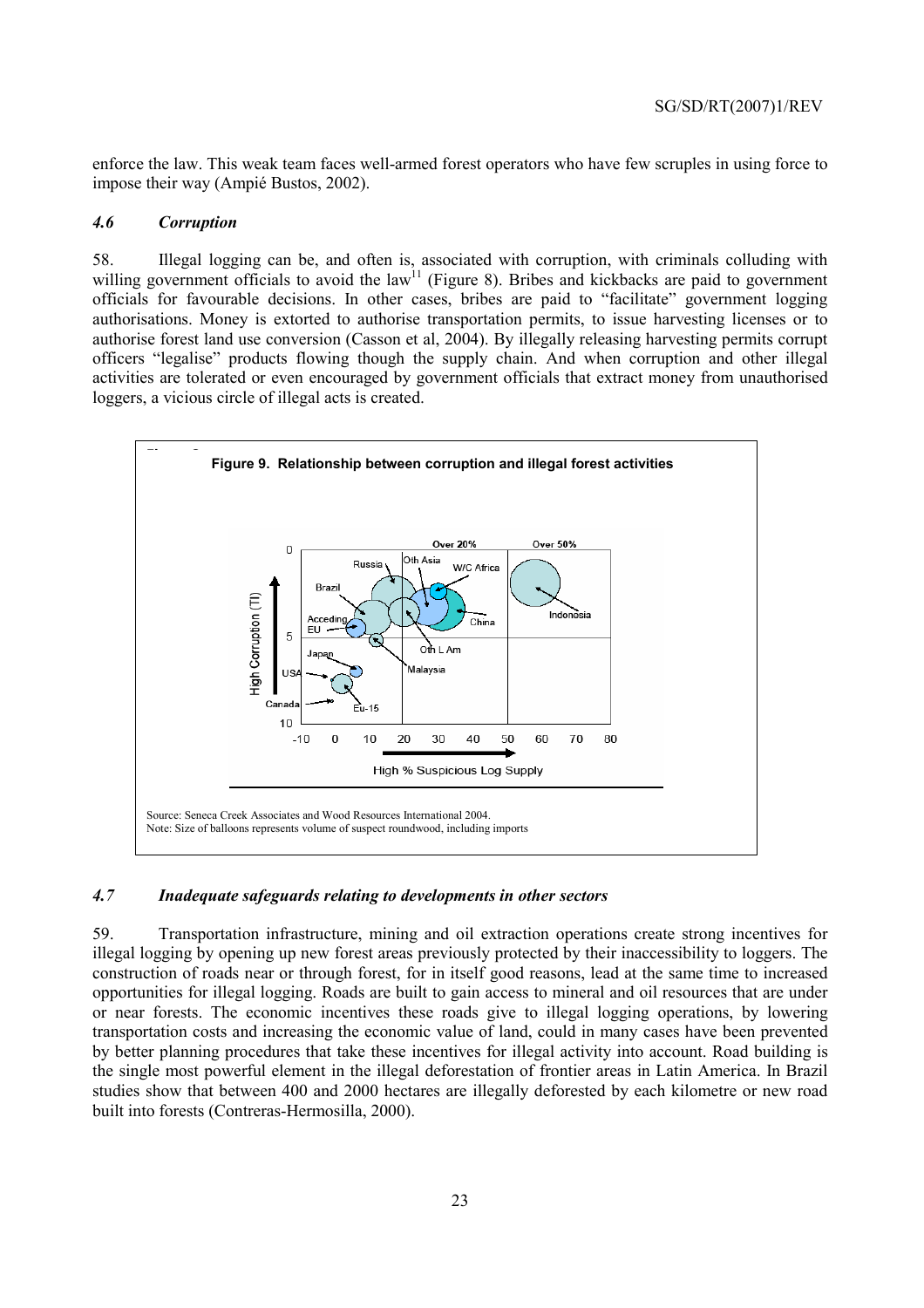# **PART II: STRATEGIES TO COMBAT ILLEGAL LOGGING**

## **5. Strengthening law enforcement and governance in producer countries**

60. Measures to combat illegal logging can be broadly divided in two complementary categories:

- measures that increase the risk of punishment of illegal behaviour in producer countries and increase the benefits to a sustainable management of the forest (supply side measures);
- measures that reduce rewards for illegal logging by discriminating between legal and illegally sourced wood products and closing markets in consumer countries (demand side measures).

61. To date, there are complementary international schemes to combat illegal logging. The first type of scheme gives preferential attention to policy initiatives aimed at reforming conditions in producer countries (supply side). The second one focuses mainly on the forces of international trade but also includes remedial initiatives closely linked to products that enter international markets which need to be implemented by both consumer and producer countries. In addition, there are several initiatives directly involving private sector corporations that involve measures in both producer and consumer countries.

## *5.1. Forest Law Enforcement and Governance (FLEG)*

62. Illegal logging takes place on national territory. Nevertheless, because global forest resources constitute a global public good the international community has taken a great deal of interest in combating illegal logging (see Annex 1 for an overview of the different international initiatives). After the launch of the G8 Action Plan on Forests in 1998, the World Bank, the Governments of the United Kingdom and the United States and other partners organised the Forest Law Enforcement and Governance (FLEG) process to foster broad political commitments for improving law enforcement. Today the FLEG initiative comprises a broad coalition including civil society and the private sector.

63. The FLEG process recognises that the problem of illegal logging and trade is a governance problem. Producer and consumer countries must have the political commitment and institutional capacity to improve sector governance. The FLEG process aims to improve forest law enforcement and governance in three sequential steps: 1) establish the analytical foundations needed to combat illegal logging and trade; 2) raise political awareness and commitment to control illegal logging and trade; and 3) create partnerships to initiate action with the intention of mainstreaming FLEG processes both into country reforms and regional political organisations. To date the FLEG process has launched three regional initiatives in East Asia-Pacific (2001), Africa (2003) and the Europe and North Asia Regions (2005).

64. These regional processes have created regional analytical bases for organising remedial actions. They have increased political awareness among importing and exporting countries as well as commitment to organise actions as expressed in regional Ministerial Declarations. These declarations include Plans of Action to be implemented by signatory countries, international organisations and partners in the private sector. The regional initiatives are also progressing towards mainstreaming FLEG processes into existing regional institutions such as ASEAN.

65. Concrete measures to combat illegal logging can be classified under three headings: prevention, detection and suppression (World Bank, 2006). They are closely interrelated and need to be implemented in a way that makes them mutually reinforcing.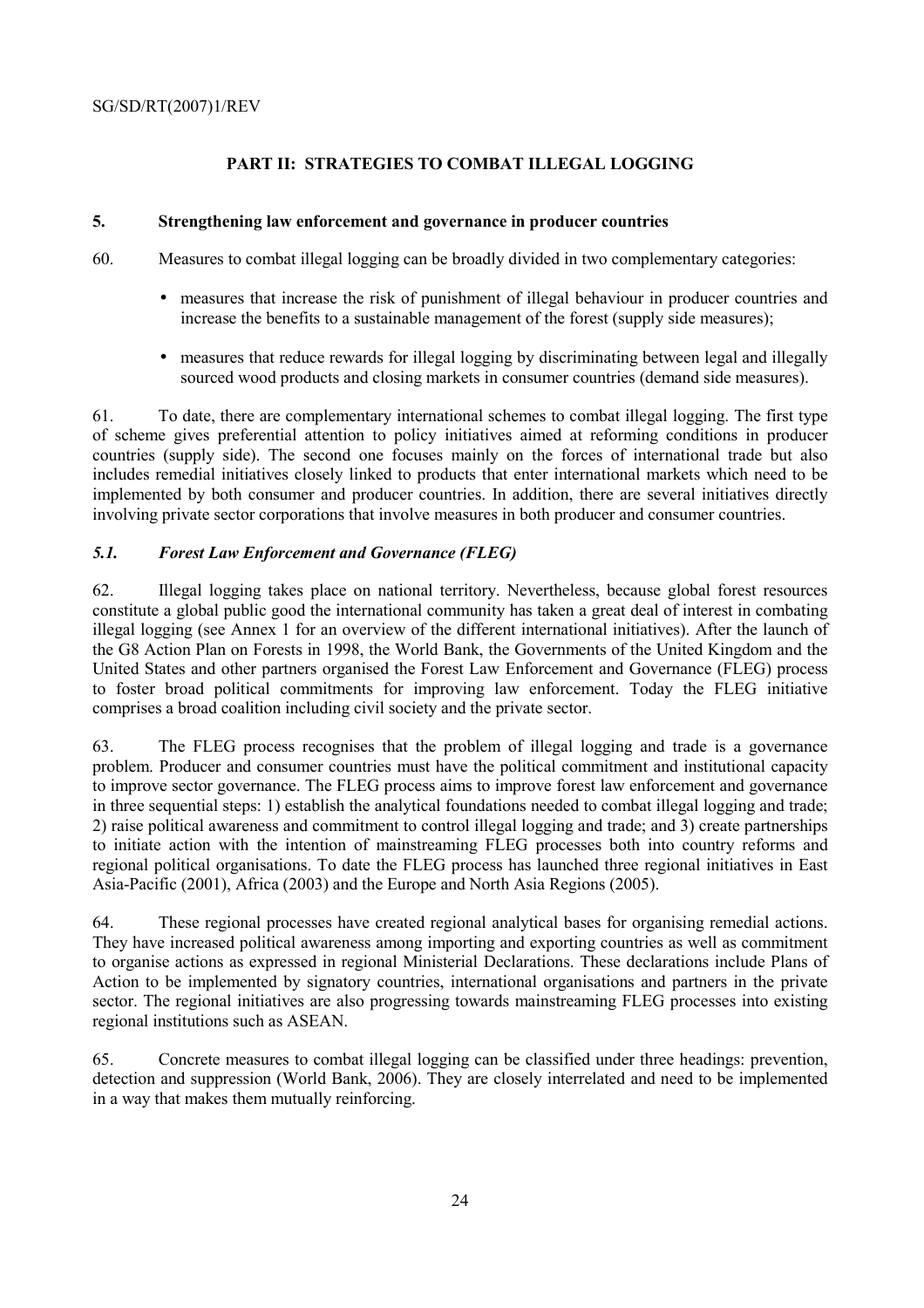## *5.1.1 Measures aimed at prevention*

66. A variety of measures can be used by governments to reduce the incentives to engage in illegal logging depending on the context. As the scale and nature of illegal operations differs, the incentives to correct and prevent these activities will differ as well. For example, measures aimed at preventing small scale logging by poor operators should focus preferentially on energy access and poverty alleviation. Unauthorised industrial logging employing capital-intensive harvesting techniques may be more effectively prevented by scaling back possible overcapacity in the processing industry or by adjusting the tax and royalty system to increase the profitability of legal operations.

## *Improving land tenure and land ownership rights*

67. Uncertainty of land tenure generates incentives for illegal logging and accelerates harvesting of wood. While situations may vary from country to country, there is now ample evidence that establishing a solid system of property rights improves the quality of forest management and the propensity of forest landowners to comply with the law (Molnar, Scherr and Khare 2004).

#### *Streamlining the legal framework*

68. Having better forest laws and regulations and fewer of them is a useful rule of thumb. Reducing the complexity of laws and regulations reduces the cost of compliance and therefore the incentive to produce legally will increase. Improving access to information by the general public can be an important tool to promote transparency and accountability. In the forestry sector this is especially so with regard to information relating to bidding procedures for forest concessions, the rules that apply to concession areas and associated financial transactions.

## *Achieving a reasonable balance between demand and supply of industrial forest raw materials*

69. In some countries, a key driver behind illegal logging derives from a large imbalance between industrial demand for wood and the capacity of legal supply to satisfy that demand. Governments can exert greater care in authorising forest industrial expansions, making sure that sources of forest raw materials are available or will be created through, for example, expansion of forest plantations.

## *Attacking the financing of illegal operations*

70. Prevention may also focus on eliminating the means of financing illegal logging. Actions can be taken to make it more difficult to launder the profits from illegal logging. More than 100 countries now have anti-laundering laws and more are joining every year. Technologies for identifying and tracking suspicious movements of money have improved as has the money laundering intelligence capability of many countries. Countries wishing to fight illegal logging effectively by using this type of legislation need to list illegal logging as one of the predicates for money laundering.

## *Improving the profitability of legal forest management and logging by promoting payments for environmental services (PES)*

71. Various schemes are being tried to create markets for the global and local public goods that forests create. Forest landowners do not get paid for providing watershed protection services, protecting forest biodiversity wealth or sequestering carbon. These services lack established markets. If markets for these services could be created so that forest landowners could obtain financial compensation from those that benefit, the profitability of legal forest management could be increased. Of these, the one that appears to have the greatest potential is carbon sequestration. The UN Framework Convention on Climate Change (UNFCC) has recently been discussing proposals to reduce emissions from deforestation by establishing a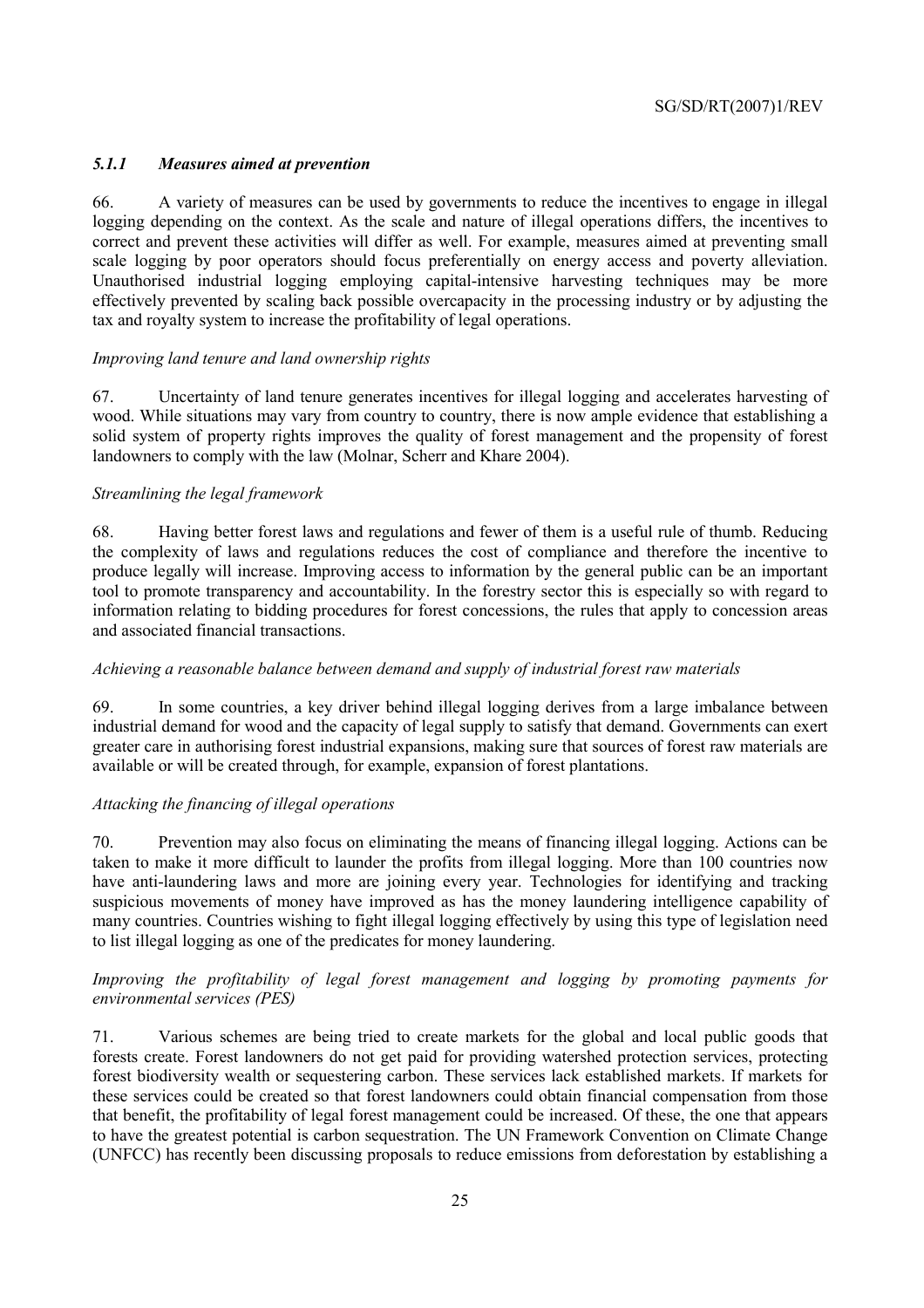financial mechanism to provide positive financial incentives for developing countries that voluntarily reduce their emissions from deforestation.

72. Calculations done for the Stern Review (2006) show that the mitigation costs of deforestation are relatively low as the opportunity costs of the net income foregone from the sale of timber, agricultural production and the costs of administering and enforcing forest protection is usually well below US\$5 per tonne or somewhat higher if value added activities related to further processing and the income from export tariffs are included. This compares well with other mitigation opportunities.

73. The report concludes that reducing deforestation offers a major opportunity to reduce emissions at relatively low cost. Assuming a long run carbon price of US\$35-50, a hectare containing 500t  $CO<sub>2</sub>$ would be worth US\$17,500–25,000 in terms of the carbon contained if it were kept as forest. At these prices considerable funds could become available for alternative development possibilities, strengthening law enforcement and investments in sustainable forest management.

## *5.1.2 Measures aimed at detection*

74. Forest crime cannot be controlled if it cannot be adequately detected, monitored and documented. Remarkably, the World Bank reports that few countries have forest monitoring programmes and even fewer are geared towards detecting illegal logging (World Bank, 2006). The basic information to guide priority setting is often unavailable.

75. Advanced and relatively inexpensive technologies exist for measuring forest characteristics and their evolution over time, such as changes in land use, the construction of unauthorised forest penetration roads and development of illegal mining. Observations of expansions of authorised logging roads in forest concessions can be easily correlated with declared volumes extracted. Large discrepancies suggest illegal logging. Forest monitoring and surveillance technologies are being improved rapidly and effective detection of unauthorised change in the features of forest resources is becoming a real possibility even for relatively poor forest administrations.

76. Monitoring the movement of forest products can also help detecting illegal logging operations. For example, mismatches between declared exports from a producer country and corresponding imports declared by the importing country suggest false reporting, smuggling or corruption.

## *5.1.3 Measures aimed at suppression*

77. Monitoring illegal logging is useless unless governments have the institutional capability to enforce the law. Without the real threat of sanctions, illegal logging will remain more profitable than operating legally and remain attractive to unscrupulous operators. Suppression depends on staff who are properly trained in criminal investigation procedures. They need to be intimately acquainted with judicial processes and able to collect evidence that will stand up in court so that the risks of successful prosecution are significantly increased. At the same time courts should be giving deterrent-sized penalties, instead of low-level fines which can be absorbed into the costs of doing business.

78. Suppression of illegal logging almost always involves the use of force and the imposition of physical and financial penalties. This often makes suppression operations dangerous. Officers of the forest administration and perpetrators are routinely exposed to physical harm. For this reason government forest officers must resort frequently to other law enforcement agencies of government such as the police, customs and, in some cases, the military. Without the support and protection of these agencies, enforcement officers can be exposed to serious risks. In turn, recourse to these coercive agencies must be transparent and subject to proper accountability.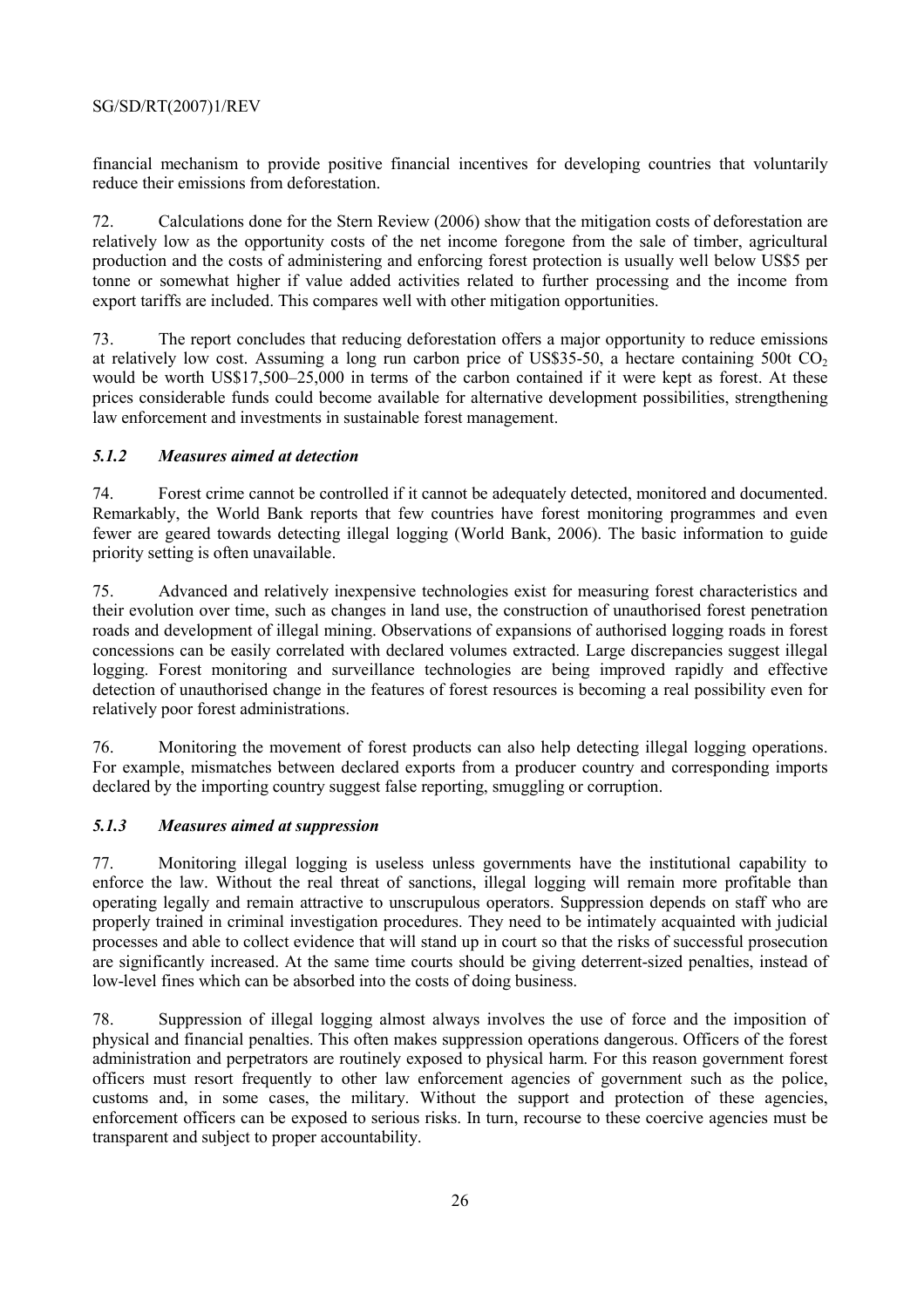# *5.2 OECD Anti-Bribery Convention*

79. Prevention, detection and suppression are not only responsibilities of producer countries. This has been acknowledged by the OECD Convention on Combating Bribery of Public Officials in International Business Transactions which entered into force in 1997<sup>12</sup>. Bribes to foreign public officials, including those who work in the forestry area, are now a crime under the national law of every OECD country (and six others that have joined the 36-member Working Group on Bribery). As a result, if any individual or company from an OECD country who is doing business in forest rich producer countries bribes a public official in order to obtain forestry-related benefits, it is a crime in the OECD country (as well as in the local jurisdiction) $^{13}$ .

80. In addition to the criminalisation of bribery, work under the Convention focuses on other key areas of government action: improving awareness that foreign bribery is an offence; strengthening laws and policies on reporting of suspicions of foreign bribery to law enforcement authorities; adopting or reinforcing sanctions for foreign bribery to include exclusions from public benefits such as export credit support or eligibility for public procurement processes; and assisting key constituencies (companies, lawyers, accountants/auditors, banks, etc.) to improve their preventive efforts. Under the Convention, OECD governments are supposed to encourage or require companies to take action on fighting foreign bribery. Available measures extend to applying accounting and auditing standards and internal controls, and raising awareness about the extra-territoriality of bribery offences $14$ .

# **6. Options for controlling the international trade in wood products**

81. The other group of measures to combat illegal logging involves discriminating between legal and illegally sourced wood products through trade-related measures (demand side). This can be done either by international agreements or by national measures. In all cases, a reliable chain of custody control is necessary (this is discussed in section 6.3).

# *6.1 International agreements to control trade in wood products*

82. The EU's Action Plan on Forest Law Enforcement, Governance and Trade (FLEGT), published originally in 2003, is at the heart of international efforts to control trade in wood products<sup>15</sup>. The FLEGT Action Plan focuses initially on the establishment of bilateral and, over the longer term, regional schemes that identify legal products and licence them for import to the EU. Unlicensed products will be denied entry at the EU border. A multilateral licensing scheme for legal timber is mentioned as the end goal.

83. Under the FLEGT Action Plan, producer countries negotiate Voluntary Partnership Agreements (VPAs) that lay down the details of the licensing scheme and set out the provision of capacity-building assistance that will be offered by the EU. The implementation of each VPA requires:

- a definition of legally produced timber;
- a secure chain of custody to track timber from the forest to the various stages of transport. processing and export;
- a verification scheme that would provide assurance that the wood is legal;
- the issuance of a licence to validate the results of the legality verification; and
- an independent monitor to ensure credibility, transparency and trust.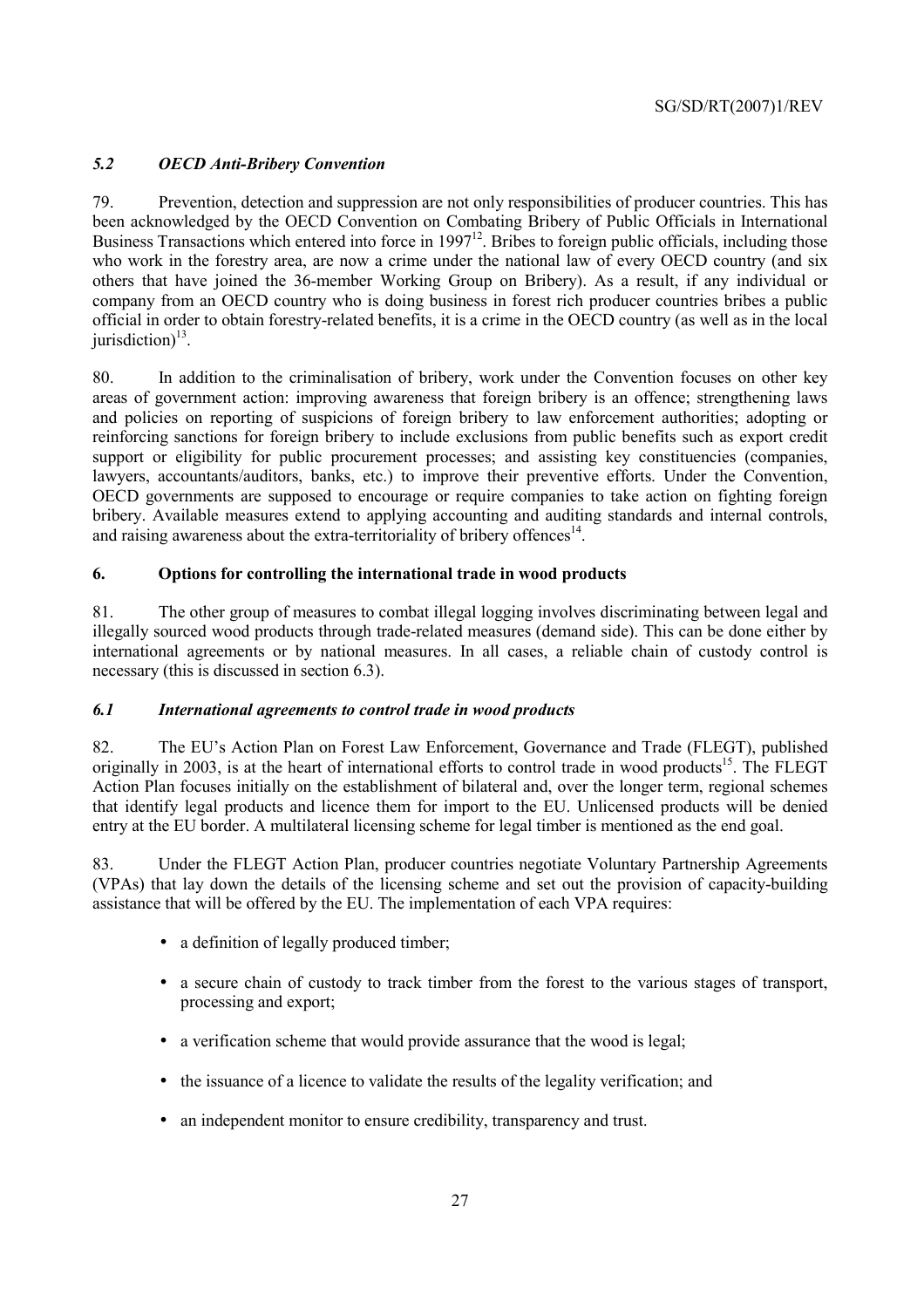

84. Whilst the EU FLEGT Action Plan is broadly seen as a positive step in engaging with producer countries in combating illegal logging, commentators have pointed to a number of structural defects in the scheme $16$ .

- The licensing scheme will, initially at least, only cover a limited range of products wood in the round, sawnwood, plywood and veneer – with the intention of extending it to other product categories. Without extension to other wood products the system is not likely to make a very significant impact as the import of these primary wood products is limited. For the EU licensing scheme to have any real impact, secondary-processed wood products will have to be included.
- It is possible that the scheme will only lead to a segmentation of the market without having an impact on illegal logging. The EU market will be serviced by legal production whilst illegal product will be diverted to non-EU countries.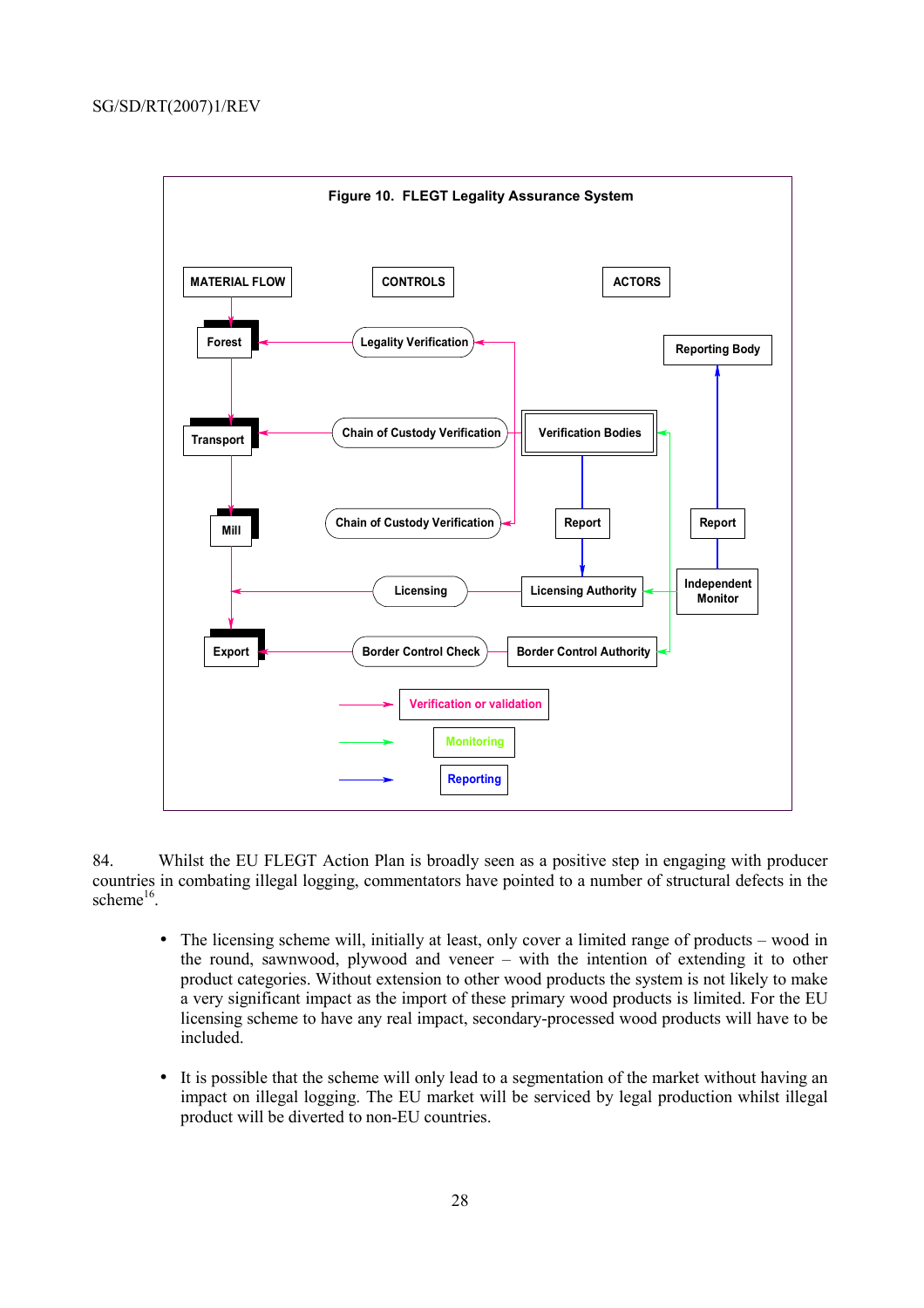- Evading a bilateral scheme is not very complicated as not all countries will close bilateral agreements with the EU and therefore unlicensed product from VPA countries will be able to enter the EU market via non-VPA countries.
- At the moment VPA countries are under no obligation to control their own imports; this provides another route for evasion. To be effective the FLEGT licensing system will have to include movements of products through third countries before final export to the EU.
- A regional agreement such as that proposed by the European Commission between the EU and the ASEAN countries could help to overcome some of the trade evasion effects but still relies on very sophisticated chain-of-custody procedures. Illegal products can still enter the EU market via trading through third countries that are not part of the regional agreement although this is likely to increase the costs of illegal products and thus reduce the spread between legal and illegal products.

85. The conclusion must be that bilateral and, to a lesser extent, regional schemes can only be a first step and must be followed by schemes with a more extensive geographical coverage. Such schemes must also include chain-of-custody control from the point of harvesting to final sale of wood products to end consumers. The ultimate conclusion is that FLEGT will probably have little impact unless it is followed by a multilateral agreement. Multilateral agreements are more effective in controlling international trade primarily because they are not so easily evaded. There are several examples of licence-controlled multilateral trade systems: for example the Convention on International Trade in Endangered Species (CITES), the Montreal Protocol on ozone-depleting substances and the Kimberley Process on conflict diamonds are examples.

86. Any restrictions on trade, including labelling requirements, tariffs and taxes, trade embargoes or any form of discrimination, are potentially subject to the disciplines of the trade agreements administrated by the World Trade Organization (WTO). Because the EU FLEGT process is built on voluntary agreements, it does not raise any WTO complications. The same would hold for a multilateral agreement – assuming sufficient countries signed up to it.

# *6.2 National measures to control imports*

87. Consumers, whether individual consumers, companies or governments, can take voluntary action to limit the use of illegal wood by demanding proof of legality when purchasing goods. Governments have taken action in some countries to exclude illegal products from their own purchases, creating protected markets for products which are demonstrably legal.

88. As governments in most developed countries are major consumers of wood products – in the form of buildings, paper and furniture – they can significantly influence markets by providing companies with an incentive to invest in certification schemes so as not to lose the government as a customer. Further more, once investments in certification schemes have been made, companies have an incentive to raise consumer awareness about the environmental consequences of their buying behaviour in order to maximise the returns from having invested in a controlled chain of custody. So although government purchases will in most countries not account for much more than 20% of total demand, they can have positive effects on it. Corporations and industry associations have also taken action to limit the use of illegally logged wood in their industrial processes. This may help to enhance their image with consumers. But as long as the price differential between certified and non-certified product is negligible – as is still the case in nearly all countries – the economic incentive for eco-labelling is not strong.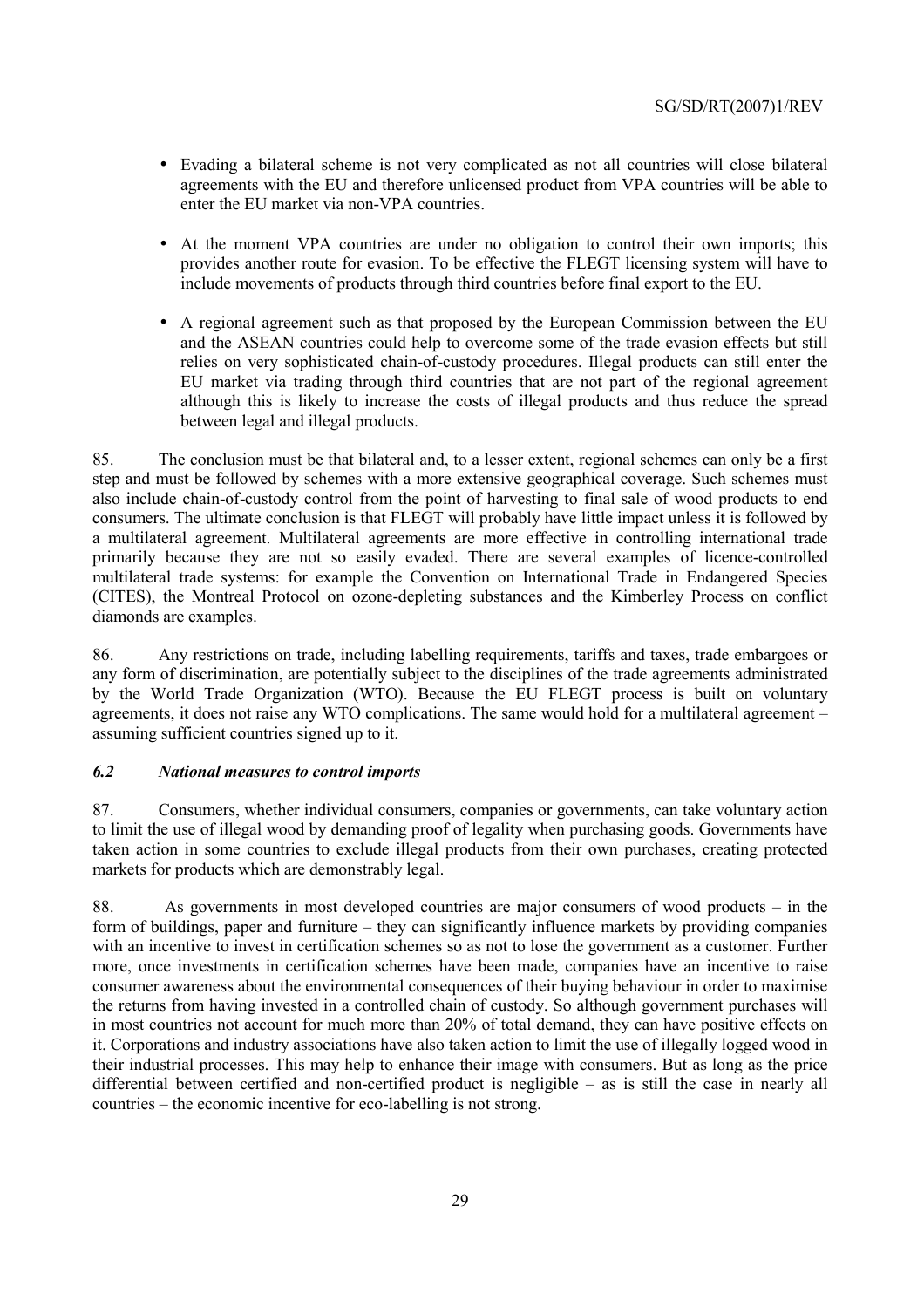89. Another alternative for importing countries is to use domestic criminal law to combat illegal logging by prohibiting the import of foreign illegal products. One such example (although it applies to wildlife, rather than timber) is the Lacey Act in the United States, which makes it unlawful "…to import, export, transport, sell, receive, acquire, or purchase … any fish or wildlife taken, possessed, transported, or sold in violation of any law or regulation of any State or in violation of any foreign law." There is, however, no U.S. or EU legislation at present prohibiting the import and marketing of wood products produced in breach of the laws of the country of origin.

90. The Lacey Act is regarded as a powerful piece of legislation but it has to be emphasised that it also raises significant evidentiary problems. Proving the underlying illegality is not always straightforward and generally relies on cooperation from the State of origin of the illegal product. The advantage of legislation of this type is that it can be triggered by a wide range of activities. For example, its scope need not be limited to theft but can also cover non-payment of charges or taxes. Neither does such legislation require proof beyond reasonable doubt that the importer knew of any illegality at the time the product was bought. In this way, a requirement for due diligence can be imposed on importers. As a measure that is purely domestic, legislation of this type can avoid the often protracted negotiations that surround multilateral mechanisms.

91. A final alternative, and a more straightforward option, would be to ban the import of timber and wood products not positively identified as legal. If the normal shipping documentation accompanying wood products cannot guarantee legality, additional proof would be required to gain entry. A multilateral agreement is in this case not necessary. But the same chain-of-custody control would be needed to prevent evasion of the scheme and laundering of the timber before it enters the market.

92. A ban on import by individual countries would, however, raises more questions as it would need to be made clear that any restrictions was not discriminatory and the same proof of legality would need to apply to domestic production. And even if proof of legality was required for domestic products, the measure might be found against by a WTO dispute panel on the grounds of having a disproportionate impact on trade.

# *6.3 Chain-of-custody as a prerequisite to controlling international trade*

93. Measures to control trade flows depend on tight customs systems that can effectively detect and enforce rules against illegally-sourced products. They also depend on credible and effective tracking systems and the necessary institutional infrastructure in exporting countries.

# *6.3.1. Certification*

94. Forest products certification is a procedure by which an independent third party inspects and provides written assurance that a product originates in a forest that complies with pre-defined social and environmental standards. While forest certification schemes are primarily designed to ascertain the future sustainability of forest management systems, all major certification schemes currently in existence contain elements that demand that operations must be compliant with the law. Certification can therefore ensure that wood is both legally sourced and that it originates in sustainable managed forests.

95. Certification is a "soft" procedure that is designed and implemented outside of government. It operates through the market, informing consumers that the wood they acquire comes from sustainable (and legal) sources of supply. The objective is to limit the market for products that are not certified, thus contributing to reducing the relative financial advantage of illegal wood. Certification tends, therefore, to equate legality with sustainability. Consumers can therefore influence demand by discriminating between legal wood and wood that is not certified. Further, in certain cases governments have accepted certification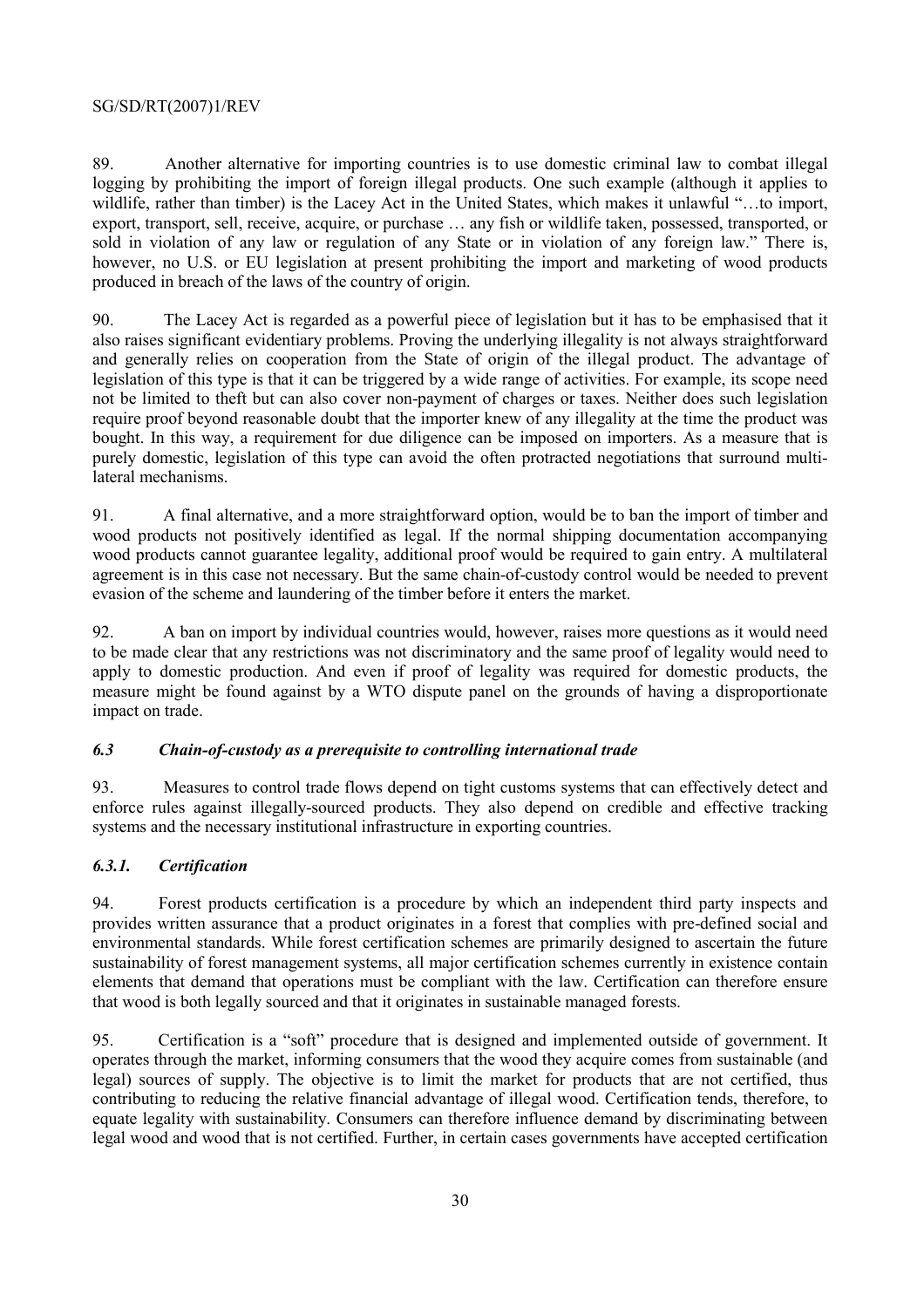as proof of sustainable management of the forest operation and have freed these certified operations from further inspections and bureaucratic procedures, thus reducing a burden on legal activities.

96. The United States, Europe and Japan together consume some 60% of manufactured forest products. In these countries, consumers are becoming increasingly aware of their consumption patterns on global natural resources and are starting to discriminate between certified and non-certified products in their purchasing decisions. Since 2002 the area of forest under certification has expanded from 30 to 180 million hectares worldwide (4.5% of total forest area). Although outstanding progress has taken place in various developing countries including Bolivia, Brazil, Honduras and Indonesia, a large share of the certified area is in OECD economies, where illegal logging is less of a problem.

97. Chain of custody certification requires accurate and reliable procedures for tracking wood as it moves from the forest through different stages of transformation and sale. The effectiveness of chain-ofcustody tracking systems in some countries is questionable. Further, certification adds net costs to the operations of legal producers. The magnitude of added costs is highly variable, from fairly insignificant to considerable, according to the scale of operation, the certification scheme employed, the type of forest, and the magnitude of changes that management systems must adopt to achieve certifiable compliance (Simula, 2004). In most cases in the tropics involving solid wood products such as sawn wood, the additional costs brought about by certification have been found to be significant (Seneca Creek Associates and Wood Resources International, 2004).

## *6.3.2 The Global Forest trade Network (GFTN)*

98. The GFTN is a WWF initiative that supports responsible private corporations, grouped in national and regional trade networks, with the aim of eliminating illegal logging and improving the management of forest resources. This is done by trying to create favourable market conditions through discriminating purchasing policies and certification, supporting the exchange of information and providing technical assistance. Currently the participants have forest products sales that exceed US\$48 billion per year, manage almost 20 million hectares of forests committed to certification, buy or sell some 295 million m<sup>3</sup> of forest products every year and employ some 1.5 million workers. Thus, the volume of activity and impact of the Network is bound to be considerable and growing.

## *6.3.3. Other Industry Initiatives*

99. Private corporations are the most potent players in the forest sector. The way in which forest corporations carry out their logging and trade in forest products can have a substantive impact on the control of illegal activities. Some progressive corporations and industry associations (covering hundreds of members) are voluntarily adopting standards of corporate behaviour or 'codes of conduct' that self regulate their approach in order to increase their proportion of legally sourced products. Examples include the International Council of Forest and Paper Association (ICFPA), the Confederation of European Paper Industries, the Interafrican Forest Industries Association (IFIA), as well as the Japanese Federation of Wood Industry Associations. These companies and industrial groups together comprise the vast majority of the world's large forest corporations. Developing and following codes of conduct which promote law compliance may increase efficiency and therefore strengthen a firm's comparative advantage in the long term, as well as promote a better corporate image. Other guidelines, such as Transparency International's adaptation of its anti-corruption tools for the forest sector, offer examples of the way forward.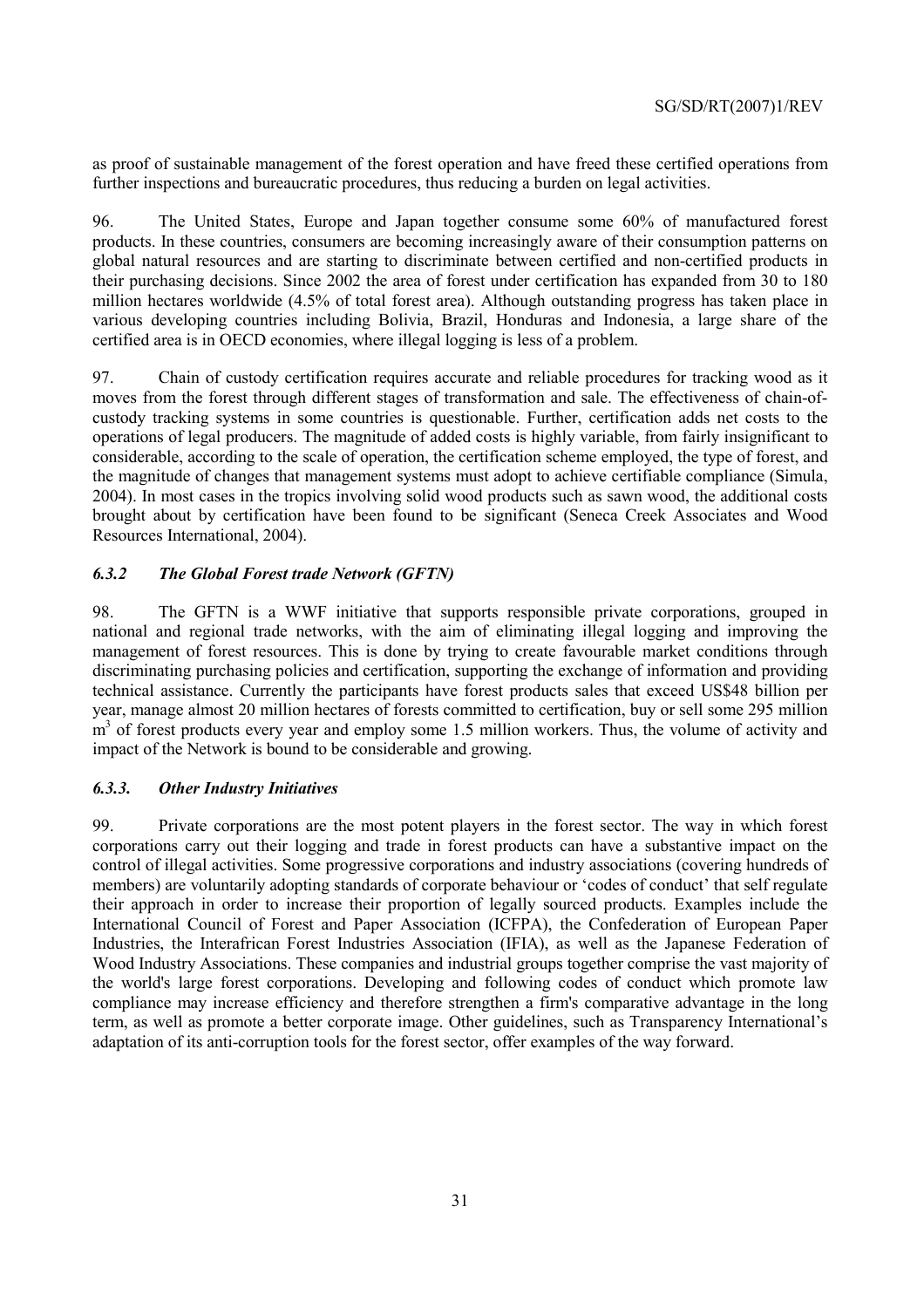100. In concrete actions to implement some of these policies, the UK, Netherlands, Spanish, German trade associations are likely to conduct audits of major Chinese suppliers & demand verification of legal sourcing of raw material. Individual firms have been developing their own codes of conduct and/or tracking systems which often advance beyond the association code, such as Finnish companies operating in Russia or IKEA in China. Several international initiatives such as Tropical Forest Trust (TFT) and the Global Forest Trade Network (GFTN) described above are providing advice and technical assistance to producers, suppliers and retailers, thus helping them clean up their supply chain with the installation of wood tracking systems, and allowing their customers gain confidence in the supply chain. An increasing number of retailers in Europe and North America in particular have instituted strict purchasing policies and preferences for certified wood products, such as B&Q UK and Home Depot. In the world of international finance, some major international banks (such as Citigroup, HSBC, ABN AMRO, ANZ and Bank of America) have or are developing specific forest policies requiring clients to ensure legal operations, committing themselves to due diligence processes which go beyond those required under the Equator Principles.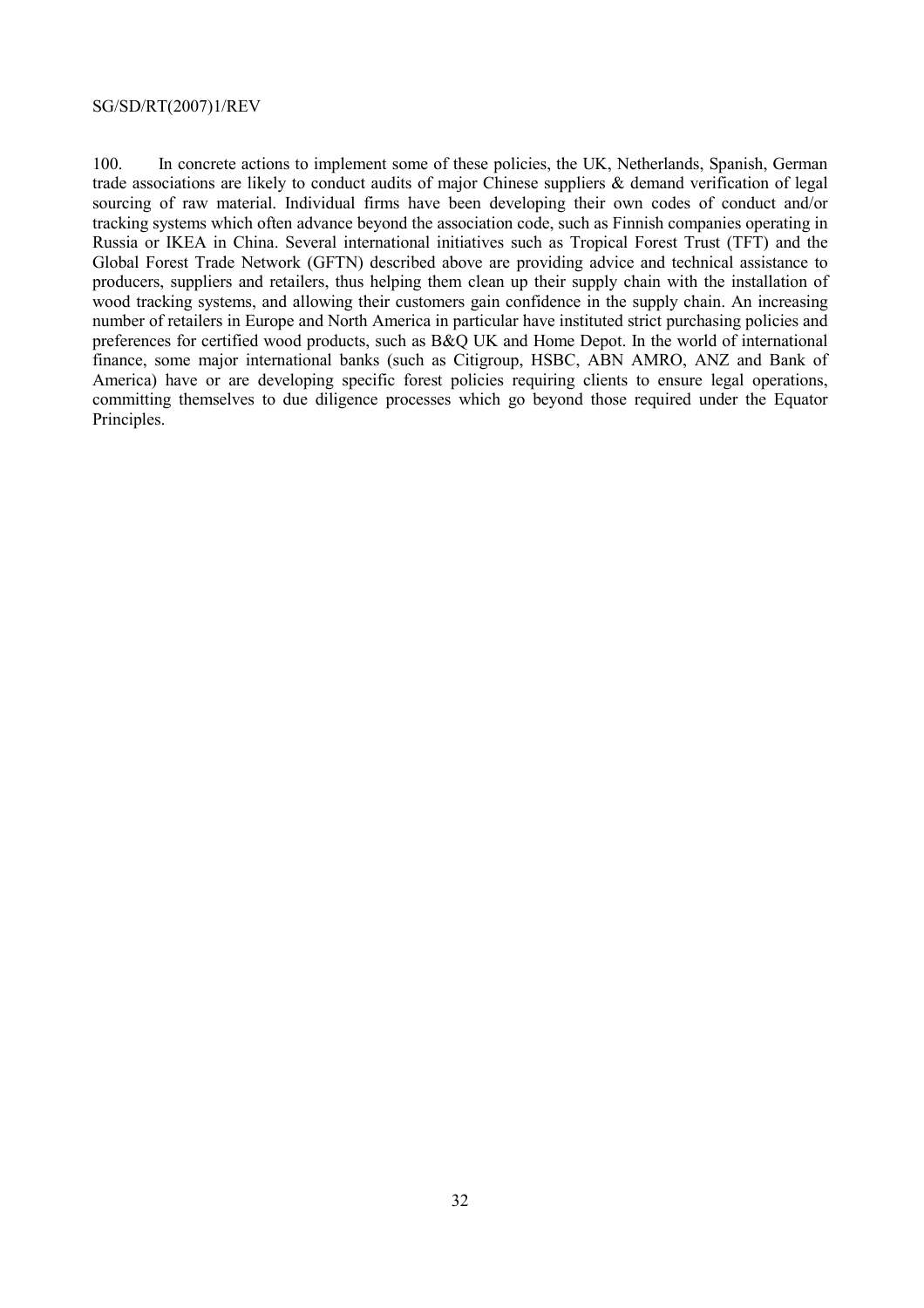#### **REFERENCES**

- Ampie Bustos, E. (2002), *La producción forestal no controlada en el Municipio de Puerto Cabezas, Región Atlántico Norte*, Nicambiental, Managua, Nicaragua.
- Bann, C. (1997), *An Economic Assessment of Tropical Forest Land Use Options, Ratanakiri Province, Cambodia*, EEPSEA Research Report Series, Economy and Environment Program for Southeast Asia, Singapore.
- Barber, C.V., and J. Schweithelm (2000), Trial *by Fire: Forest Fires and Forestry Policy in Indonesia's Era of Crisis and Reform*, World Resources Institute, Washington DC, USA.
- Bojanic, A. and E.H. Bulte (2002), *Financial viability of natural forest management in Bolivia: environmental regulation and the dissipation and distribution of profits*, Forest Policy and Economics, 4: 239–250.
- Boscolo, M. and Vincent, J. (1998), *Promoting better logging practices in tropical forests: a simulation analysis of alternative regulations*, Development Discussion Paper 652, Harvard Institute for International Development, USA.
- Blaser, J., A. Contreras, T. Oksanen, E. Puustjärvi, F. Schmithüsen (2005), *Forest Law Enforcement and Governance Process for Europe and Northern Asia (ENA-FLEG)*, reference paper prepared for the ministerial conference, Nov 22-25, 2005, St Petersburg, Russia
- Brack, D., K. Gray and G. Hayman (2002), *Controlling the International Trade in Illegally Logged Timber and Wood Products*, Royal Institute of International Affairs, London, UK.
- Brack, D. and J. Saunders (2006), *Policies and measures for reducing imports of illegal timber and timber products to consumer countries*, Royal Institute of International Affairs, London, UK.
- Brack, D. (2006), *Excluding Illegal Timber from EU Markets, Options for the EU and its Member States*, Royal Institute of International Affairs, London, UK.
- Brito, B. and P. Barreto (2006), *Enforcement Against Illegal Logging in the Brazilian Amazon*, Paper for the 4th IUCN Academy of Environmental Law Colloquium.
- Bruinsma, J ed. (2003), *World Agriculture: Towards 2015/2030 an FAO Perspective*, Earthscan, London, UK.
- Callister, D. J. (1999), *Corrupt and Illegal Activities in the Forestry Sector: Current Understandings and implications for World Bank Policy*, Draft for discussion available at www.illegal-logging.info.
- Casson, A. et al (2004), *Illegal logging and law enforcement in Indonesia Findings from the World Bank and WWF Alliance Assessment Process*, Washington DC, USA.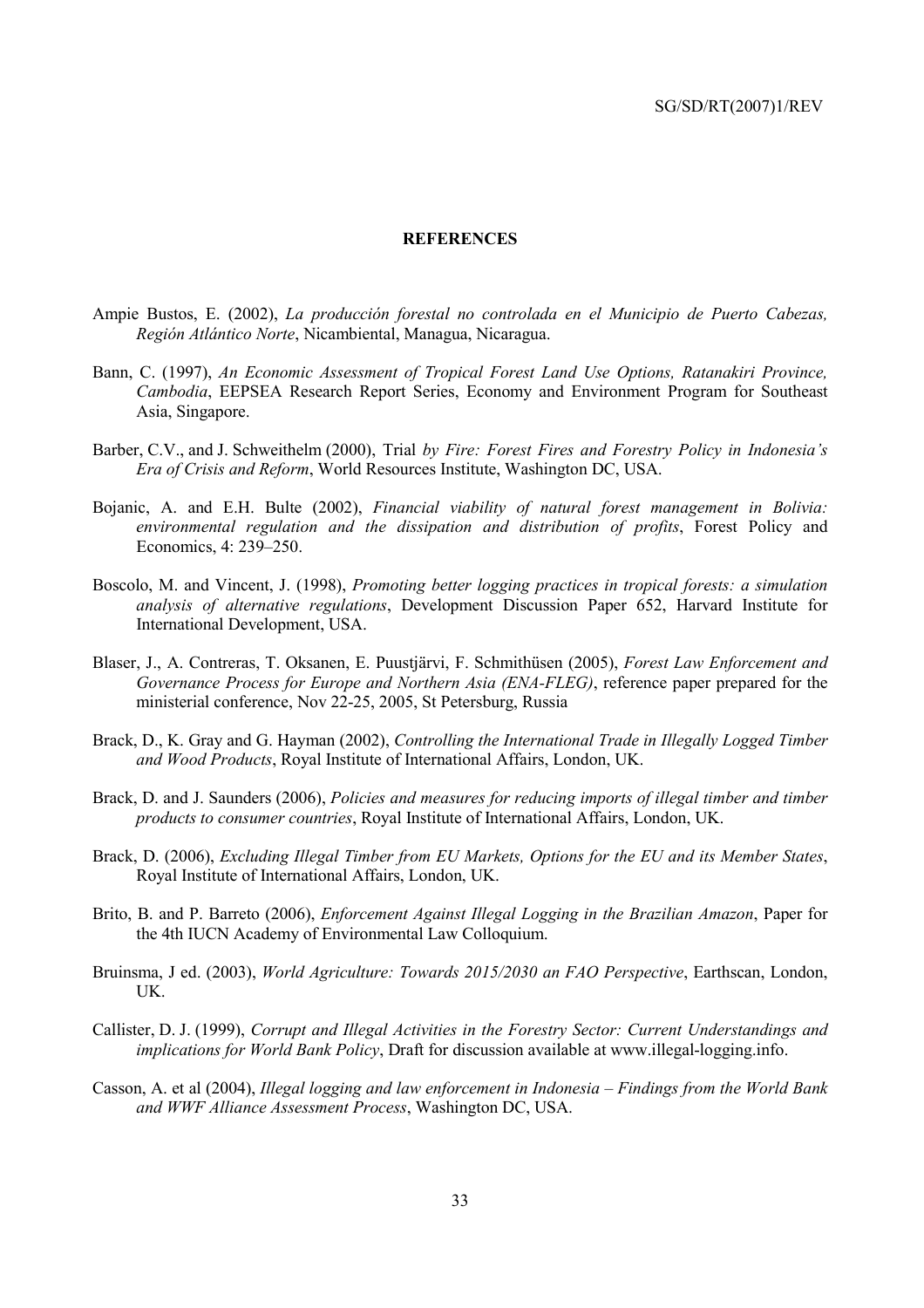- Chomitz, K. (2006), *At Loggerheads? Agricultural Expansion, Poverty Reduction, and Environment in the Tropical Forests*, World Bank Policy Research Report, Washington DC, USA.
- Christy, L. (2004), *Designing Forestry Legislation to Improve Compliance*, Consultant Report to FAO, Rome, Italy.
- Contreras-Hermosilla, A. (2000), *The Underlying Causes of Forest Decline*, CIFOR Occasional Paper 30, Bogor, Indonesia.
- Conservation International (undated), *Hotspots in Peril*, http://www.biodiversityhotspots.org/xp/Hotspots/hotspotsScience/hotspots\_in\_peril.
- FAO (2002), *Reforming government policies and the fight against forest crime*, Proceedings 14-16 January, Rome, Italy.
- FAO (2005), *Global Forest Resources Assessment 2005, Progress towards sustainable forest management*, Rome, Italy, Available at: www.fao.org.
- FAOSTAT (2006), *Forest Products and Trade statistics*, Available at www.fao.org.

Forest Trends (2006), *Logging, Legality and Livelihoods in Papua New Guinea*, Washington DC, USA.

- IEA (2006), *World Energy Outlook*, Paris, France.
- Kumari, K. (1995), *An Environmental and Economic Assessment of Forest Management Options: a Case Study of Malaysia*, Environment Department Working Paper 026, World Bank, Washington D.C. USA
- Miller, F., R. Taylor and G. White (2006), *Keep it Legal. Best Practices for Keeping Illegally Harvested Timber Out of Your Supply Chain*, WWF, Global Forest and Trade Network, Available at www.panda.org/gftn.
- Molnar, A., S. Scherr, and A. Khare (2004), "*Who Conserves the World's Forests? Community-Driven Strategies to Protect Forests and Respect Rights*", Working Paper Forest Trends, Washington, DC, USA.
- MTC (2002), *Definition of Illegal Logging in Malaysia*, Available at http://www.mtc.com.my/illegal/defination.htm.
- Peskett, L., D. Brown and C. Luttrell (2006), *Can Payments for Avoided Deforestation to Tackle Climate Change also Benebit the Poor?* ODI Forestry Briefing 12, Overseas Development Institute, London UK.
- Sarin, M (2003), *Bad in Law, Down to Earth, Science and Environment,* Online, July 15.
- Sembiring, (2002), *Indonesia: Towards rationalization of State forest area, Policy regulations and institutions*, Paper for the World Bank, Jakarta, Indonesia.
- Seneca Creek Associates, and Wood Resources International (2004), "*Illegal" Logging and Global Wood Markets: The Competitive Impacts on the U.S. Wood products Industry*, Maryland, USA.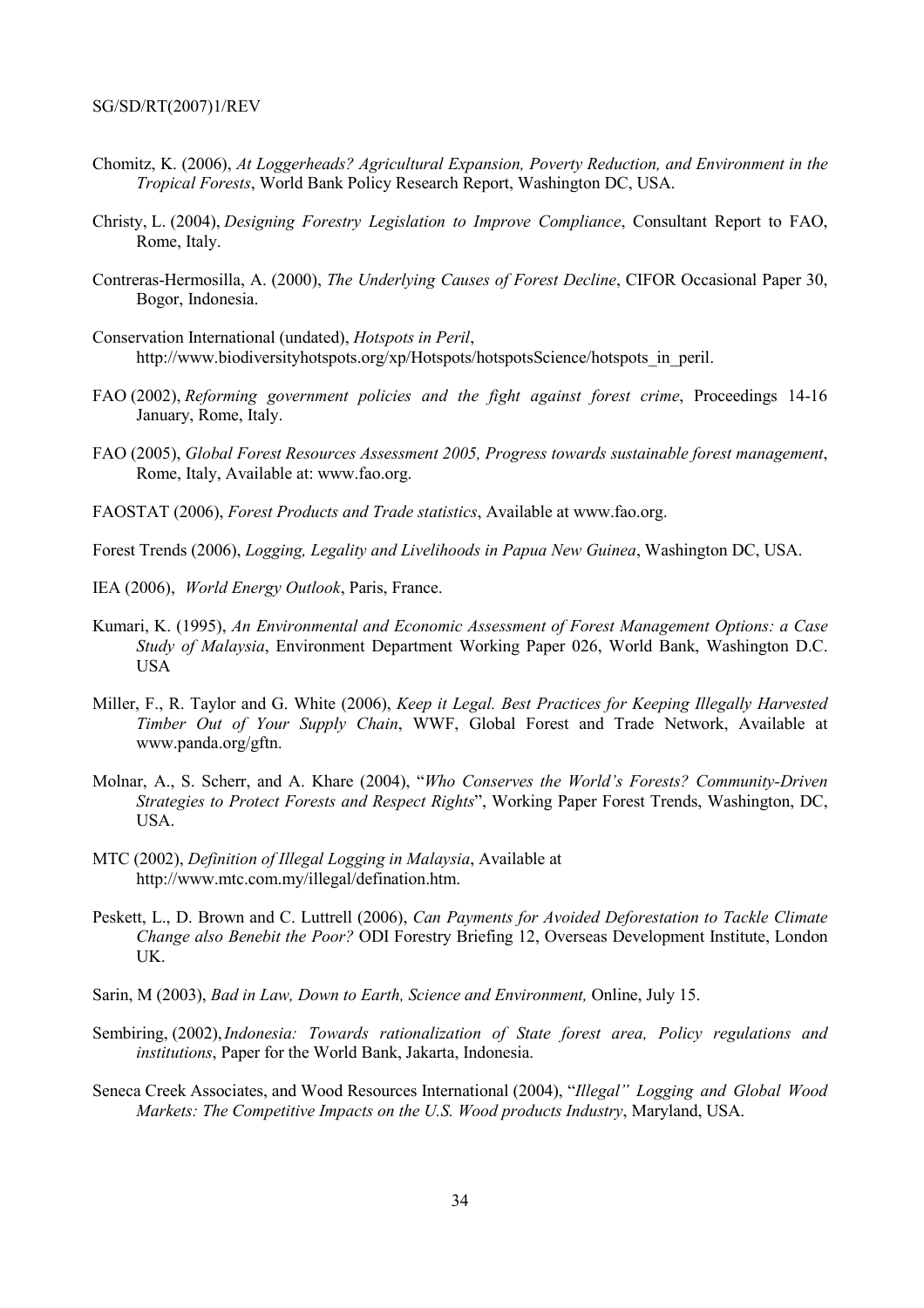- Simula, M., et al (2004), *Preliminary Report on Financial Cost-Benefit Analysis of Forest certification and Implementation of Phased Approaches*, ITTO, Japan.
- Stern, N. (2006), *Stern Review: The Economics of Climate Change*, London, UK.
- Tacconi, L., M. Boscolo and D. Brack (2003), *National and International Policies to Control Illegal Forest Activities, Report for the Ministry of Foreign Affairs of the Government of Japan*, CIFOR, Indonesia.
- World Bank (1994), *Chile, Managing Environmental Problems: Economic Analysis of Selected Issues*, Report No 13061-CH, Washington DC, USA
- World Bank (2002), *Sustaining Forests, A Development Strategy*, Washington DC, USA.
- World Bank (2006), *Strengthening Forest Law Enforcement and Governance, Addressing a Systemic Constraint to Sustainable Development*, Washington DC, USA.
- World Bank (2006a), *Sustaining Economic Growth, Rural Livelihoods, and Environmental Benefits: Strategic Options for Forest Sector Assistance in Indonesia*, Draft, Washington DC, USA.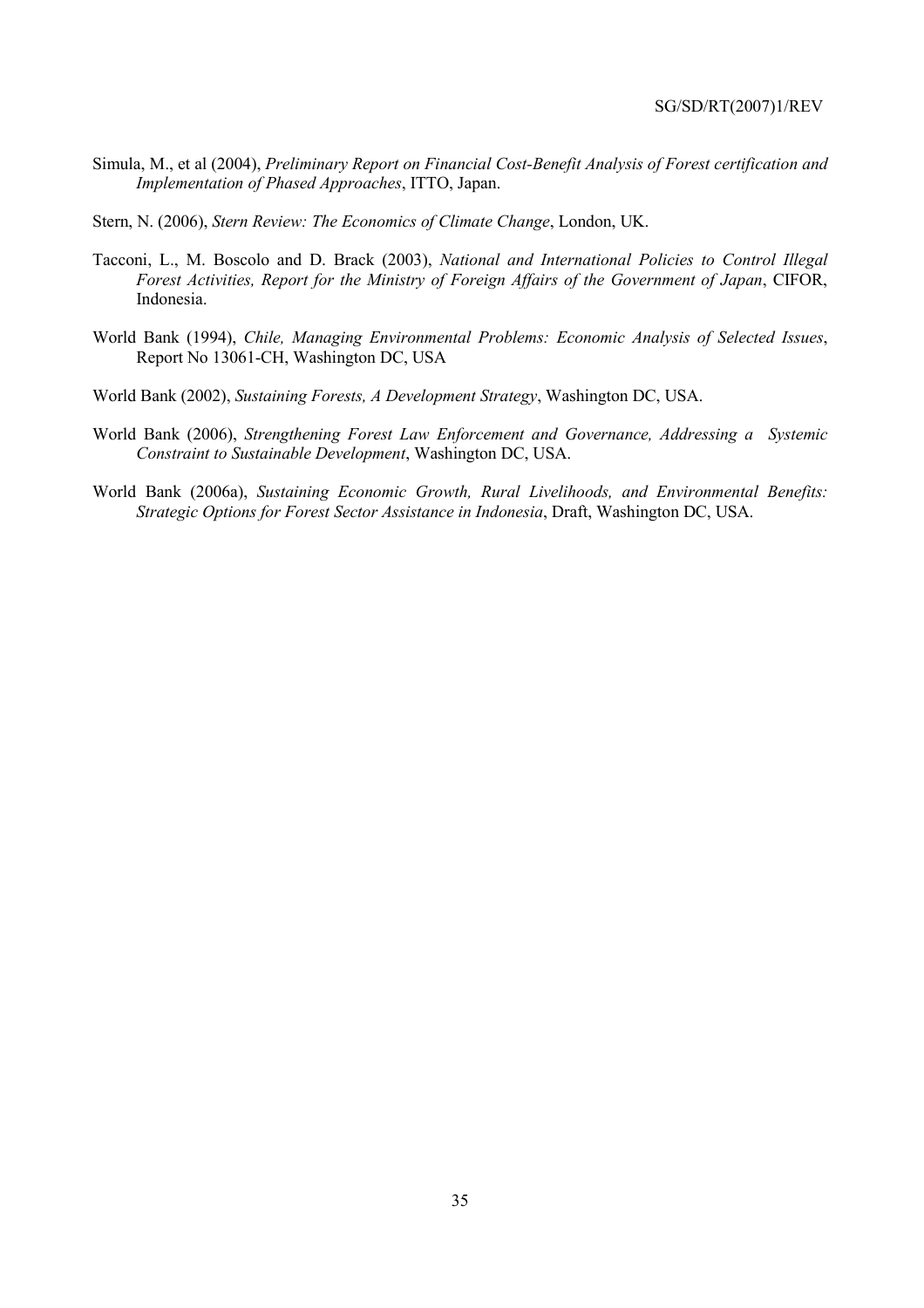# **ANNEX 1**

# **ILLEGAL FOREST PRACTICES**

- Violations of indigenous people's rights
	- − Illegal appropriation of indigenous land
- Violations of public trust
	- − Forestlands allocated unlawfully to other uses
	- − Issuing and implementing regulations conflicting with other/higher regulations to legalise illegal timber products and activities
	- − Issuing logging concessions, permits and authorisations in exchange for bribes and other private economic and political benefits
	- − Using bribes, threats and violence to avoid prosecution/penalties or to obtain complacency
	- − Using funds from illegal forest activities for political purposes
- Violations of public or private ownership rights
	- − Illegal expropriation of private or community forests
	- − Illegal occupation of public forestlands, including slash and burn agriculture
	- − Illegal harvest on public lands (outside concession areas)
	- − Illegal harvest on indigenous lands
- Violations of forest management regulations and other contractual agreements in either public or private forestlands
	- − Logging without authorisations and/or required plans
	- − Logging in excess of permitted cut
	- − Logging unauthorised volumes, sizes, species (including protected ones)
	- − Logging in prohibited areas such as steep slopes, riverbanks and water catchments
	- − Girdling or ring-barking to kill trees so that they can be legally logged
	- − Logging in protected areas
	- − Arson to force conversion to other land use
- Violations of transport and trade regulations
	- − Transporting logs without authorisation
	- − Illegal transport of illegally harvested timber
	- − Smuggling timber
	- − Exporting and importing tree species banned under international law, such as CITES
	- − Exporting and importing timber in contravention of national bans
- Violations of timber processing regulations
	- − Operating without a processing license
	- − Expanding capacity without authorisation
	- − Using illegally obtained wood in industrial processing
	- − Operating in violation of environmental, social and labour laws
- Violations of financial, accounting and tax regulations
	- − Untrue declarations of volumes, species, values
	- − Declaring inflated prices for goods and services purchased from related companies, including abuse of transfer pricing
	- − Evasion and avoidance of taxes
	- − Money-laundering through forest activities, or from illegal forest activities

Source: Tacconi, Boscolo and Brack (2003)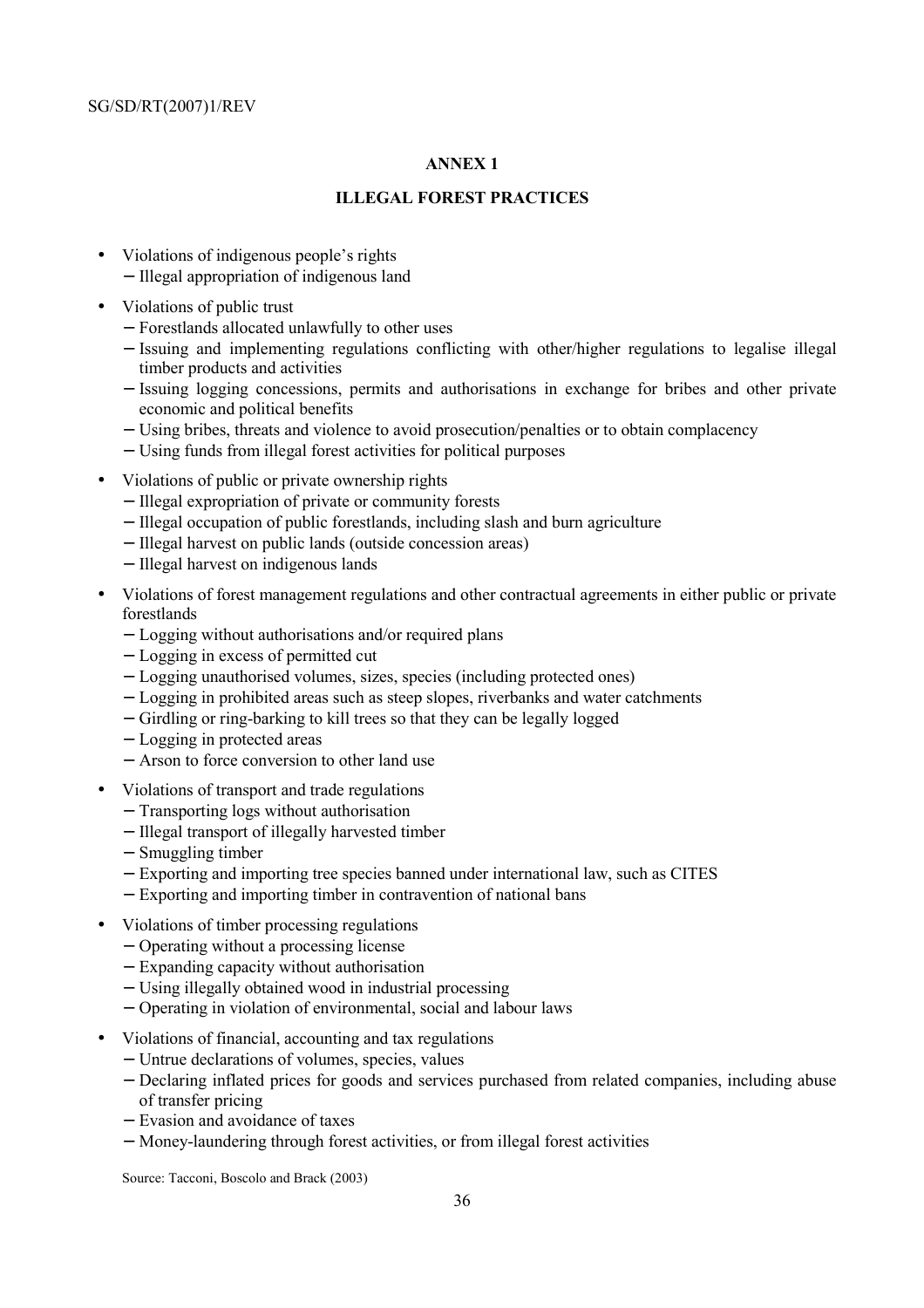# **ANNEX 2**

## **OTHER INTERNATIONAL INITIATIVES NOT DISCUSSED IN THE MAIN TEXT**

#### **The Convention on International Trade in Endangered Species of Wild Fauna and Flora (CITES)**

CITES is a legally-binding instrument of global reach. It has been ratified by 169 countries. CITES provides different levels of protection to species listed in its three appendices. Appendix I includes a list of species threatened with extinction. Trade involving these species can only be allowed under exceptional circumstances. Appendix II contains species that, although not threatened with extinction, need to be protected by controlling trade that may eventually lead to its extinction. Appendix III includes species that are protected in at least one country that has asked another CITES signatory to cooperate in controlling trade.

At present CITES is the only worldwide mechanism that can be used to control international trade of illegally-sourced wood. The Convention has contributed to stopping the illegal trade of certain species but its overall effectiveness in terms of the broad problem of illegal activities in the sector is limited. The Convention only covers species that are either already threatened or expected to be endangered in the near future. CITES is designed to control international trade, and therefore has no impact on domestic trade of illegally sourced species. CITES has a permit monitoring and tracking system but it is deemed weak on most accounts. Although the Convention is legally binding, it does not have the force national laws have. The enforcement mechanism is limited but it has used trade measures effectively against non-complying parties on certain occasions. But as in many cases its effectiveness depends to a large extent on the political willingness and commitment of trading partners to control illegal international transactions.

## **The Convention on Biological Diversity**

In 2002, the Sixth Conference of the Parties to the Convention on Biological Diversity approved an expanded work programme including studies to assess the effects of unauthorised forest harvesting on fauna and flora, on indigenous communities and on government revenue. An issue to be addressed was the relationship between consumption in importing countries and unauthorised harvesting activities including those through international trade. Other activities included the evaluation and reform of legislation to include clear definitions of illegal activities, develop methods and build capacity for effective law enforcement, develop codes of conduct, and the development of product tracking systems. These initiatives are too recent to have produced substantive results yet.

## **The G8 Action Programme on Forests**

At its 1997 Summit in Denver, USA, the G8 agreed to launch a programme on forests to accelerate the implementation of proposals for action advanced by the then Intergovernmental Panel on Forests. A major commitment was made at the G8 meeting in Birmingham, UK, in 1998 when the programme was formally launched. One of the programme's five areas of action is the control of illegal logging.

The G8 initiative put the issue of illegal logging into the forefront of international debate by establishing clear support to the concepts issued by the Intergovernmental Panel on Forests. It substantially increased the visibility of the international debate at the political level. The final report of the G8 programme was issued in 2002. This was followed up by the a declaration of continued support of actions against illegal logging and trade by the Banff G8 Environment Ministers' meeting (2003) and the April 2003 G8 Environment Ministers' Paris Communiqué which promised to support actions against illegal logging in Africa. The G8 commitment to continue to support actions against illegal logging was confirmed by the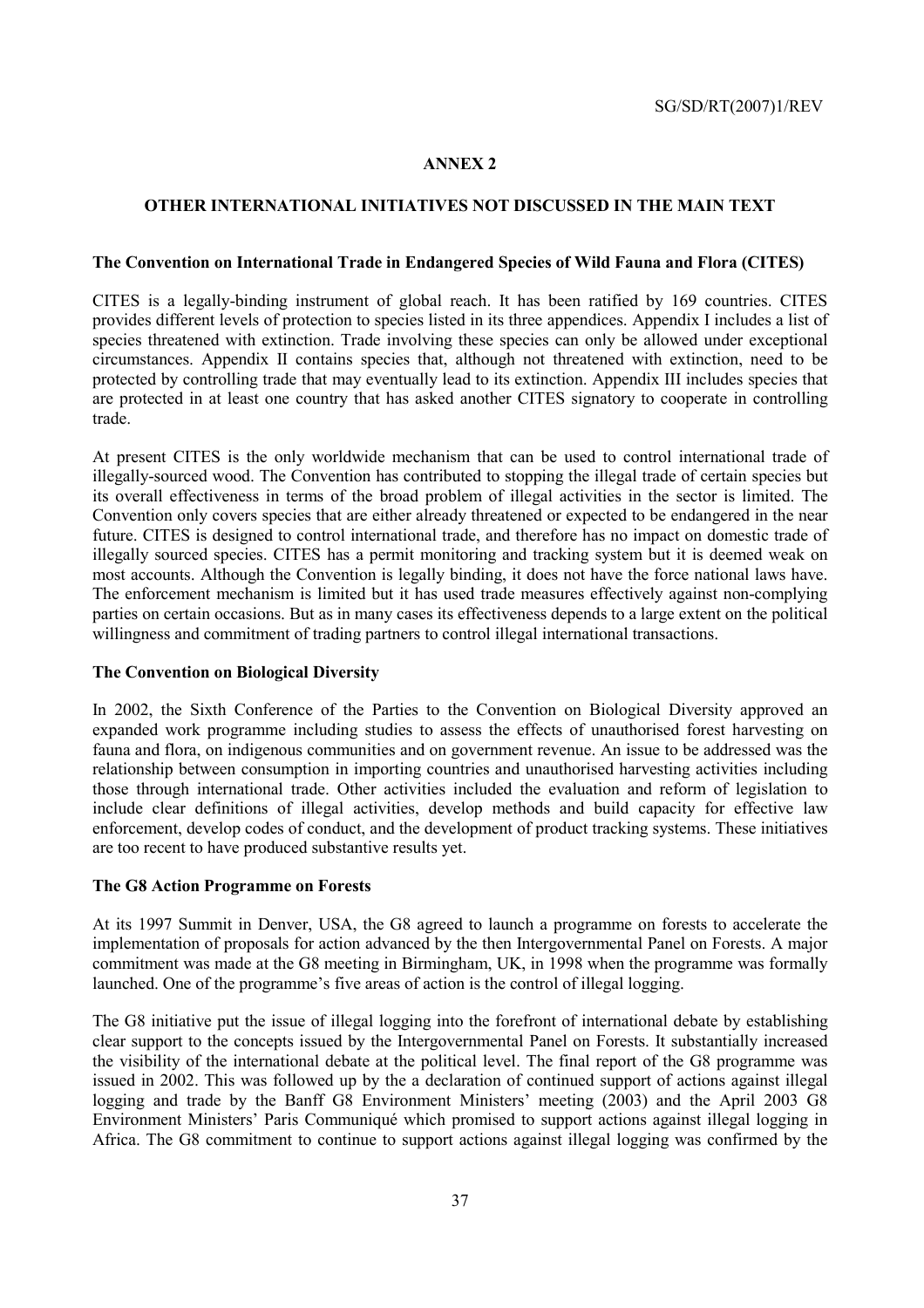Chair's summary of the 2003 Evian meeting. The Evian declaration also contained a statement committing G8 members to continue to assist countries with the adoption of modern technologies, such as satellite imaging, to help combat illegal logging. In 2005 the UK made illegal logging a priority area for its presidency of the G8, and the topic was discussed at the meeting of G8 environment and development ministers meeting, in Derby, UK. The resulting Communiqué from the Derby Ministerial was endorsed by the G8 Heads of Government at Gleneagles and an expert group was formed to provide an annual update to the G8 on progress against this agreement<sup>17</sup>. Both the German and Japanese Governments have since indicated their intention to address the issue of illegal logging during their G8 Presidencies in 2007 and 2008.

## **The Ministerial Conference on the Protection of Forests in Europe**

The Ministerial Conference on the Protection of Forests in Europe (MCPFE) is a high level political initiative by 40 European countries and the European Community. It was launched in 1990 to combat threats to forests and promote the sustainable management of forests in Europe. The dialogue also involves, as observers, non-European countries, non-governmental and international organisations, forest owners' associations and the forest industry. The MCPFE process is based on a series of ministerial conferences. Ministerial decisions are then implemented on a voluntary basis by signatory states and the European Community.

At its fourth meeting in Vienna, Austria, in April 2003, the representatives of the signatory States and the European Community signed the Vienna Living Forest Summit Declaration: European Forests, Common Benefits, Shared Responsibilities, which commits parties to 26 actions. Two in particular have direct incidence on improving governance and fostering sustainable forest management not only in Europe but also in other regions of the world:

- To promote incentives for the protection and sustainable management of forests, and remove incentives with a negative impacts on forests and their biodiversity,
- To take effective measures to promote good governance and forest law enforcement, and to combat illegal harvesting of forest products and related trade, and contribute to international efforts to this end.

Signatories committed themselves to develop a work programme for the implementation of the commitments of the Fourth Ministerial Conference.

#### **The Asia Forest Partnership**

This initiative was launched at the WSSD in Johannesburg in 2002 as a "Type 2 action-oriented information exchange initiative". The partnership partners include 14 national governments, the European Commission, eight international organisations and a civil society organisation. Recognising that there are many initiatives to support sustainable forest management and the control of illegal forest activities in Asia, the purpose of AFP is to further promote cooperation in addressing urgent forest issues. The Partnership is not exclusively focused on illegal activities, although the combat of illegal logging and law enforcement figure prominently among its intended objectives.

The parties are expected to cooperate in various areas, many of which are of direct relevance to the control of illegal activities in the forest sector such as the development of tracking capacity and introduction of verification systems, promotion of measures by exporting and importing countries to eliminate export and imports of illegally harvested timber, international cooperation and coordination on trade statistics, information exchange on illegal logging and illegal trade, research and awareness raising.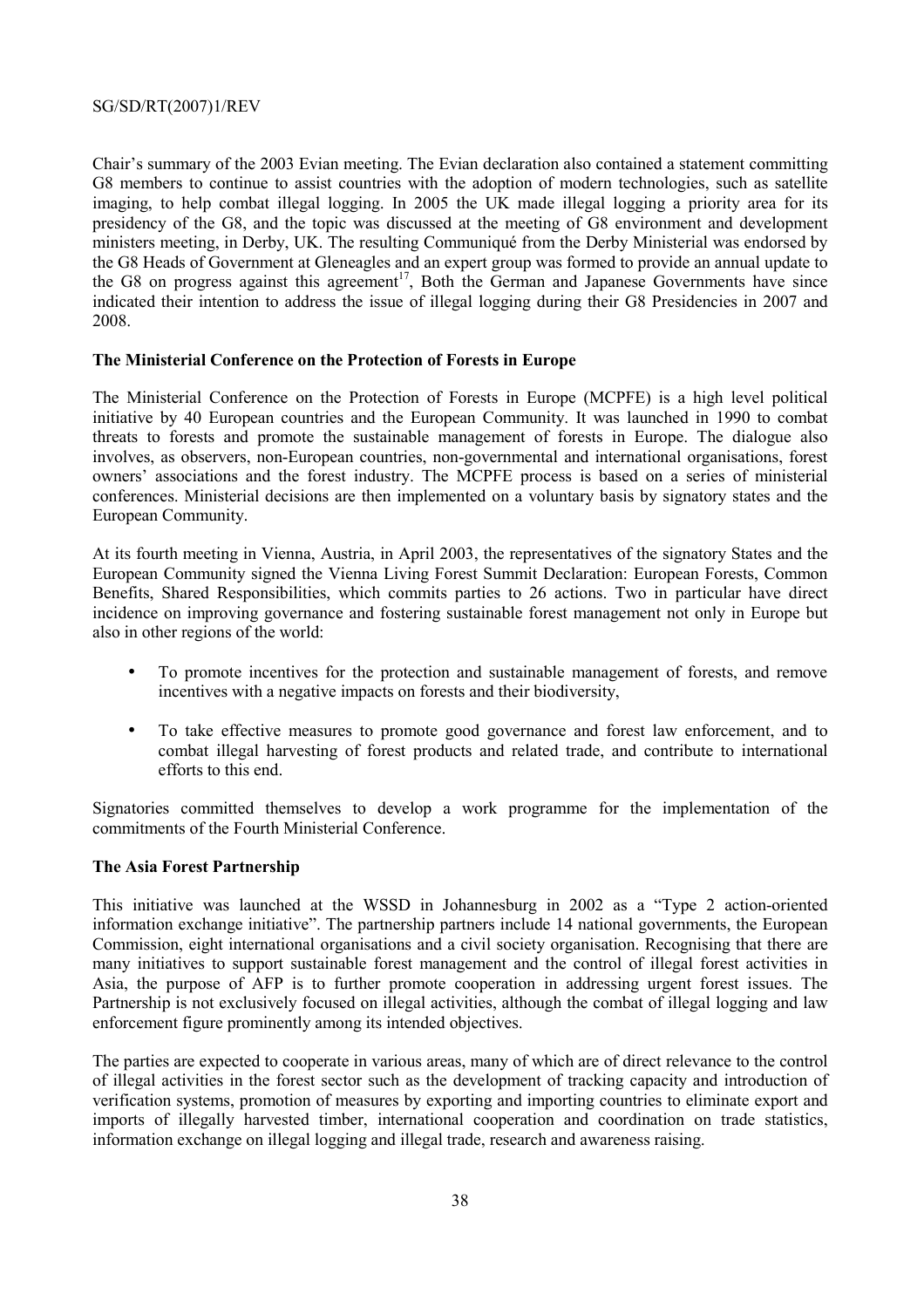## **The U.S. President's initiative against illegal logging**

In 2003 the U.S. President launched this initiative that has the objective of assisting developing countries in combating illegal logging, the trade in illegal timber and corruption in the forest sector. It focuses on three regions, the Congo Basin, the Amazon Basin and Central America, and South and South-East Asia.

The initiative is based on four strategic actions:

- Good Governance, aimed at rationalising legal regimes and enforcement laws;
- Community-based actions, to foster community involvement in forest governance;
- Technology transfer, developing integrated monitoring systems and building in-country capacity; and
- Harnessing market forces, including the promotion of good business practices, transparent markets and legal trade, including country capacity to implement CITES.

The initiative contains several specific actions in the areas and regions of strategic priority, as well as several actions with a global scope, such as supporting projects through the ITTO to improve timber export and import data.

Several Departments of the U.S. Government are partners in this initiative, with the Department of State being the lead agency, as well as the Smithsonian Institution and industrial groups as well as conservation groups.

## **The International Network for Environmental Compliance and Enforcement**

The International Network for Environmental Compliance and Enforcement (INECE) is a network of government and non-government enforcement and compliance practitioners from more than 150 countries. INECE's goals are: raising awareness of compliance and enforcement; developing networks for enforcement cooperation; and strengthening capacity to implement and enforce environmental requirements.

INECE hosts a forum on illegal logging (www.inece.org/forumslogging.html) designed to facilitate communication between geographically diverse practitioners and gives the opportunity to share experiences, to facilitate access to current ideas, publications, and events in enforcement and compliance.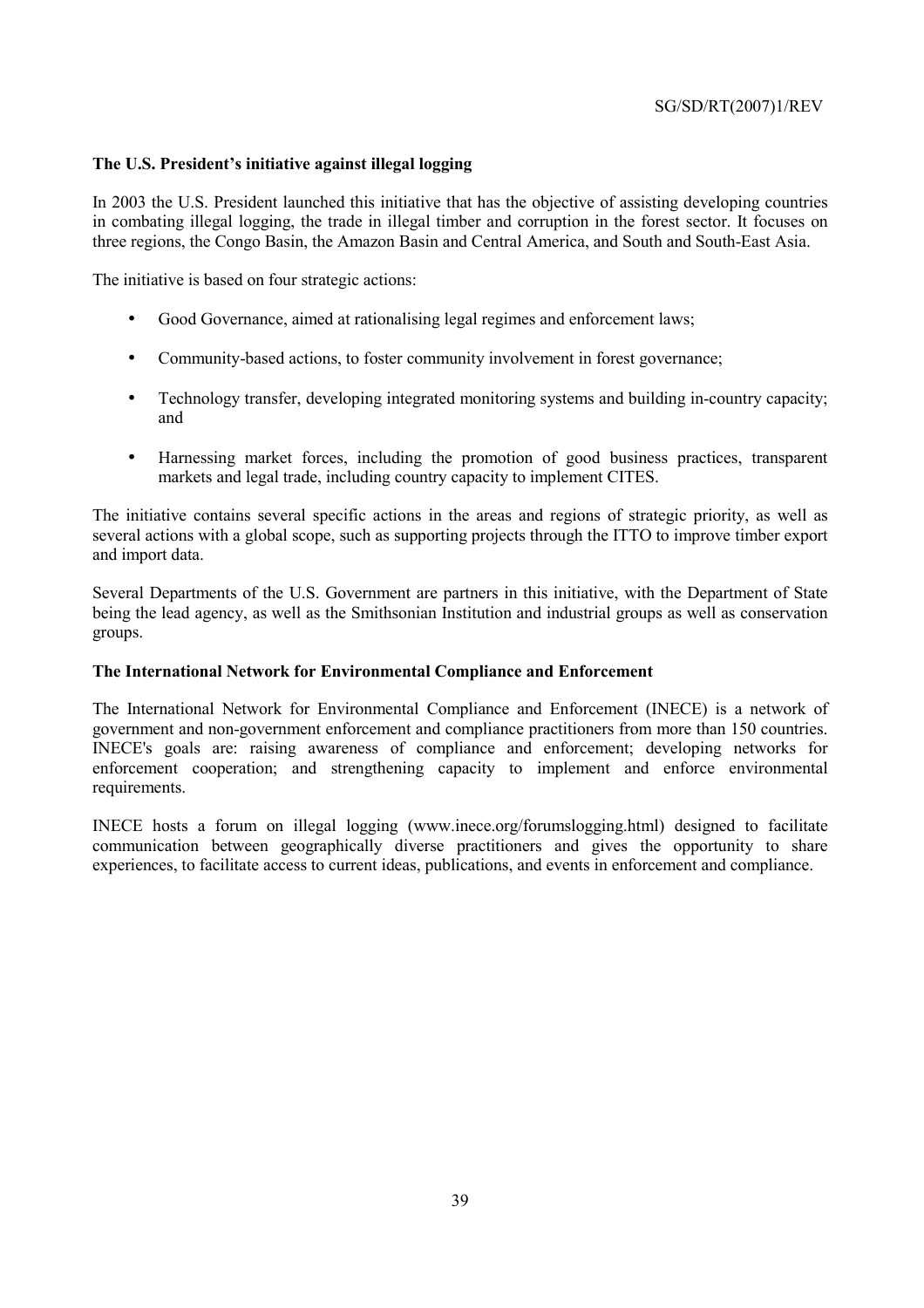#### **ANNEX 3**

#### **INDUSTRIAL ROUND WOOD STATISTICS**

| Units: million cubic metres      |       | Production |                   |       | End Use       |                       |        | Net Imports |                       |       | Residues |                   |       | Imports |                       |       | Exports   |          |
|----------------------------------|-------|------------|-------------------|-------|---------------|-----------------------|--------|-------------|-----------------------|-------|----------|-------------------|-------|---------|-----------------------|-------|-----------|----------|
| roundwood equivalent volume      | Total | Low        | High<br>Risk Risk | Total | Low<br>Risk i | High  <br><b>Risk</b> | Total  |             | Low High<br>Risk Risk | Total | Low      | High<br>Risk Risk | Total |         | Low High<br>Risk Risk | Total | Risk Risk | Low High |
| <b>Both Sectors (NB rounded)</b> |       |            |                   |       |               |                       |        |             |                       |       |          |                   |       |         |                       |       |           |          |
| Canada                           | 200   | 200        |                   | 90    | 90            | 0                     | $-200$ | $-200$      |                       | 80    | 80       |                   | 40    | 40      |                       | 240   | $240 -$   |          |
| <b>USA</b>                       | 420   | 420        | 0                 | 640   | 610           | 30                    | 170    | 140         | 30                    | 60    | 60       |                   | 270   | 240     | 30                    | 100   | 100:      |          |
| European Union                   | 330   | 330        | 0                 | 480   | 420           | 60                    | 50     | $-10$       | 60                    | 100   | 100      |                   | 570   | 510     | 60                    | 520   | 520       |          |
| Japan                            | 20    | 20         | 0                 | 100   | 70            | 30                    | 70     | 40          | 30                    | 10    | 10       |                   | 80    | 50      | 30                    | 10    | 10        |          |
| Russia                           | 140   |            | 140               | 50    | 0             | 50                    | $-100$ |             | 100                   | 10    |          | 10                |       | 0       |                       | 100   |           | 100      |
| China                            | 90    |            | 90                | 150   | 40            | 110                   | 40     | 40          |                       | 10    |          | 10                | 90    | 40      | 50                    | 50    |           | 50       |
| <b>Tropical South America</b>    | 120   | 80         | 40                | 80    | 50            | 30                    | $-40$  | $-30$       | $-10$                 |       |          |                   | 10    | 10      |                       | 50    | 40        |          |
| <b>Tropical Africa</b>           | 20    |            | 20                | 10    |               | 10                    | $-10$  |             | $-10$                 |       |          |                   |       |         |                       | 10    |           |          |
| Temperate Southen Hemisphere     | 100   | 100        | 0                 | 70    | 70            | 0                     | $-50$  | $-50$       |                       | 10    | 10       |                   | 10    | 10      |                       | 60    | 60        |          |
| Other East Asia                  | 110   | 10         | 100               | 90    | 40            | 50                    | $-20$  | 30          | $-50$                 |       |          |                   | 100   | 50      | 50                    | 120   | 20        | 100      |
| <b>Other Europe</b>              | 50    | 50         |                   | 60    | 50            | 10                    |        |             |                       | 10    |          | 10                | 40    | 40      |                       | 40    | 40        |          |

#### **Table A1 Production ~ Trade ~ End Use balance (rounded estimates, 2005)**

Source: UNECE (2006) and ITTO (2005) are the default data source for most of the statistics of production. The data is cross checked and complemented by national sources and FAOstat (2005). Estimates have been made where suitable data has not been found. Tropical South America: Central and South America excluding Argentina, Chile, Mexico and Uruguay. Tropical Africa: Cameroon, Central African Republic, Congo (Brazzaville), DR Congo, Equatorial Guinea, Gabon, Ghana, Madagascar, Mozambique, Nigeria. Temperate Southern Hemisphere: Argentina, Australia, Chile, New Zealand, South Africa, and Uruguay. Other East Asia: Burma, Cambodia, Hong Kong, Laos, North and South Korea, Malaysia, Papua New Guinea, Philippines, Singapore, Solomon Islands, Taiwan and Thailand. Other Europe: Non-EU Europe including Ukraine and Turkey.

## **Production data**

Table A1 estimates total world industrial round wood production for the year 2005 on roughly 1,700 million  $m<sup>3</sup>$ . This contrasts with around 1,800 million  $m<sup>3</sup>$  suggested by FAO for 2005.

Estimates and revisions have been made to take account of anomalies, primarily when consumption (end use defined as Production + Residues + Imports – Exports) per head of population appears much larger or smaller than the norm for comparable countries.

Table A2 gives the most important examples of differences between several *official* estimates for industrial round wood production and the estimates in Table A1.

| Table A2 Different estimates of Production taking into account Trade and End Use balance (in million $\mathsf{m}^3)$ |  |  |
|----------------------------------------------------------------------------------------------------------------------|--|--|
|                                                                                                                      |  |  |

| Country   | <b>Hewitt</b> | <b>Several</b>                         | FAO | <b>Remarks</b>                                                                                                                                                                                                                                                                                                 |
|-----------|---------------|----------------------------------------|-----|----------------------------------------------------------------------------------------------------------------------------------------------------------------------------------------------------------------------------------------------------------------------------------------------------------------|
| Sweden    | 90            | <b>90 (UNECE)</b>                      | 62  |                                                                                                                                                                                                                                                                                                                |
| Russia    | 153           | 138<br>(UNECE)                         | 125 | UNECE data implies end use of 0.03 $m^3$ /head in the Timber<br>Sector (as typical in tropical Africa). By adding 15 million $m3$<br>end use increases to $0.14 \text{ m}^3/\text{head}$ – more close to the use in<br>similar countries like Romania and Poland.                                              |
| Malaysia  | 26            | 23<br>(Malaysian<br>Timber<br>Council) | 18  | Without upwards adjustment the MTC and FAO data would<br>imply given available trade figures that there was a negative<br>timber consumption in Malaysia. The adjustment raises end use<br>to 0.08 m <sup>3</sup> /head (similar to Mexico, Morocco and Turkey).                                               |
| Indonesia | 60            | 24 (ITTO)                              | 33  | As exports of the timber and paper sector each exceed 20<br>million m <sup>3</sup> Round Wood equivalent volume the ITTO and FAO<br>estimates seem unrealistically low. The estimate in this analysis<br>implies a 0.03 million $m^3$ /head – similar to estimates for<br>Burma, Cameroon and the Philippines. |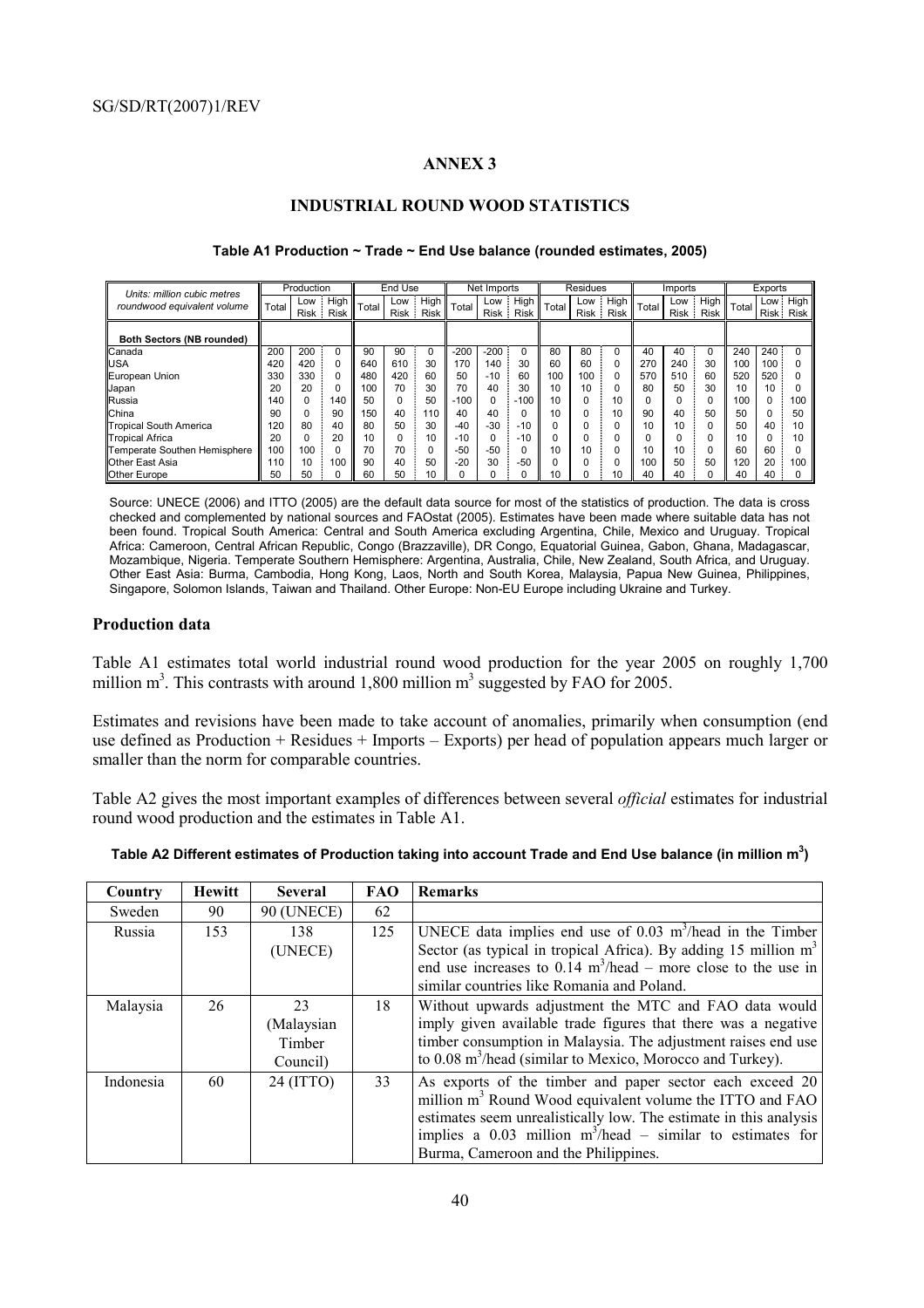#### **Import and export data**

For this analysis, importing country declarations are regarded as more likely to reflect reality than exporting country declarations. Although the former tend to be more readily accessible than the latter, where the opposite holds, exporting country data have been used. For each bilateral product flow, imports are assumed to equal exports.

World Trade Atlas is the source used for most import~export statistics other than those of EU member states, Japan, and the USA (for which Eurostat, Japan Customs, and US International Trade Commission respectively are the source).<sup>18</sup> Ideally, the most up to date and authoritative source should be used  $-$ Eurostat and World Trade Atlas rely on being provided with revisions and "updates" from their source countries. Given that Eurostat presents both weight and volume for products for which World Trade Atlas only provides volume, it is more difficult to identify and revise anomalous data using World Trade Atlas. Source data has been checked and revised where necessary in this analysis - volume data (and very occasionally weight data) tend to include gross (and minor) anomalies.

| <b>HS commodity code</b>        | <b>Factor</b>  | <b>Product description</b>               | <b>Source</b>                                        |
|---------------------------------|----------------|------------------------------------------|------------------------------------------------------|
| 4401                            | 1.15           | Wood chips (also fuel wood and mill      | URS, Pers. Com. (2004)                               |
| 4402                            | 2              | Charcoal                                 | Excluded from this analysis                          |
| 4403                            | 1              | Logs                                     | Implicit                                             |
| 4404                            | $\overline{2}$ | Hoop wood                                | Negligible trade                                     |
| 4405                            | $\mathbf{1}$   | Wood flour                               | Negligible trade                                     |
| 4406                            | $\overline{2}$ | Railway sleepers                         | Assumed                                              |
| 4407                            | 1.8            | Sawn wood                                | ITTO and UCBD Annual Reports (by deduction from data |
|                                 |                |                                          | presented); UNECE Forest ProductStatistics 2000-2004 |
| 4408                            | 1.9            | Veneer                                   | ITTO and UCBD Annual Reports (by deduction from data |
|                                 |                |                                          | presented); UNECE Forest ProductStatistics 2000-2004 |
| 4409                            | 1.9            | Profiles/Mouldings                       | Assumed                                              |
| 4410                            | 1.4            | Particleboard                            | ECE/TIM/BULL/50/3                                    |
| 4411                            | 1.8            | Fibre board                              | ECE/TIM/BULL/50/3                                    |
| 4412                            | 2.3            | Plywood                                  | ITTO and UCBD Annual Reports (by deduction from data |
|                                 |                |                                          | presented); UNECE Forest ProductStatistics 2000-2004 |
| 4413                            | $\overline{2}$ | Densified wood                           | Assumed                                              |
| 4414                            | $\overline{2}$ | Picture frames                           | Assumed                                              |
| 4415                            | $\overline{2}$ | Packaging                                | Assumed                                              |
| 4416                            | $\overline{c}$ | <b>Barrels</b>                           | Negligible trade                                     |
| 4417                            | 3              | Tools                                    | Negligible trade                                     |
| 4418                            | 3              | Joinery                                  | Assumed                                              |
| 4419                            | 3              | Kitchen ware                             | Assumed                                              |
| 4420                            | 3              | Ornaments                                | Assumed                                              |
| 4421                            | 3              | Other items                              | Assumed                                              |
| $44*$                           | $\overline{2}$ | Unspecified                              | EU only (usually negligible trade)                   |
| 940161, 940169,                 |                |                                          |                                                      |
| 940190*, 940330,                | $\overline{2}$ | Wooden furniture                         | Assumed                                              |
| 940340, 940350,                 |                |                                          |                                                      |
| 4701, 4702, 4703,<br>4704, 4705 | 4.5            | Pulp (based primarily on new wood fibre) | Assumed                                              |
| 4706, 4707                      | 0              | Pulp (not based primarily on new wood    | Implicit                                             |
| 48                              | 3.5            | Paper (excluding printed books)          | Assumed                                              |

#### **Table A3 Conversion factors used to estimate round wood equivalent volume**

#### **Conversion factors**

For Timber Sector products, if volume data is not provided by the source, then weight (or very occasionally surface area) is converted to wood volume using a notional world average of 1.4 m<sup>3</sup> per tonne. Where appropriate, the thickness of veneer and panel products are assumed to be 1mm and 10mm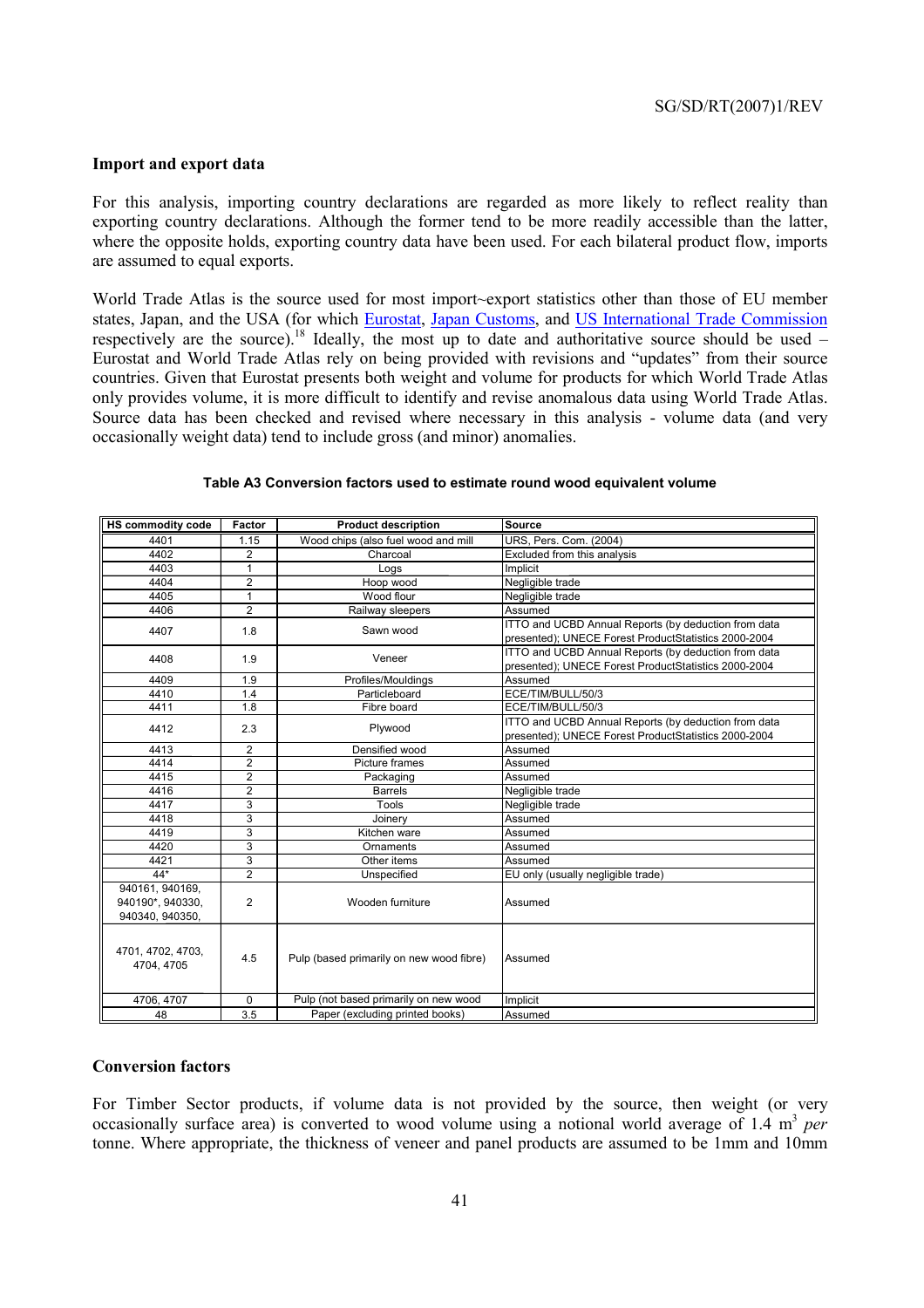respectively when estimating volume from surface area. Where the only unit of measure is import or export value, the value *per* unit of wood volume or weight is assumed to be the same as that derived for similar products imported by (/exported from) similar countries which do publish statistics of weight and//or volume as well as value.

For the Timber and Paper Sectors respectively, this analysis converts volume  $(m<sup>3</sup>)$  and weight (tonne) into round wood equivalent volume by multiplying by the notional world average factors shown in Table A3  $below<sup>19</sup>$ 

For example, using 1.67 or 1.9 (instead of 1.82) would reduce or increase the RWE volume of Russia's sawn wood estimated in this analysis by two and one million m3 respectively.

The factors used are more applicable as averages for world trade than in connection with individual countries – for which greater or smaller factors might be appropriate, depending on the country concerned.

#### **Additional charts on imports from high-risk countries (2005)**

The Charts refer to wood-based products (the timber and paper sector combined). The round wood equivalent volume shown in the charts is approximately 250 million  $m<sup>3</sup>$ .



#### **Chart A1. Imports from High Risk countries (2005)**

India, West Asia (including the Gulf States) and North Africa account for most of "Other".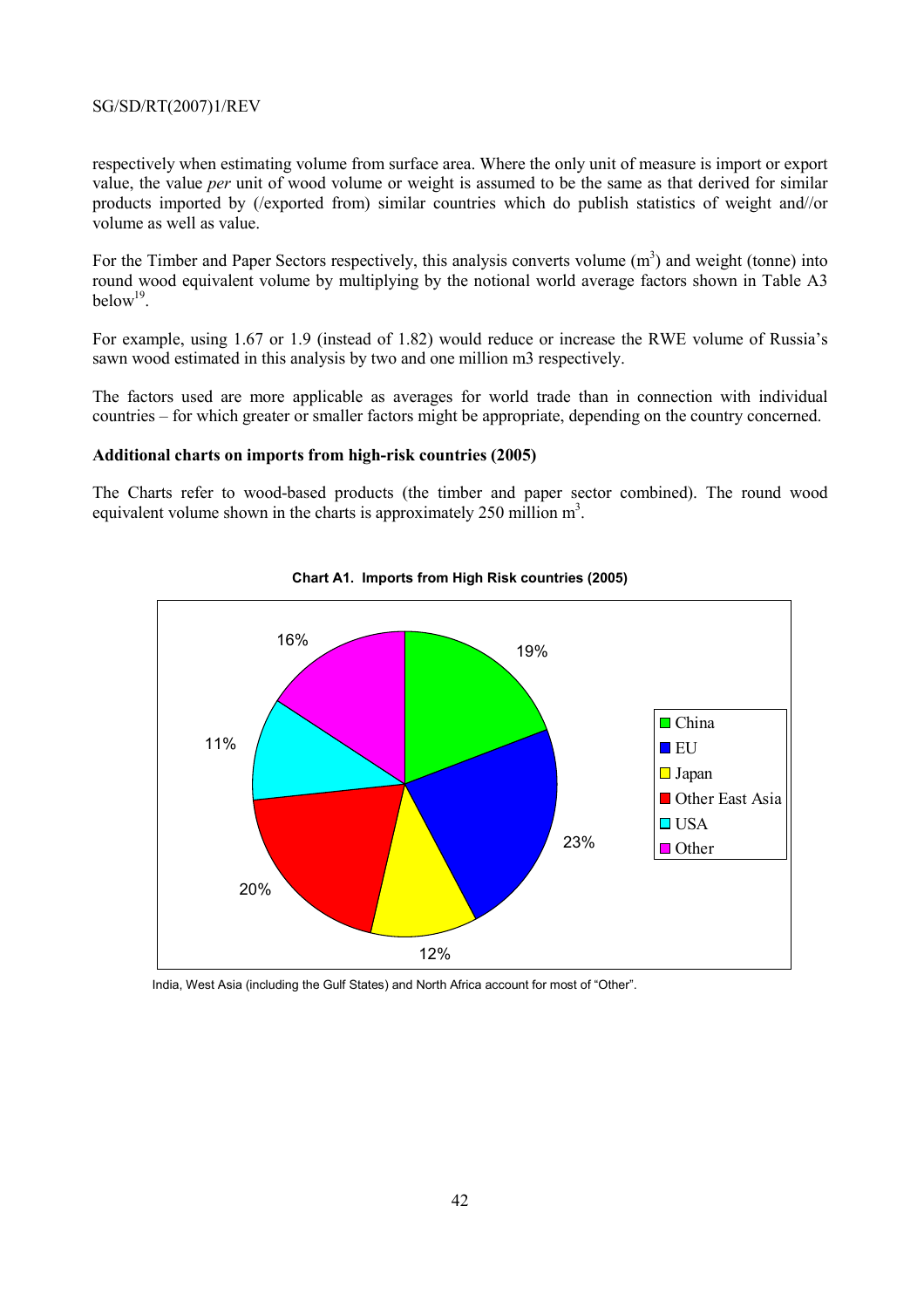

**Chart A2. Supplies from High risk countries/regions (2005)** 

**Chart A3. High risk imports of Primary and Secondary Products (2005)** 

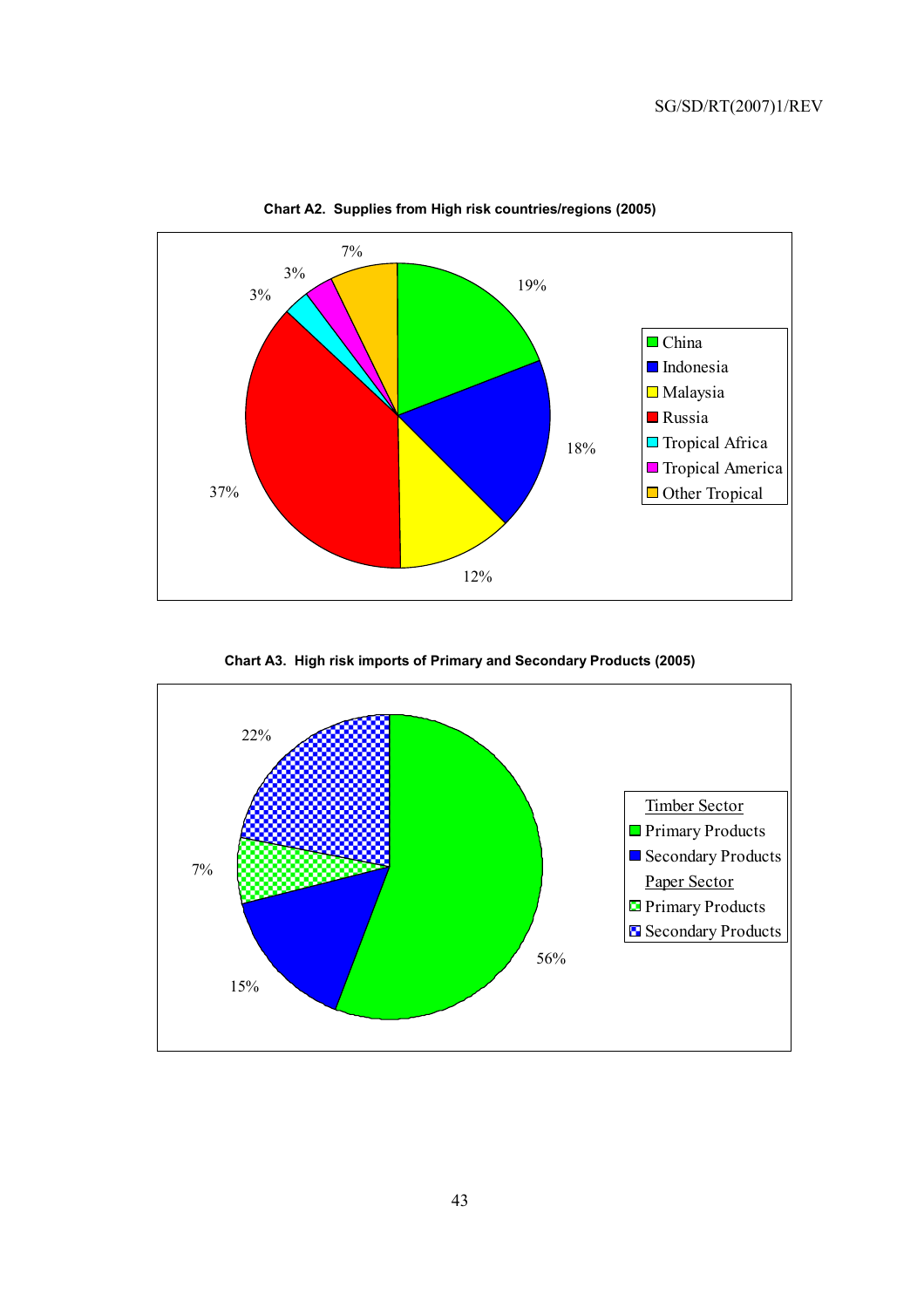

**Chart A4. High risk imports of major importing countries/regions (by product, 2005)** 

India, West Asia (including the Gulf States) and North Africa account for most of "Other"



**Chart A5. High Risk imports of importing countries/regions (by supplying country/region, 2005)** 

India, West Asia (including the Gulf States) and North Africa account for most of "Other"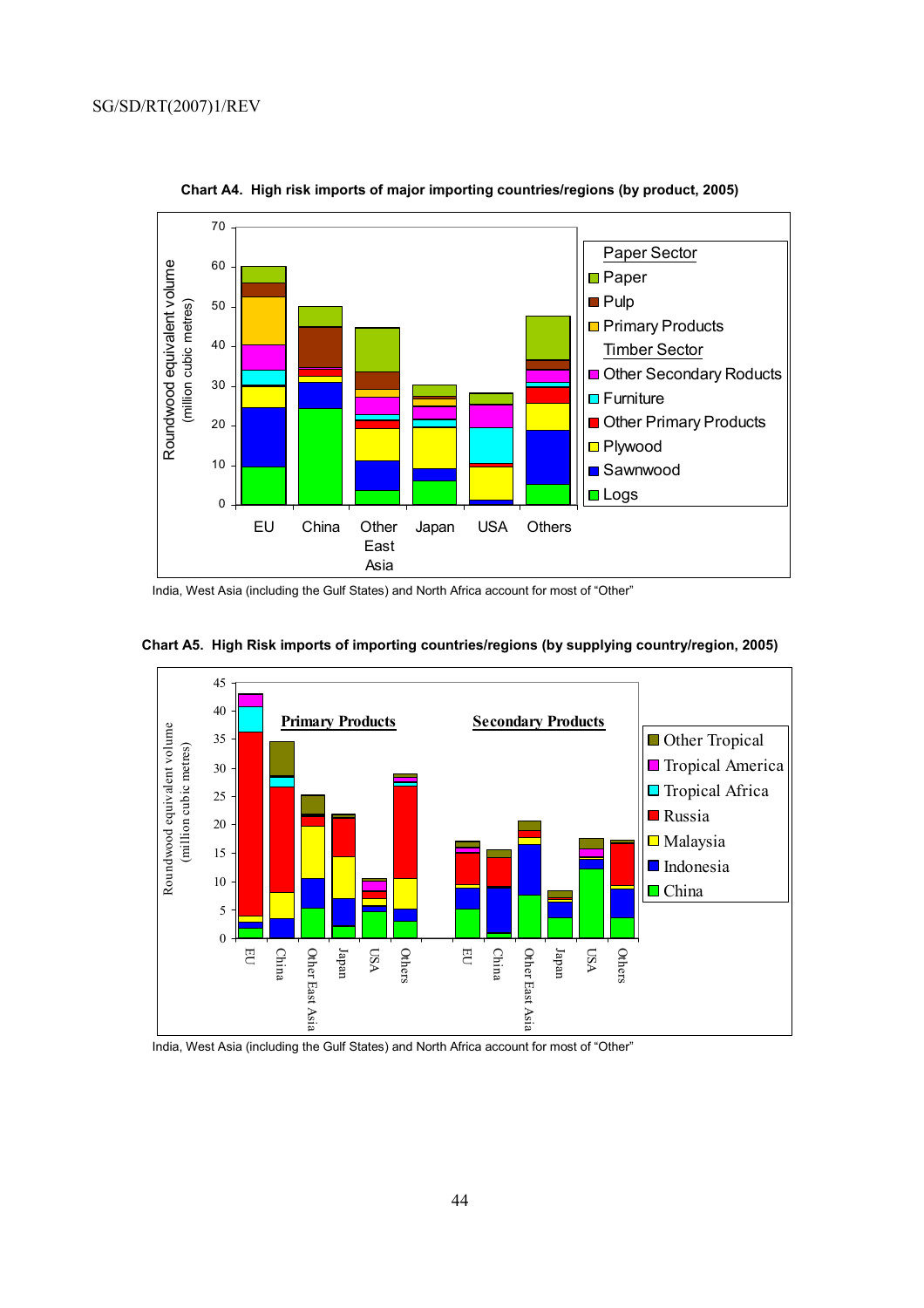#### **ENDNOTES**

- <sup>1</sup> Primary products are defined here as wood chips, logs, railway sleepers, sawn wood, veneer, OSB, Particle board, fibre board and plywood. Secondary products are defined here as wood-based products other than primary products.
- 2 There are signals that the global deforestation rate in Brazil is somewhat overestimated but on the other hand the afforestation efforts in China seem also to have been less than reported (FAO 2005).
- 3 The World Bank (2006) report maps, with information from the Red List of the World Conservation Union, the location of all tropical forest with at least one threatened amphibian species and conclude (perhaps not surprisingly) that the incidence of threatened species is much higher in non remote areas in Africa and Latin America.
- 4 Although it is uncertain to what extent this will go at the expense of forest. This will depend on the countries and regions where the increase energy feedstock will take place.
- 5 Secondary products would tend to account for a lower share of the market in countries in which 'timber frame' housing accounts for much of the 'new build' housing market (e.g. the USA) than elsewhere (e.g. the UK). For secondary products end use per person tends to be related to average GDP per capita.
- 6 This section is based on White et al (2006) which gives an excellent overview of the position of China in the global market for forest products. All papers on China and the Asia-Pacific – Markets for Sustainable Livelihoods and Forests are available at www.forest-trends.org/programs/pacific\_rim.htm.
- 7 The estimates of illegal logging as percent of production are based on different methodologies: 1) wood flow analysis; 2) interviews; and 3) comparing import and export statistics. Ideally, not only should a set of percentages be estimated annually for each of the most fundamental facets of a producer country's trade in Illegal Timber (in relation to production from major concessions, these include concession allocation, adherence to credible management plan, illegal logging, economic crime) but those percentages should also be considered in relation to each of the most significant of the producer country's major bilateral exports. For further information in this respect, see http://www.globaltimber.org.uk/IllegalTimberPercentages.doc
- 8 Estimated by using a weighted average of taxes evaded from available country estimates and scaling up by the total (global) value of logging.
- 9 World Bank (2006).
- <sup>10</sup> Data for 2004 from www.oecd.org/dac/stats/dac/reftables.
- <sup>11</sup> Pursuant to the definition on foreign bribery in Article 1 of the OECD Convention, all countries that have signed the OECD Anti-Bribery Convention now have an offence that applies to any person who "intentionally offer[s], promise[s] or give[s] any undue pecuniary or other advantage, whether directly or through intermediaries, to a foreign public official, for that official or for a third party, in order that the official act or refrain from acting in relation to the performance of official duties, in order to obtain or retain business or other improper advantage in the conduct of international business."
- <sup>12</sup> See, for further information and references, www.oecd.org/corruption.
- <sup>13</sup> Corporate liability can be administrative rather than criminal, but must be equally effective and have equivalent sanctions.